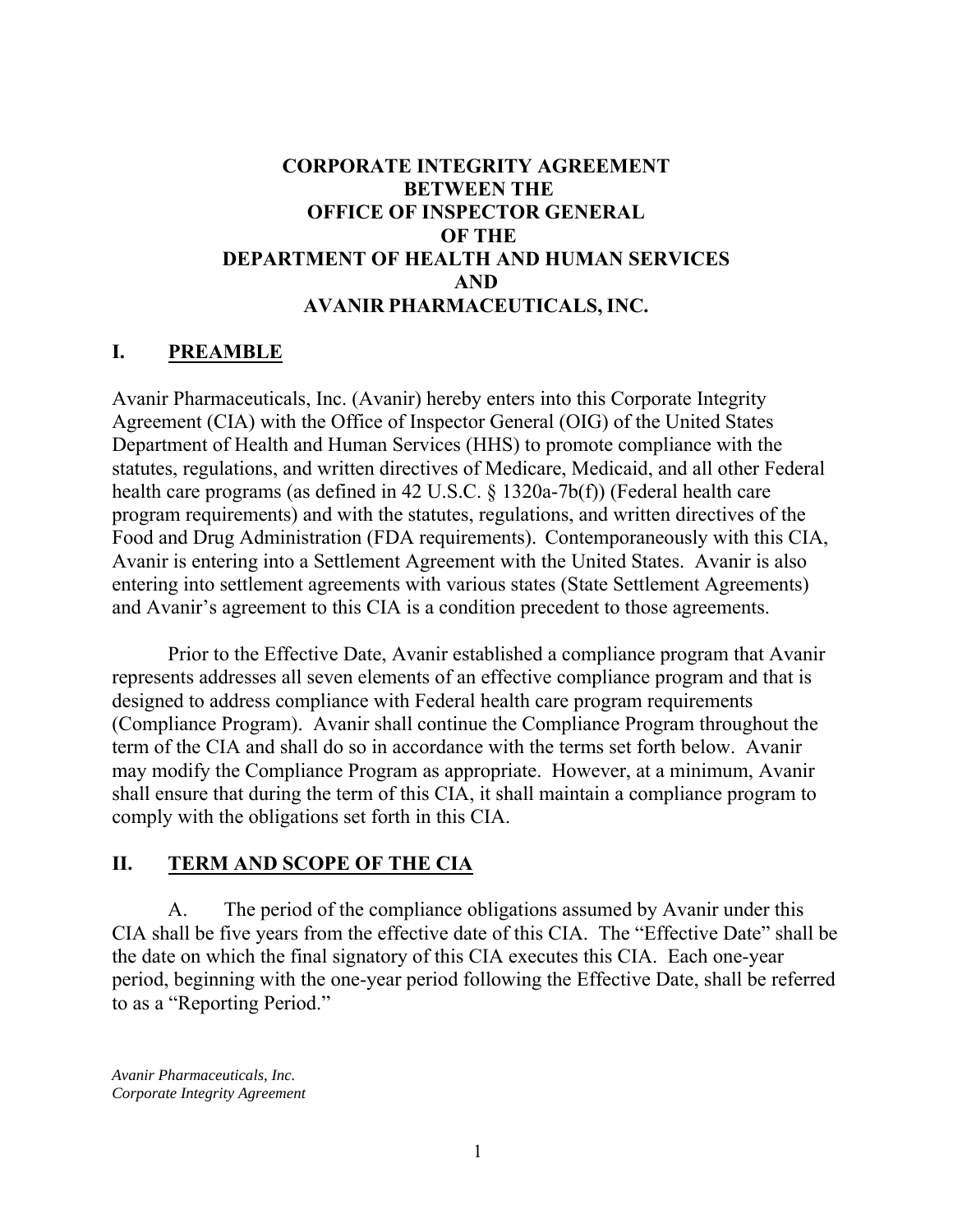B. Sections VII, X, and XI shall expire no later than 120 days after OIG's receipt of: (1) Avanir's final Annual Report; or (2) any additional materials submitted by Avanir pursuant to OIG's request, whichever is later.

C. The scope of this CIA is governed by the following definitions:

1. For purposes of this CIA, the term "Covered Persons" includes:

(a) all owners of Avanir who are natural persons (other than shareholders who: (i) have an ownership interest of less than 5% and (ii) acquired the ownership interest through public trading);

(b) all officers and directors of Avanir;

(c) all employees of Avanir who engage in or supervise personnel who are engaged in Covered Functions (as defined in Section II.C.5); and

 prior to execution or dissemination. (d) all contractors, subcontractors, agents, and other persons who perform any of the Covered Functions on behalf of Avanir and who, in the course of performing Covered Functions, either (i) interact directly with healthcare professionals (HCPs), healthcare institutions (HCIs) or consumers; or (ii) perform activities, provide services, or create materials relating to the Covered Functions and those activities, services, or materials are not reviewed or supervised by an Avanir employee who is a Covered Person

Notwithstanding the above, the term "Covered Persons" does not include part-time or per diem employees, contractors, subcontractors, agents, and other persons who are not reasonably expected to perform a Covered Function for Avanir more than 160 hours per year, except that any such individual shall become a "Covered Person" at the point when they work more than 160 hours on a Covered Function for Avanir during the calendar year.

2. "Government Reimbursed Products" refers to all Avanir products that are: (a) marketed or sold by Avanir in the United States (or pursuant to contracts with the United States) and (b) reimbursed by Federal health care programs.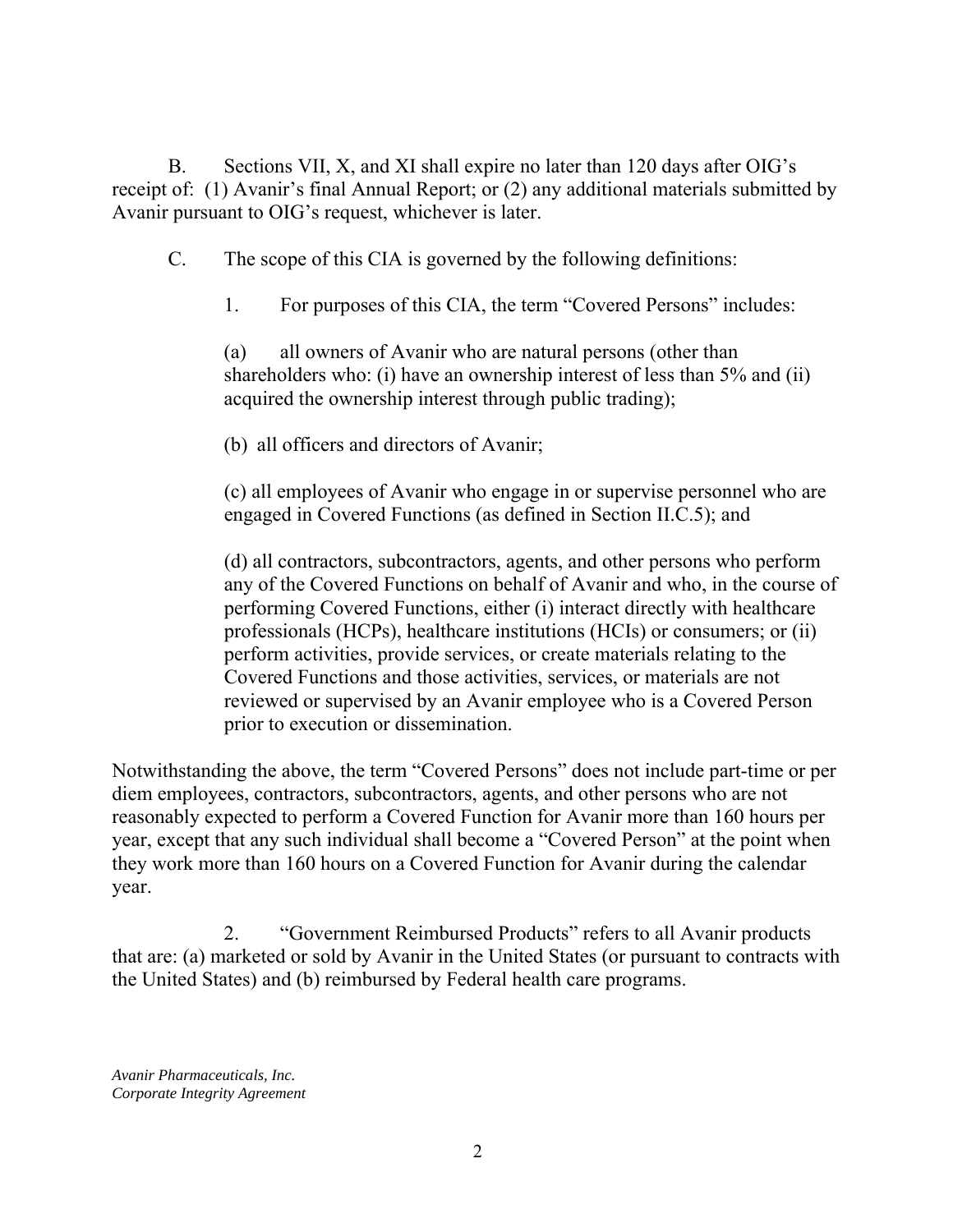3. The term "Promotional Functions" includes: (a) the selling, detailing, marketing, advertising, promoting, or branding of Government Reimbursed Products; and (b) the preparation or external dissemination of promotional materials or information about, or the provision of promotional services relating to, Government Reimbursed Products, including those functions relating to Avanir's review and approval processes for promotional materials and any applicable review committee(s).

4. The term "Product Related Functions" includes: (a) the preparation or external dissemination of non-promotional materials that are governed by Federal healthcare program and/or FDA requirements and distributed to HCPs, HCIs, and payers about Government Reimbursed Products, including those functions relating to any applicable review committees and those functions relating to medical affairs/medical information services or involved in scientific exchange; (b) contracting with HCPs licensed in the United States or with HCIs to conduct post-marketing clinical trials, Investigator-Initiated Studies (IISs), and any other types of post-marketing studies relating to Government Reimbursed Products; (c) authorship, publication, and disclosure of articles or study results relating to Government Reimbursed Products; and (d) activities related to the submission of information about Government Reimbursed Products to Compendia (such as Drugdex or other compendia of information about Government Reimbursed Products).

5. The term "Covered Functions" refers to "Promotional Functions" and "Product Related Functions," collectively.

6. The term "Third Party Educational Activity" shall mean any scientific, educational, or professional program, meeting, or event for HCPs conducted by a third party and supported by Avanir, including but not limited to, continuing medical education (CME), disease awareness, or sponsorship of symposia at medical conferences.

## **III. CORPORATE INTEGRITY OBLIGATIONS**

Avanir shall establish and maintain a Compliance Program that includes the following elements: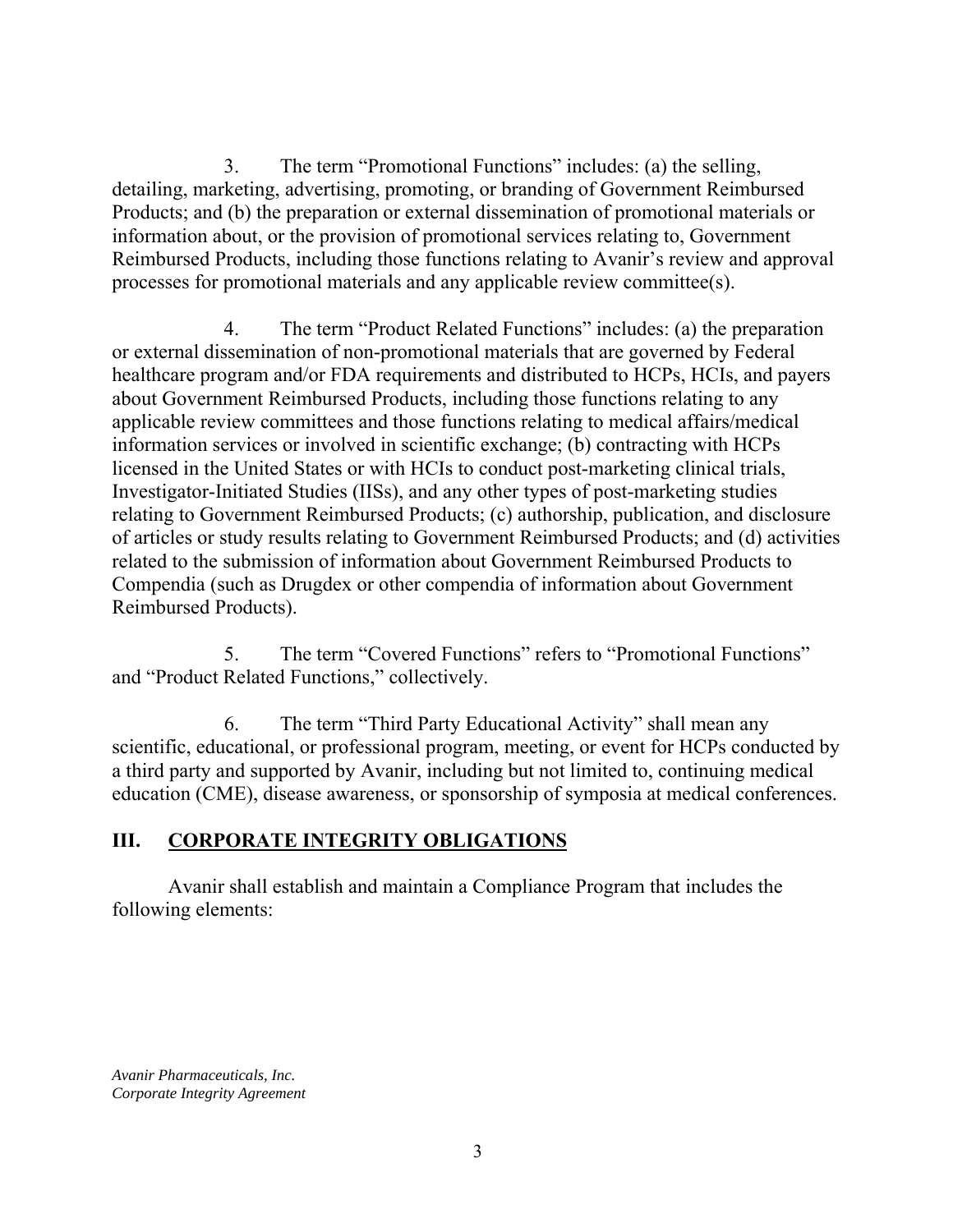A. Compliance Officer and Committee, Board of Directors, and Management Compliance Obligations

1. *Compliance Officer*. Within 90 days after the Effective Date, Avanir shall appoint a Compliance Officer and shall maintain a Compliance Officer for the term of the CIA. The Compliance Officer shall be an employee and a member of senior management of Avanir; shall report directly to the Chief Executive Officer of Avanir; and shall not be, or be subordinate to, the General Counsel or Chief Financial Officer or have any responsibilities that involve acting in any capacity as legal counsel or supervising legal counsel functions for Avanir. The Compliance Officer shall be responsible for, without limitation:

- a. developing and implementing policies, procedures, and practices designed to ensure compliance with the requirements set forth in this CIA and with Federal health care program and FDA requirements;
- b. making periodic (at least quarterly) reports regarding compliance matters directly to the Board of Directors of Avanir and shall be authorized to report on such matters to the Board of Directors at any time. Written documentation of the Compliance Officer's reports to the Board of Directors shall be made available to OIG upon request; and
- c. monitoring the day-to-day compliance activities engaged in by Avanir as well as any reporting obligations created under this CIA.

Any noncompliance job responsibilities of the Compliance Officer shall be limited and must not interfere with the Compliance Officer's ability to perform the duties outlined in this CIA.

Avanir shall report to OIG, in writing, any changes in the identity of the Compliance Officer, or any actions or changes that would affect the Compliance Officer's ability to perform the duties necessary to meet the obligations in this CIA, within five business days after such a change.

2. *Compliance Committee*. Within 90 days after the Effective Date, Avanir shall appoint a Compliance Committee. The Compliance Committee shall, at a minimum, include the Compliance Officer and other members of senior management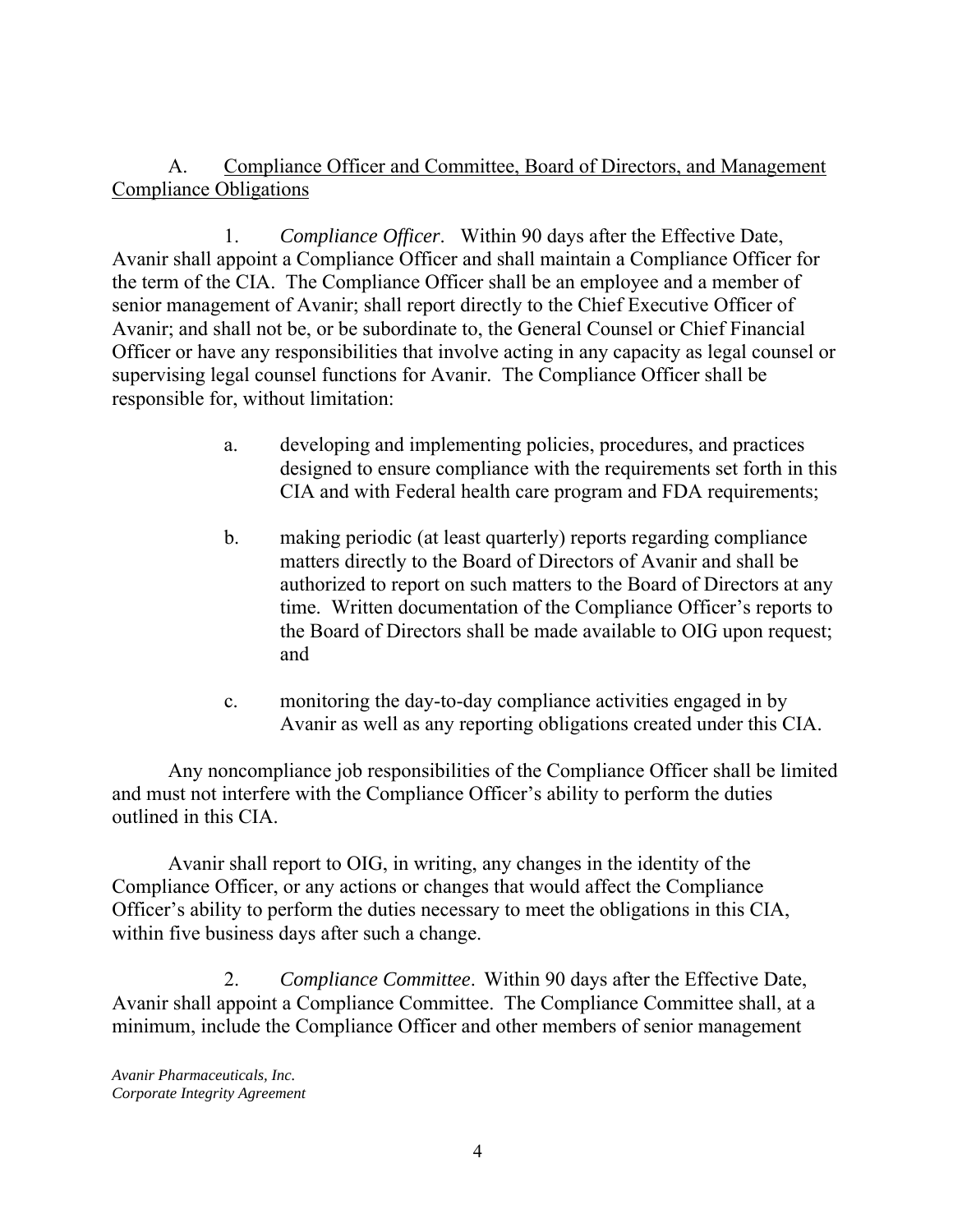Committee meetings shall be made available to OIG upon request. necessary to meet the requirements of this CIA (e.g., senior executives of relevant departments, such as sales, marketing, legal, medical affairs/medical information, regulatory affairs, research and development, human resources, audit, finance, manufacturing, and operations). The Compliance Officer shall chair the Compliance Committee and the Compliance Committee shall support the Compliance Officer in fulfilling his/her responsibilities (e.g., shall assist in the analysis of Avanir's risk areas and shall oversee monitoring of internal and external audits and investigations). The Compliance Committee shall meet at least quarterly. The minutes of the Compliance

Avanir shall report to OIG, in writing, any actions or changes that would affect the Compliance Committee's ability to perform the duties necessary to meet the obligations in this CIA, within 15 business days after such a change.

 3. *Board of Directors Compliance Obligations*. The Board of Directors (or a committee of the Board) of Avanir (Board) shall be responsible for the review and oversight of matters related to compliance with Federal health care program requirements, FDA requirements, and the obligations of this CIA. The Board must include independent (i.e., non-employee and non-executive) members.

The Board shall, at a minimum, be responsible for the following:

- a. meeting at least quarterly to review and oversee Avanir's Compliance Program, including but not limited to the performance of the Compliance Officer and Compliance Committee;
- b. submitting to OIG a description of the documents and other materials it reviewed, as well as any additional steps taken, such as the engagement of an independent advisor or other third party resources, in its oversight of the compliance program and in support of making the resolution below during each Reporting Period; and
- c. for each Reporting Period of the CIA, adopting a resolution, signed by each member of the Board, summarizing its review and oversight of Avanir's compliance with Federal health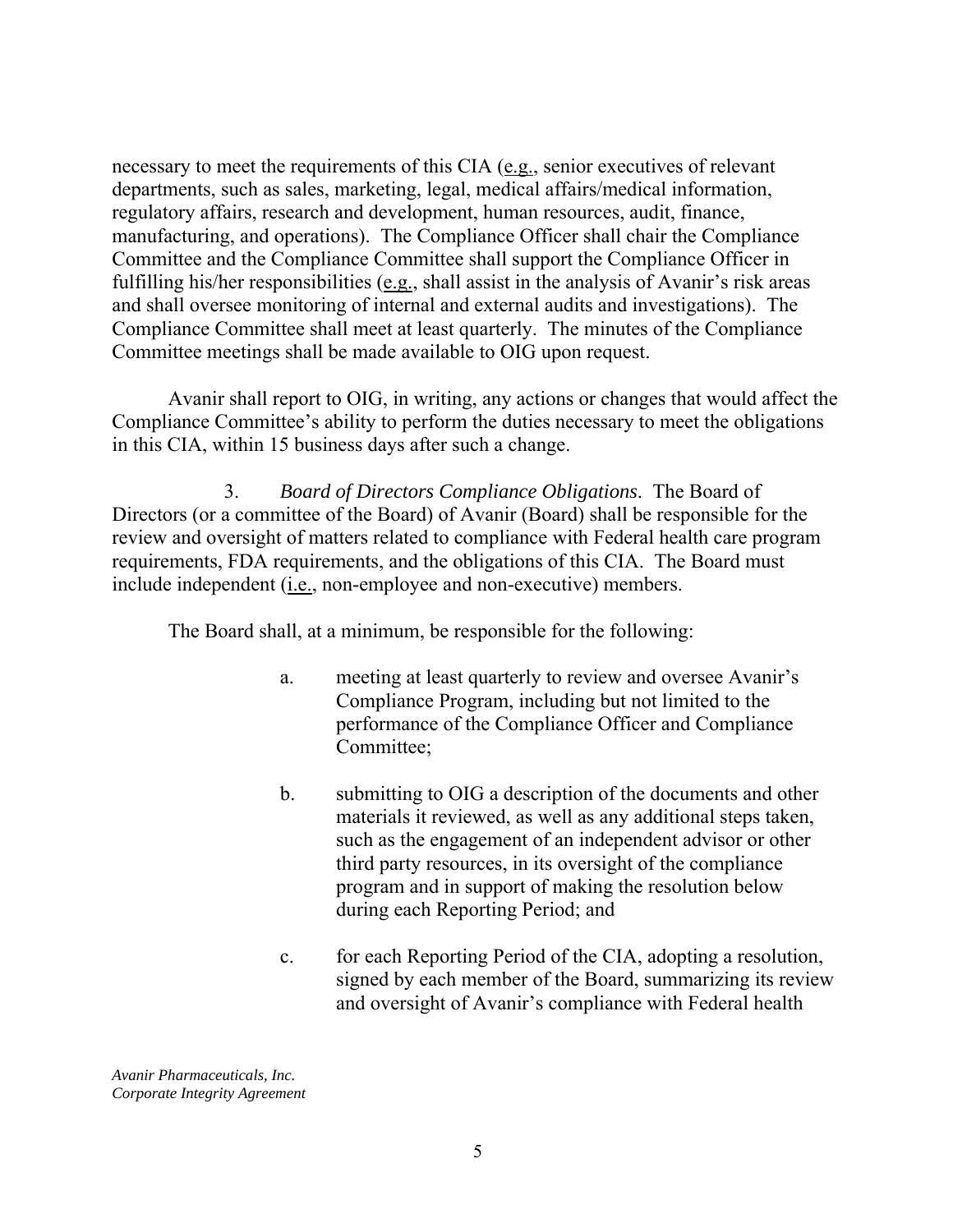care program requirements, FDA requirements, and the obligations of this CIA.

At minimum, the resolution shall include the following language:

"The Board of Directors has made a reasonable inquiry into the operations of Avanir's Compliance Program including the performance of the Compliance Officer and the Compliance Committee. Based on its inquiry and review, the Board has concluded that, to the best of its knowledge, Avanir has implemented an effective Compliance Program to meet Federal health care program requirements, FDA requirements, and the obligations of the CIA."

If the Board is unable to provide such a conclusion in the resolution, the Board shall include in the resolution a written explanation of the reasons why it is unable to provide the conclusion and the steps it is taking to implement an effective Compliance Program at Avanir.

Avanir shall report to OIG, in writing, any changes in the composition of the Board, or any actions or changes that would affect the Board's ability to perform the duties necessary to meet the obligations in this CIA, within 15 business days after such a change.

4. *Management Certifications*: In addition to the responsibilities set forth in this CIA for all Covered Persons, certain Avanir employees (Certifying Employees) are specifically expected to monitor and oversee activities within their areas of authority and shall annually certify that the applicable Avanir business unit is in compliance with applicable Federal health care program and FDA requirements and with the obligations of this CIA. These Certifying Employees shall include, at a minimum, the following: the Chief Medical Officer; Senior Vice President (SVP), Sales & Marketing; Vice President, Regulatory; Director, Procurement; and SVP, Commercial Operations. For each Reporting Period, each Certifying Employee shall sign a certification that states:

> "I have been trained on and understand the compliance requirements and responsibilities as they relate to [insert name of department], an area under my supervision. My job responsibilities include ensuring compliance with regard to the **lack** [insert name of the department] with all applicable Federal health care program requirements, FDA requirements, obligations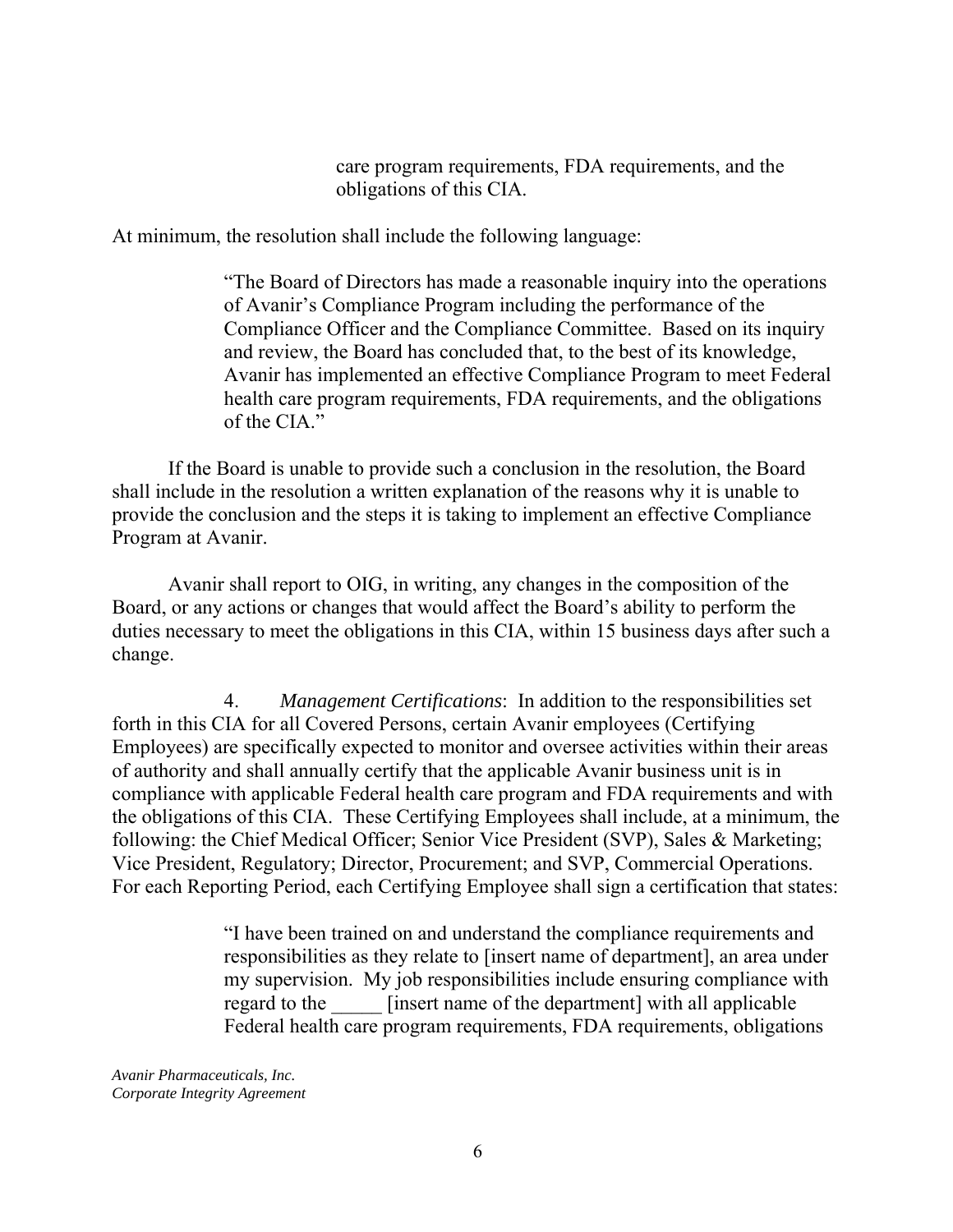of the Corporate Integrity Agreement, and Avanir policies, and I have taken steps to promote such compliance. To the best of my knowledge, the [insert name of department] of Avanir is in compliance with all applicable Federal health care program requirements, FDA requirements, and the obligations of the Corporate Integrity Agreement. I understand that this certification is being provided to and relied upon by the United States."

If any Certifying Employee is unable to provide such a certification, the Certifying Employee shall provide a written explanation of the reasons why he or she is unable to provide the certification outlined above.

 Within 90 days after the Effective Date, Avanir shall develop and implement a written process for Certifying Employees to follow for the purpose of completing the certification required by this section (e.g., reports that must be reviewed, assessments that must be completed, sub-certifications that must be obtained, etc. prior to the Certifying Employee making the required certification).

#### B. Written Standards

Within 90 days after the Effective Date, Avanir shall develop and implement written policies and procedures regarding the operation of its compliance program, including the compliance program requirements outlined in this CIA and Avanir's compliance with Federal health care program and FDA requirements (Policies and Procedures). Throughout the term of this CIA, Avanir shall enforce its Policies and Procedures and shall make compliance with its Policies and Procedures an element of evaluating the performance of all Covered Persons. The Policies and Procedures shall be made available to all Covered Persons. At a minimum, the Policies and Procedures shall address the following:

- a. appropriate ways to conduct Promotional Functions in compliance with all: (i) applicable Federal healthcare program requirements, including, but not limited to the Federal Anti-Kickback Statute (codified at 42 U.S.C. § 1320a-7b(b)) and the False Claims Act (codified at 31 U.S.C. §§ 3729-3733); and (ii) all applicable FDA requirements;
- b. appropriate ways to conduct Product Related Functions in compliance with: (i) all applicable Federal healthcare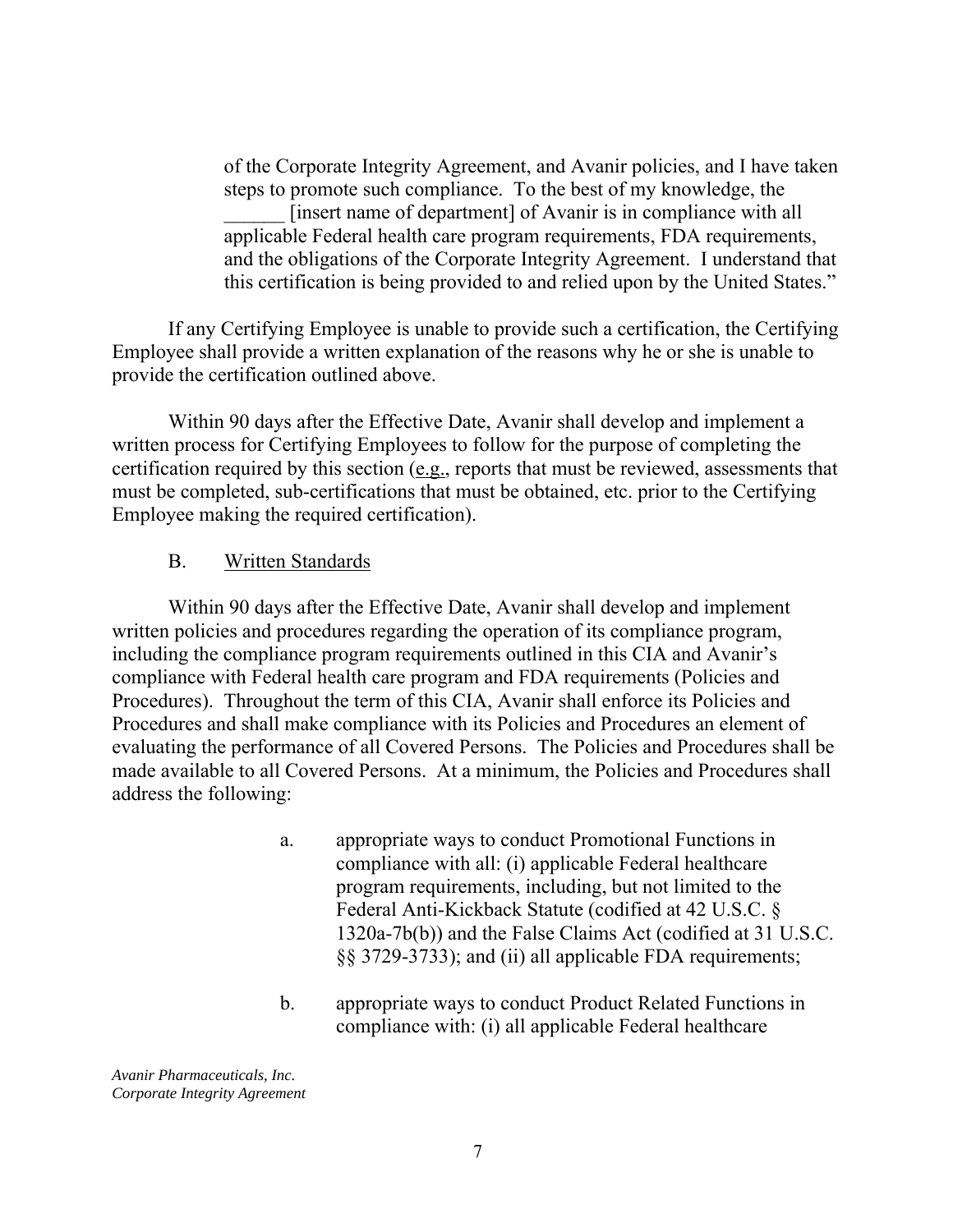program requirements, including, but not limited to the Federal Anti-Kickback Statute (codified at 42 U.S.C. § 1320a-7b(b)) and the False Claims Act (codified at 31 U.S.C. §§ 3729-3733); and (ii) all applicable FDA requirements;

- c. the materials and information that may be distributed by Avanir sales representatives (including any contract sales force) about Government Reimbursed Products and the manner in which Avanir sales representatives respond to requests for information about non-FDA approved (or "offlabel") uses of Government Reimbursed Products;
- d. the materials and information that may be distributed by Medical Information about Government Reimbursed Products and the mechanisms through, and manner in which, Medical Information receives and responds to requests for information from an HCP or another individual or entity about off-label uses of Government Reimbursed Products; the form and content of information disseminated by Avanir in response to such requests; and the internal review process for the information disseminated;
- e. the manner and circumstances under which medical personnel interact with or participate in meetings or events with HCPs, HCIs, or payers (either alone or with Avanir sales representatives) and the role of the medical personnel at such meetings or events, as well as how they handle responses to requests for information about off-label uses of Government Reimbursed Products;
- f. the materials and information that may be distributed or made available by Avanir through social media and/or direct-toconsumer advertising;
- g. the development, implementation, and review of call plans for sales representatives (including any contract sales force) and other Avanir representatives who promote and sell Government Reimbursed Products;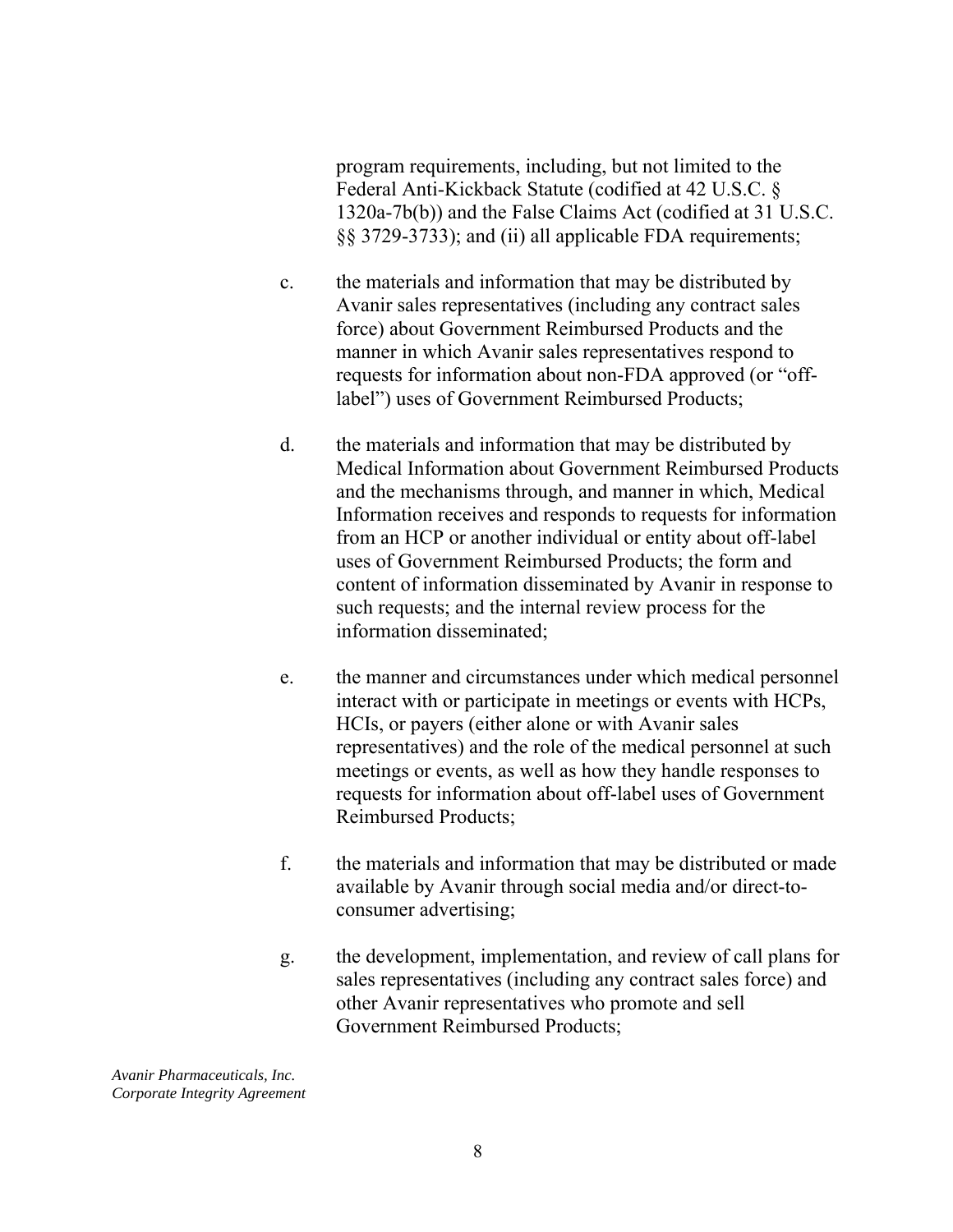- h. the development, implementation, and review of all plans for the distribution of samples of, or coupons or vouchers for, Government Reimbursed Products. This shall include a review of the bases upon, and circumstances under, which HCPs and HCIs belonging to specified medical specialties or types of clinical practice may receive samples, coupons, or vouchers from Avanir for Government Reimbursed Products (including, separately, from sales representatives, from Medical Information, or through other channels);
- i. consultant or other fee-for-service arrangements entered into with HCPs or HCIs (including but not limited to speaker programs, speaker training programs, presentations, consultant task force meetings, advisory boards, ad hoc advisory activities, and any other financial engagement or arrangement with an HCP or HCI) and all events and expenses relating to such engagements or arrangements;
- j. programs by HCPs to educate sales representatives, including but not limited to presentations by HCPs at sales meetings, preceptorships, tutorials, and experience-based learning activities;
- grants) or charitable contributions; k. sponsorship or funding of grants (including educational
- l. funding of, or participation in, any Third Party Educational Activity as defined in Section II.C.6 above;
- m. review of promotional, reimbursement, and disease state materials and information intended to be disseminated outside Avanir by appropriate qualified personnel (such as regulatory, medical, and/or legal personnel) in a manner designed to ensure that legal, regulatory, and medical concerns are properly addressed during Avanir's review and approval process and are elevated when appropriate;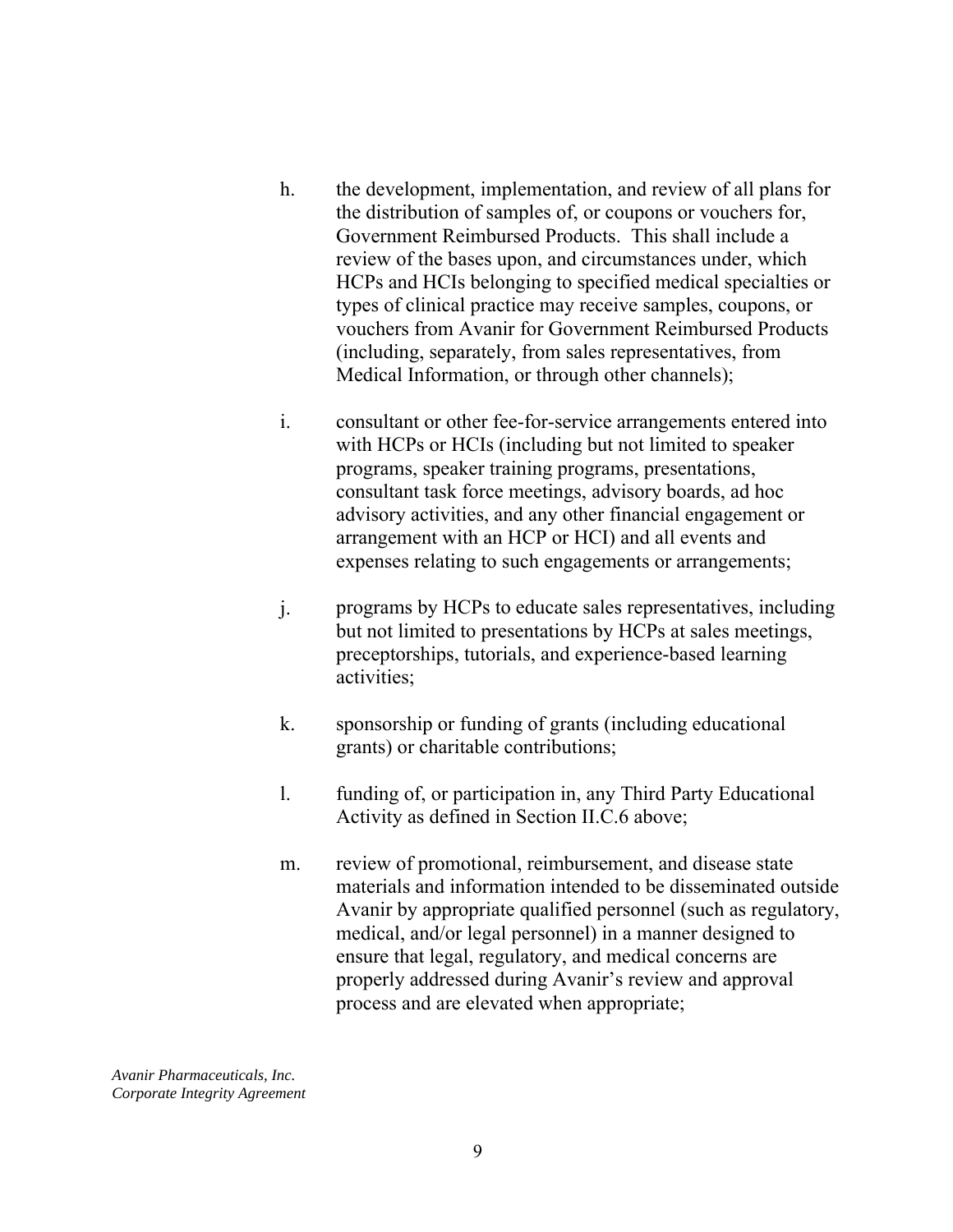- n. compensation (including through salaries, bonuses, or other means) for Covered Persons engaged in Promotional Functions;
- o. the submission of information about any Government Reimbursed Product to any compendia such as Drugdex or other published source of information used in connection with the determination of coverage by a Federal health care program for the product (hereafter "Compendia"). This includes any initial submission of information to any Compendia and the submission of any additional, updated, supplemental, or changed information (including any changes based on Avanir's discovery of erroneous or scientifically unsound information or data associated with the information in the Compendia and the publication of new study results);
- p. sponsorship or other support of post-marketing clinical trials and all other post-marketing studies and support of IISs of Government Reimbursed Products (collectively, "Research"), including the decision to provide financial or other support for such Research; the manner in which Research support is provided; the publication of information about the Research (including the publication of information about the Research results and trial outcomes); and uses made of publications relating to Research;
- q. authorship of journal articles or other publications about Government Reimbursed Products or about therapeutic areas or disease states that may be treated with Government Reimbursed Products, including, but not limited to, the disclosure of any and all financial relationships between the author and Avanir or other potential conflicts of interest that might bias the author's work; the identification of all authors or contributors (including professional writers) associated with a given publication; and the scope and breadth of research results made available to each author or contributor; and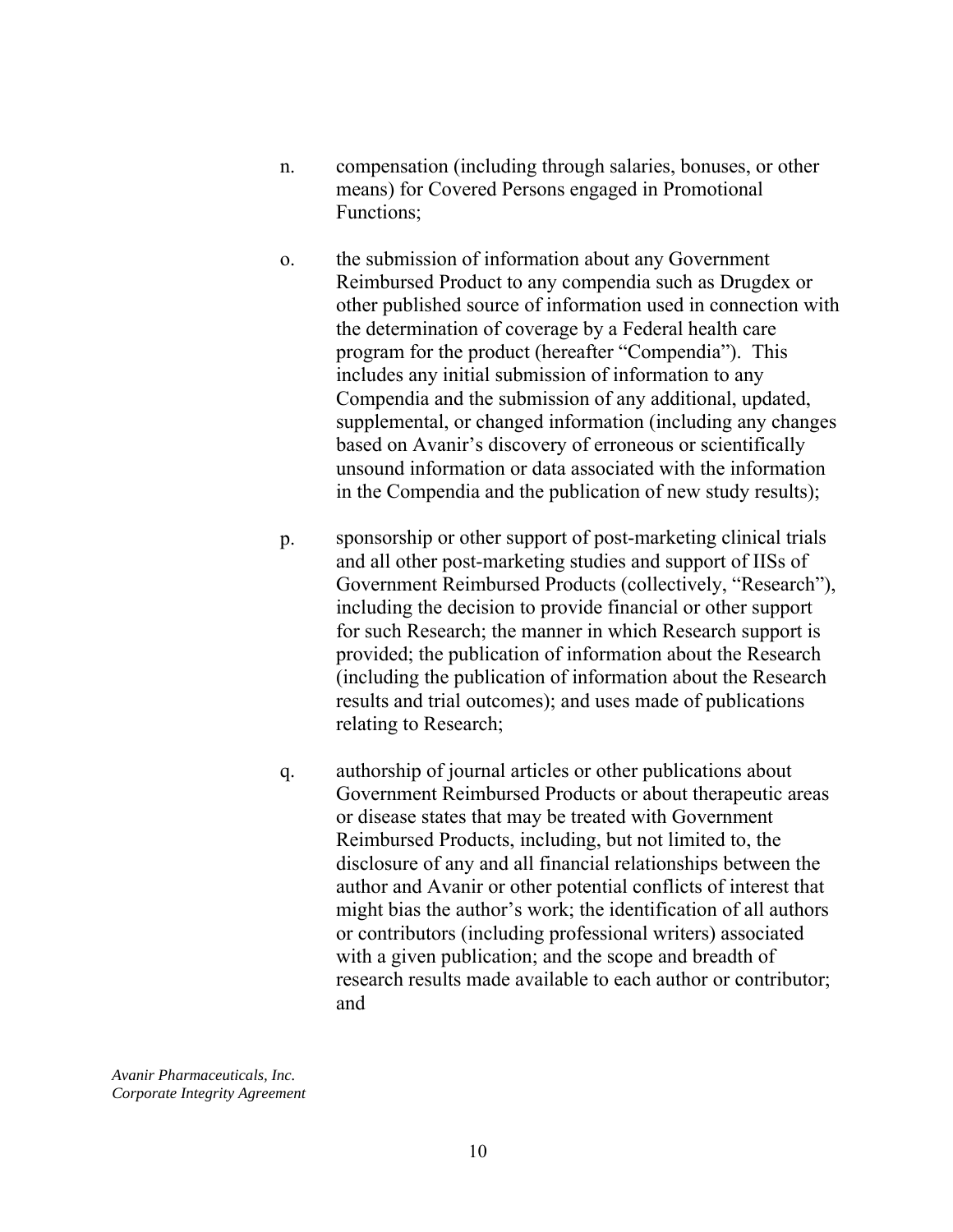r. disciplinary policies and procedures for violations of Avanir's Policies and Procedures, including policies relating to Federal health care program and FDA requirements.

At least annually (and more frequently, if appropriate), Avanir shall assess and update, as necessary, the Policies and Procedures. Any new or revised Policies and Procedures shall be made available to all Covered Persons.

All Policies and Procedures shall be made available to OIG upon request.

#### C. Training and Education

1. *Covered Persons Training.* Within 90 days after the Effective Date, Avanir shall develop a written plan (Training Plan) that outlines the steps Avanir will take to ensure that: (a) all Covered Persons receive at least annual training regarding Avanir's CIA requirements and compliance program, and (b) all Covered Persons who engage in Covered Functions receive at least annual training regarding: (i) all applicable Federal health care program and FDA requirements relating to Covered Functions and (ii) all Avanir Policies and Procedures and other requirements applicable to Covered Functions. The Training Plan shall include information regarding the following: training topics, categories of Covered Persons and required to attend each training session, length of the training session(s), schedule for training, and format of the training. Avanir shall furnish training to its Covered Persons pursuant to the Training Plan during each Reporting Period.

2. *Board Member Training*. In addition to the training described in Section III.C.1, within 90 days after the Effective Date, each member of the Board of Directors shall receive training regarding the corporate governance responsibilities of board members and the responsibilities of board members with respect to review and oversight of the Compliance Program. Specifically, the training shall address the unique responsibilities of health care Board members, including the risks, oversight areas, and strategic approaches to conducting oversight of a health care entity. This training may be conducted by an outside compliance expert hired by the Board and should include a discussion of OIG's guidance on Board member responsibilities.

New members of the Board of Directors shall receive the Board Member Training described above within 30 days after becoming a member or within 90 days after the Effective Date, whichever is later.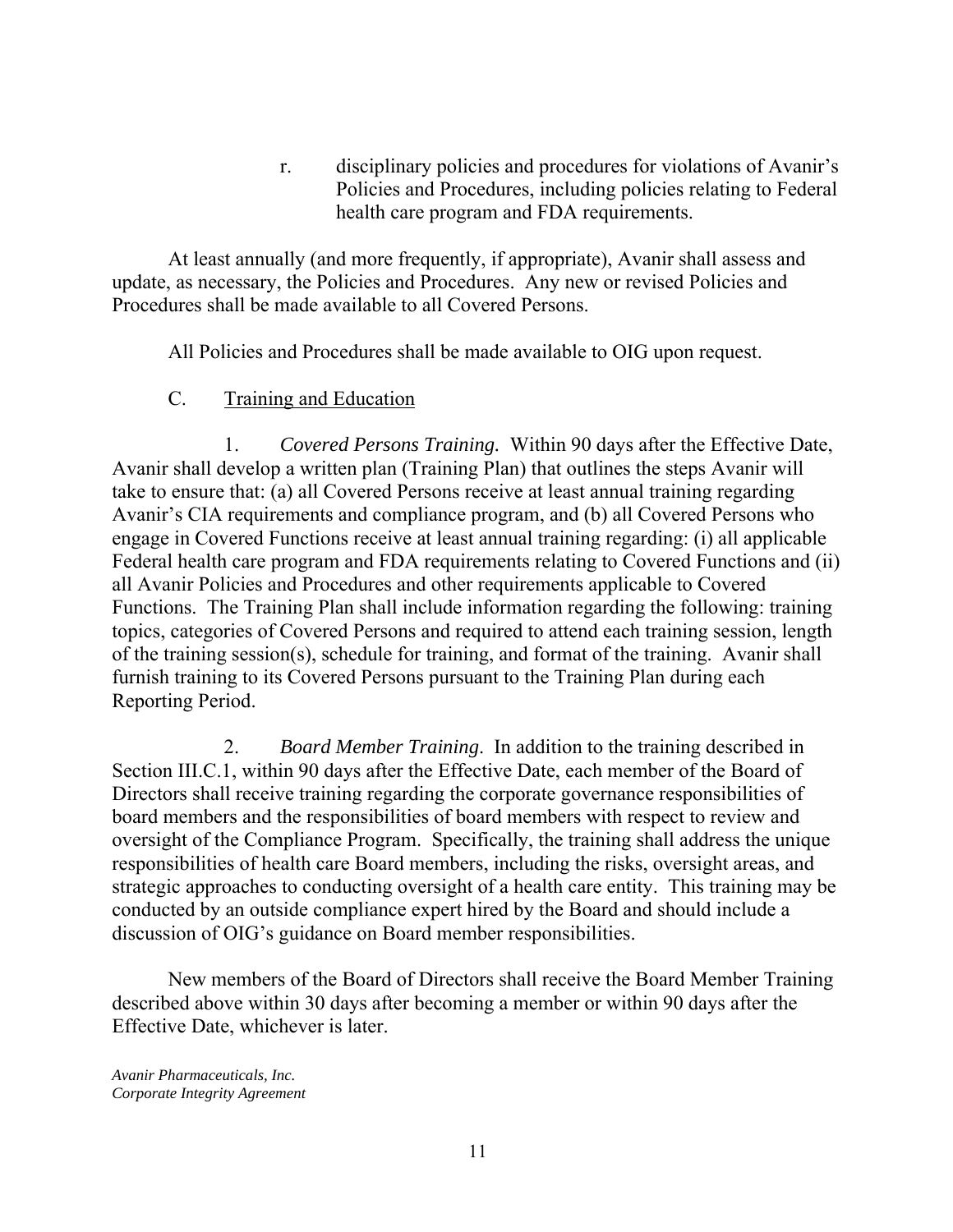3. *Training Records*. Avanir shall make available to OIG, upon request, training materials and records verifying that the training described in Sections III.C.1 and III.C.2 has been provided as required.

### D. Risk Assessment and Mitigation Plan Process

Within 120 days after the Effective Date, Avanir shall develop and implement a centralized annual risk assessment and mitigation plan process to identify and address risks associated with each Government Reimbursed Product, including risks associated with the sales, marketing, and promotion of such products. The risk assessment process includes an internal review of risks and results in the formulation of mitigation plans designed to address the identified risks. The Compliance Committee shall be responsible for implementation and oversight of the risk assessment and mitigation plan process. The risk assessment and mitigation plan process shall be conducted at least annually and shall require Avanir to: (1) identify and prioritize risks, (2) develop mitigation work plans related to the identified risk areas, (3) implement the mitigation work plans, (4) track the implementation of the mitigation work plans in order to assess the effectiveness of such plans, (5) perform compliance audits as needed, (6) develop corrective action plans in response to the results of any compliance audits performed, and (7) track the implementation of the compliance audit corrective action plans in order to assess the effectiveness of such plans. Avanir shall maintain the risk assessment and mitigation plan process for the term of the CIA.

### E. Review Procedures

- 1. *General Description.* 
	- a. *Engagement of Independent Review Organization*. Within 90 days after the Effective Date, Avanir shall engage an entity (or entities), such as an accounting, auditing, or consulting firm (hereinafter "Independent Review Organization" or "IRO"), to perform the reviews listed in this Section III.E. The applicable requirements relating to the IRO are outlined in Appendix A to this CIA, which is incorporated by reference.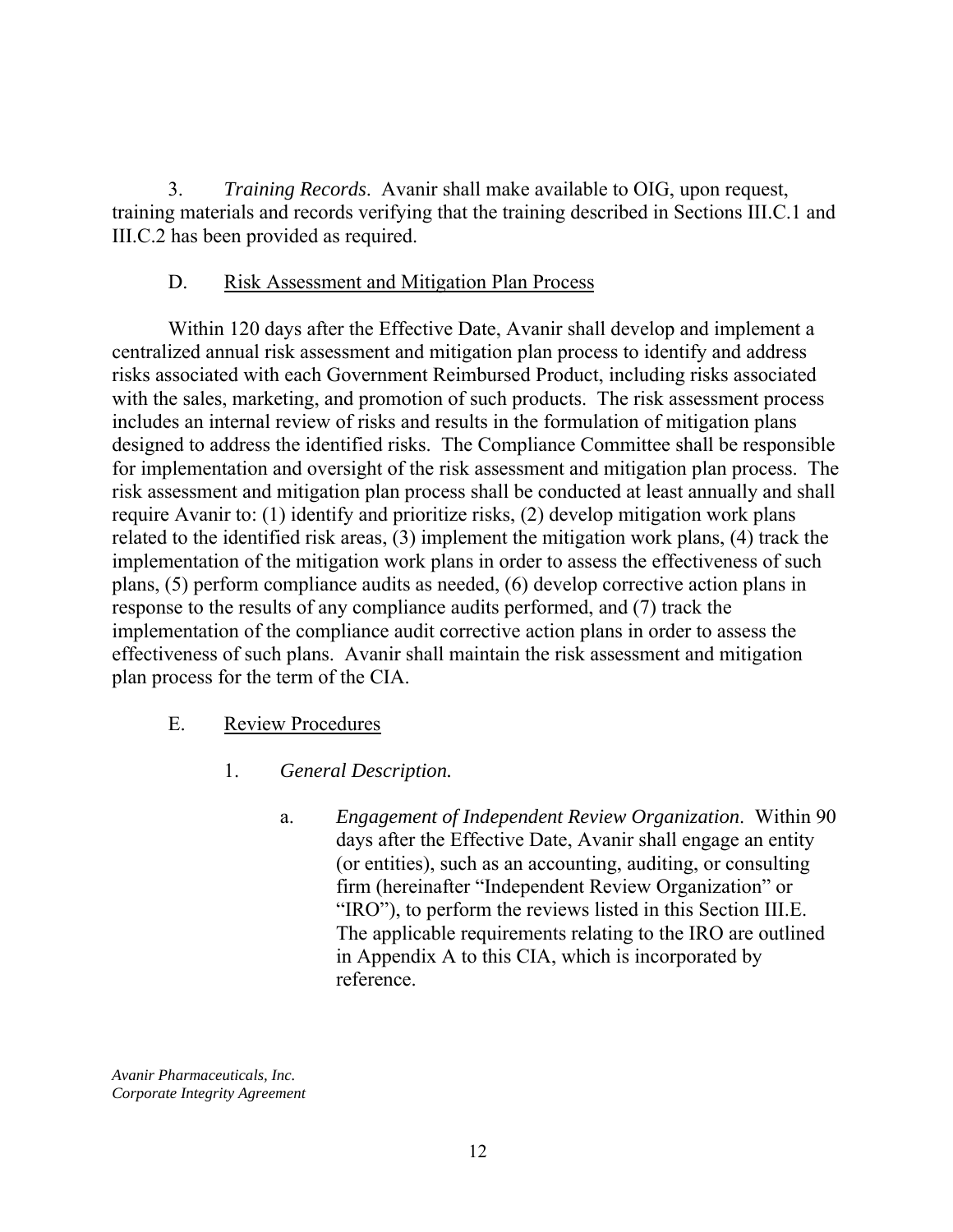- b. *Retention of Records*. The IRO and Avanir shall retain and make available to OIG, upon request, all work papers, supporting documentation, correspondence, and draft reports (those exchanged between the IRO and Avanir) related to the reviews.
- c. *Access to Records and Personnel*. Avanir shall ensure the IRO has access to all records and personnel necessary to complete the reviews listed in this Section III.E., and that all records furnished to the IRO are accurate and complete.

2. *System, Transaction, and Additional Items Reviews.* As set forth more fully in Appendix B, the IRO reviews shall consist of three components: Systems Reviews and Transactions Reviews relating to the Covered Functions and an Additional Items Review.

- a. *Systems Review*. The Systems Reviews shall assess Avanir's systems, processes, policies, and procedures relating to the Covered Functions. If there are no material changes in Avanir's relevant systems, processes, policies, and procedures, the Systems Reviews shall be performed for the first and fourth Reporting Periods. If Avanir materially changes its relevant systems, processes, policies, and procedures, the IRO shall perform a Systems Review for the Reporting Period in which such changes were made in addition to conducting the Systems Review for the first and fourth Reporting Periods, as set forth more fully in Appendix B.
- b. *Transactions Review.* The Transactions Reviews shall be performed annually and shall cover each of the five Reporting Periods. The IRO(s) shall perform all components of each annual Transaction Review. As set forth more fully in Appendix B, the Transactions Review shall include several components.
- c. *Additional Items Review.* Each IRO review shall also include a review of up to three additional areas or practices of Avanir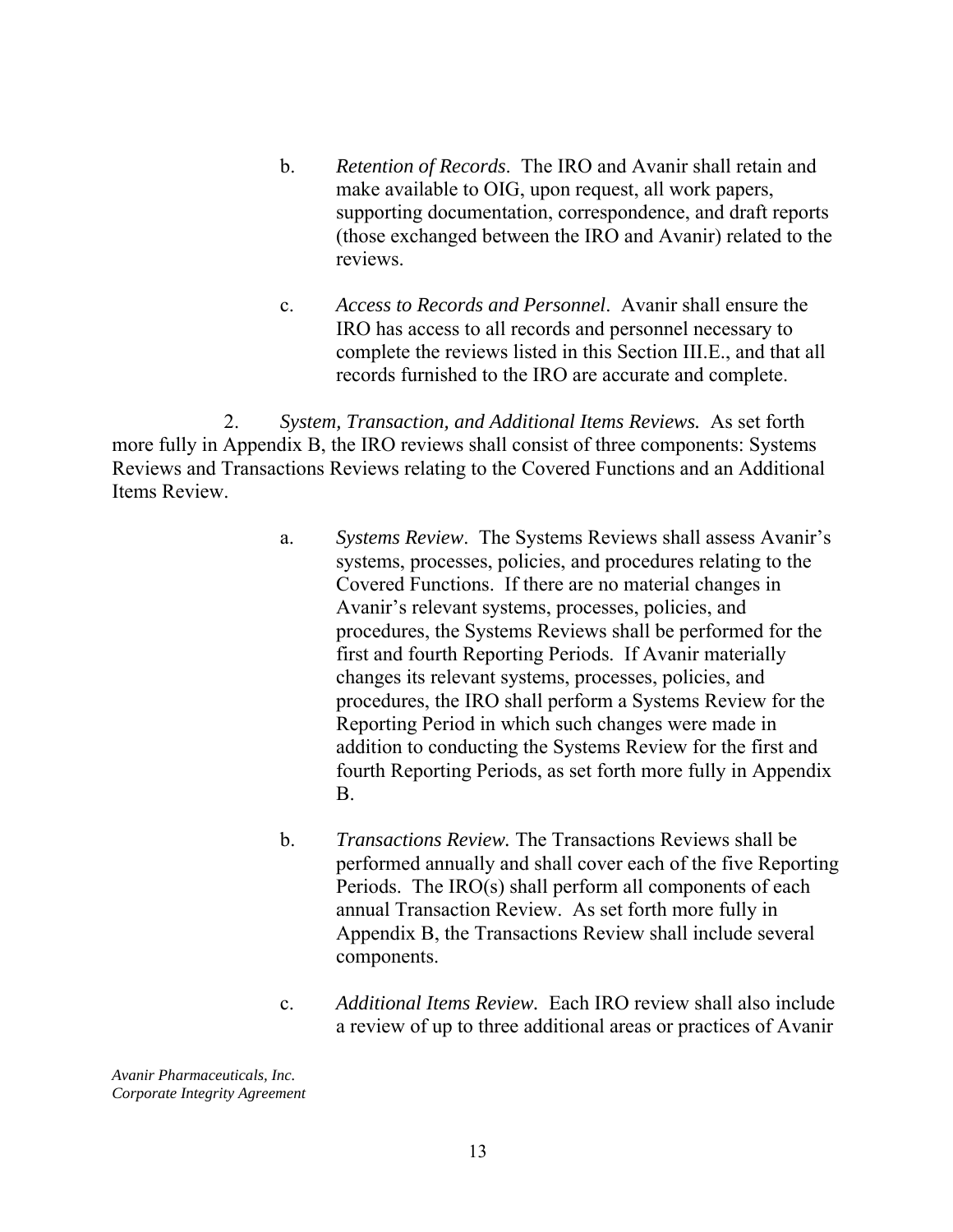identified by OIG in its discretion (hereafter "Additional Items"). For purposes of identifying the Additional Items to be included in the IRO review for a particular Reporting Period, OIG will consult with Avanir at least 120 days prior to the end of each Reporting Period and may consider compliance audit and monitoring work conducted by Avanir, the Government Reimbursed Product portfolio, the nature and scope of Avanir's promotional practices and arrangements with HCPs and HCIs, and other information known to it.

 $\mathbf{3}$ . 3. *IRO Review Reports*. The IRO shall prepare a report based upon each IRO review performed (IRO Review Report). Information to be included in the IRO Review Report is described in Appendices A-B.

4. *Independence and Objectivity Certification*. The IRO shall include in its report(s) to Avanir a certification that the IRO has: (a) evaluated its professional independence and objectivity with respect to the reviews required under this Section III.E; and (b) concluded that it is, in fact, independent and objective in accordance with the requirements specified in Appendix A to this CIA. The IRO's certification shall include a summary of current and prior engagements between Avanir and IRO.

### F. Disclosure Program

Within 90 days after the Effective Date, Avanir shall establish a Disclosure Program that includes a mechanism (e.g., a toll free compliance telephone line) to enable individuals to disclose, to the Compliance Officer or some other person who is not in the disclosing individual's chain of command, any identified issues or questions associated with Avanir's policies, conduct, practices, or procedures with respect to a Federal health care program or an FDA requirement believed by the individual to be a potential violation of criminal, civil, or administrative law. Avanir shall appropriately publicize the existence of the Disclosure Program and the disclosure mechanism (e.g., via periodic e-mails to employees, or by posting the information in prominent common areas).

The Disclosure Program shall emphasize a nonretribution, nonretaliation policy and shall include a reporting mechanism for anonymous communications for which appropriate confidentiality shall be maintained. The Disclosure Program also shall include a requirement that all of Avanir's Covered Persons shall be expected to report suspected violations of any Federal health care program or FDA requirements to the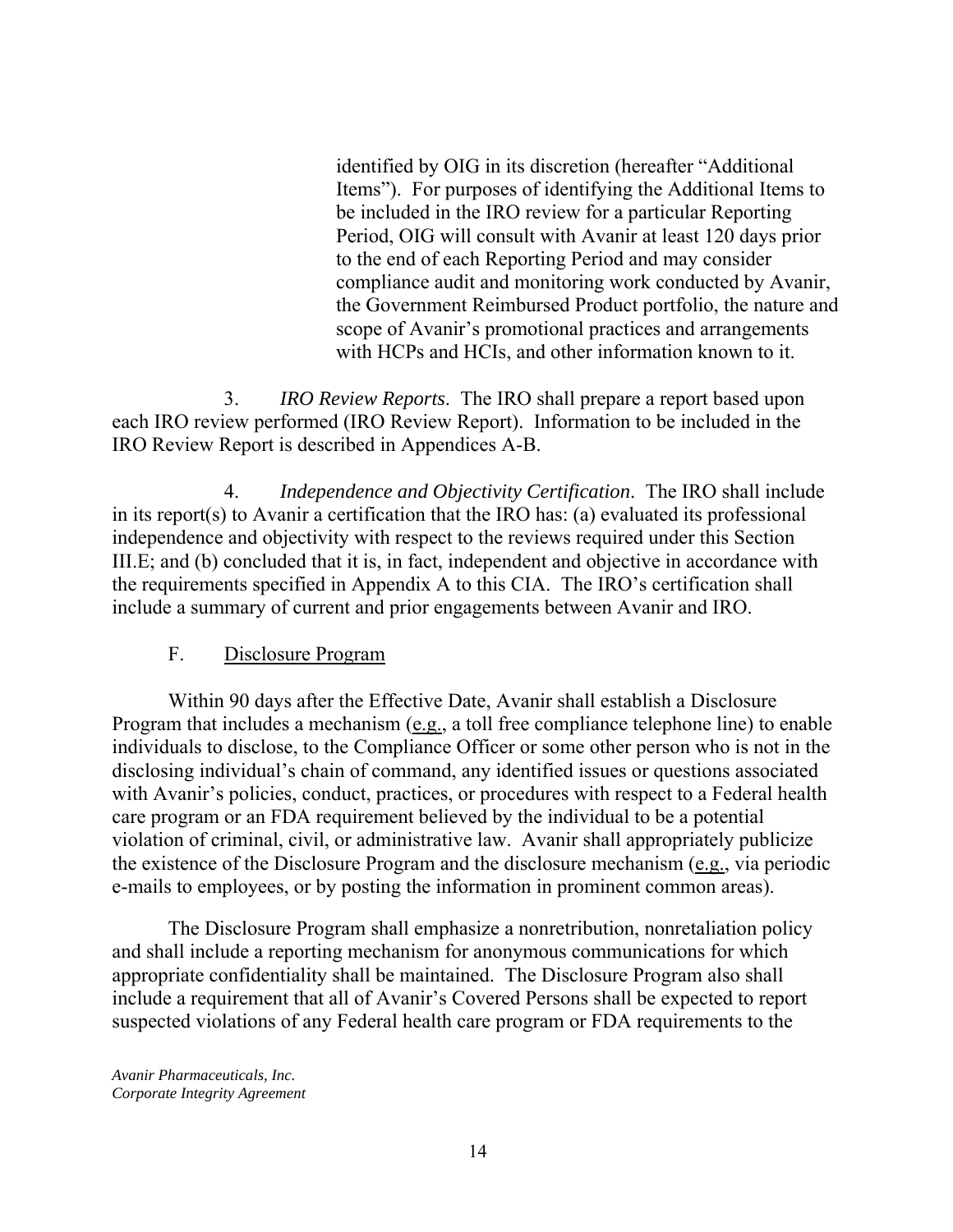Compliance Officer or other appropriate individual designated by Avanir. Upon receipt of a disclosure, the Compliance Officer (or designee) shall gather all relevant information from the disclosing individual. The Compliance Officer (or designee) shall make a preliminary, good faith inquiry into the allegations set forth in every disclosure to ensure that he or she has obtained all of the information necessary to determine whether a further review should be conducted. For any disclosure that is sufficiently specific so that it reasonably: (1) permits a determination of the appropriateness of the alleged improper practice; and (2) provides an opportunity for taking corrective action, Avanir shall conduct an internal review of the allegations set forth in the disclosure and ensure that proper follow-up is conducted.

The Compliance Officer (or designee) shall maintain a disclosure log and shall record all disclosures, whether or not related to a potential violation of criminal, civil or administrative law related to Federal health care programs or FDA requirements, in the disclosure log within two business days of receipt of the disclosure. The disclosure log shall include a summary of each disclosure received (whether anonymous or not), the individual or department responsible for reviewing the disclosure, the status of the internal review, and any corrective action taken in response to the review.

- G. Ineligible Persons
	- 1. *Definitions*. For purposes of this CIA:
		- a. an "Ineligible Person" shall include an individual or entity who:
			- i. is currently excluded from participation in the Federal health care programs; or
			- ii. has been convicted of a criminal offense that falls within the scope of 42 U.S.C. § 1320a-7(a), but has not yet been excluded.
		- b. "Exclusion List" means the HHS/OIG List of Excluded Individuals/Entities (LEIE) (available through the Internet at http://www.oig.hhs.gov).
	- 2. *Screening Requirements.* Avanir shall ensure that all prospective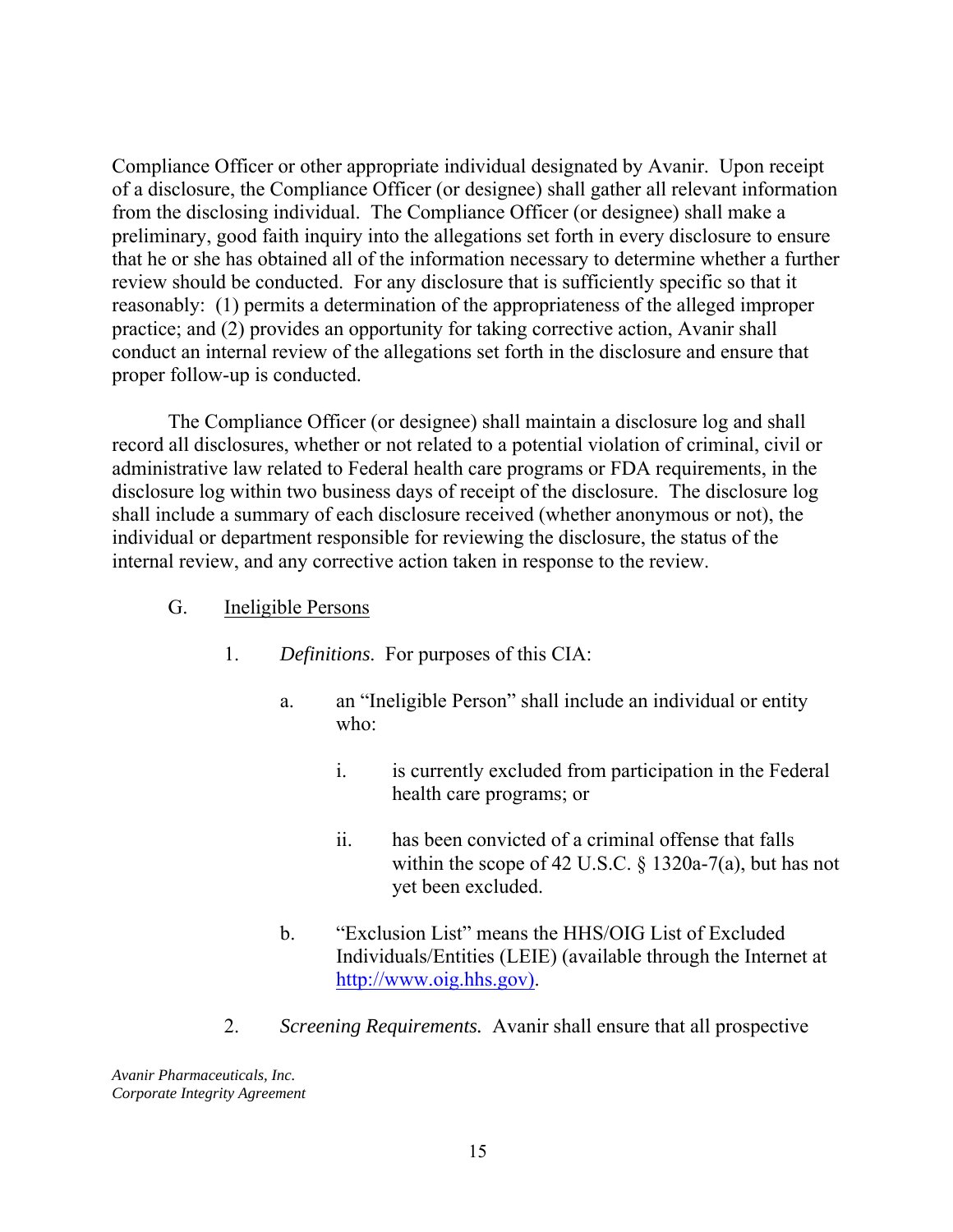and current Covered Persons are not Ineligible Persons by implementing the following screening requirements.

- a. Avanir shall screen all prospective Covered Persons against the Exclusion List prior to engaging their services and, as part of the hiring or contracting process, shall require such Covered Persons to disclose whether they are Ineligible Persons.
- b. Avanir shall screen all current Covered Persons against the Exclusion List within 90 days after the Effective Date and on an annual basis thereafter.
- c. Avanir shall maintain a policy requiring all Covered Persons to disclose immediately if they become an Ineligible Person.

Nothing in this Section III.G affects Avanir's responsibility to refrain from (and liability for) billing Federal health care programs for items or services furnished, ordered, or prescribed by an excluded person. Avanir understands that items or services furnished, ordered, or prescribed by excluded persons are not payable by Federal health care programs and that Avanir may be liable for overpayments and/or criminal, civil, and administrative sanctions for employing or contracting with an excluded person regardless of whether Avanir meets the requirements of Section III.G.

3. *Removal Requirement*. If Avanir has actual notice that a Covered Person has become an Ineligible Person, Avanir shall remove such Covered Person from responsibility for, or involvement with, Avanir's business operations related to the Federal health care program(s) from which such Covered Person has been excluded and shall remove such Covered Person from any position for which the Covered Person's compensation is paid in whole or part, directly or indirectly, by any Federal health care program(s) from which the Covered Person has been excluded at least until such time as the Covered Person is reinstated into participation in such Federal health care program(s).

4. *Pending Charges and Proposed Exclusions*. If Avanir has actual notice that a Covered Person is charged with a criminal offense that falls within the scope of 42 U.S.C.  $\S$ § 1320a-7(a), 1320a-7(b)(1)-(3), or is proposed for exclusion during the Covered Person's employment or contract term, Avanir shall take all appropriate actions to ensure that the responsibilities of that Covered Person have not and shall not adversely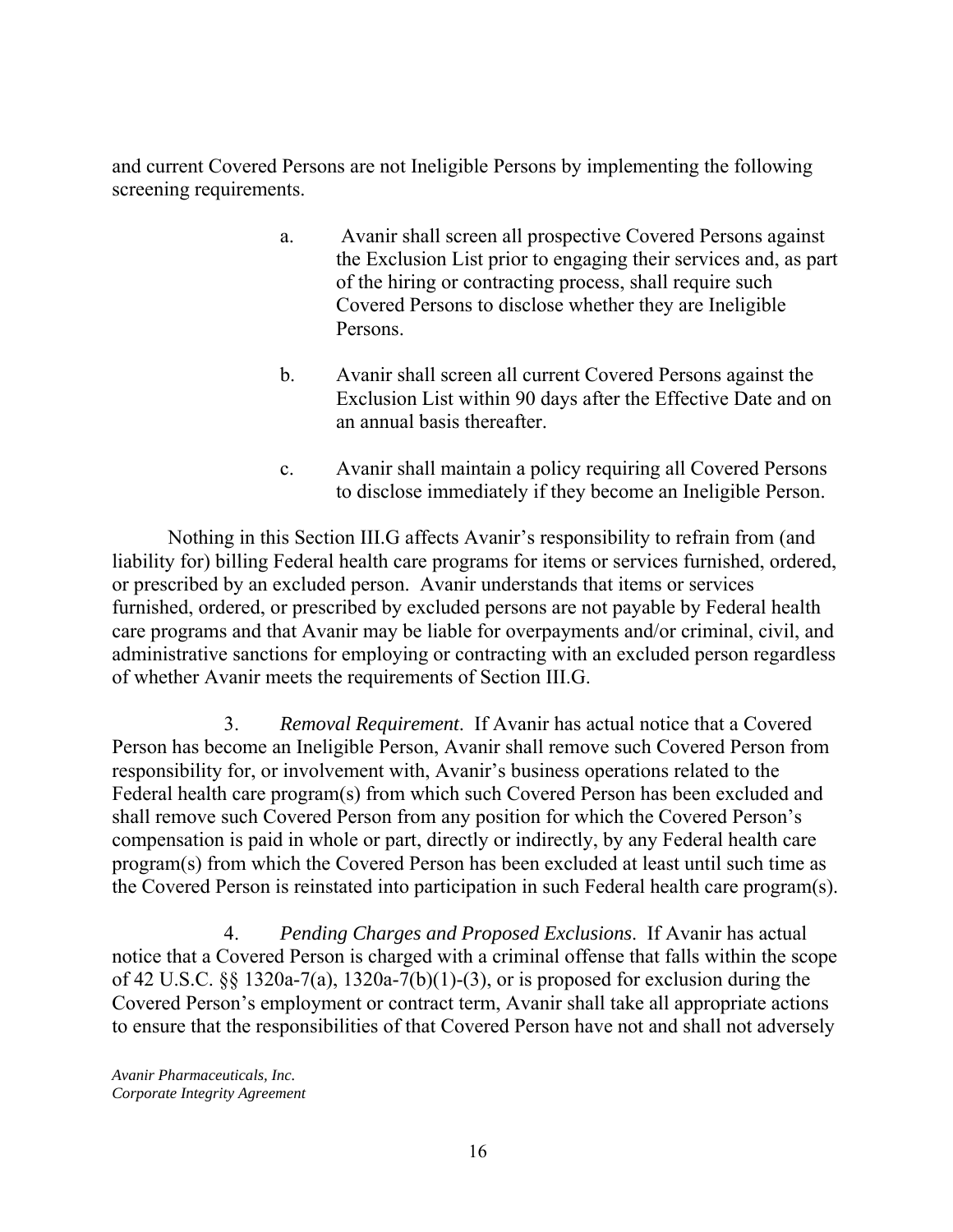affect the quality of care rendered to any beneficiary, or the accuracy of any claims submitted to any Federal health care program.

### H. Notification of Government Investigation or Legal Proceeding

Within 30 days after discovery, Avanir shall notify OIG, in writing, of any ongoing investigation or legal proceeding known to Avanir conducted or brought by a governmental entity or its agents involving an allegation that Avanir has committed a crime or has engaged in fraudulent activities. This notification shall include a description of the allegation, the identity of the investigating or prosecuting agency, and the status of such investigation or legal proceeding. Avanir also shall provide written notice to OIG within 30 days after the resolution of the matter and describe the findings and/or results of the investigation or proceeding, if any.

## I. Reportable Events

 1. *Definition of Reportable Event*. For purposes of this CIA, a "Reportable Event" means anything that involves:

- a. a matter that a reasonable person would consider a probable violation of criminal, civil, or administrative laws applicable to any Federal health care program for which penalties or exclusion may be authorized;
- b. a matter that a reasonable person would consider a probable violation of FDA requirements relating to the promotion of Government Reimbursed Products, unless otherwise reported to the FDA in accordance with Section III.J below;
- c. the employment of or contracting with a Covered Person who is an Ineligible Person as defined by Section III.G.1.a; or
- d. the filing of a bankruptcy petition by Avanir.

A Reportable Event may be the result of an isolated event or a series of occurrences.

2. *Reporting of Reportable Events*. If Avanir determines (after a reasonable opportunity to conduct an appropriate review or investigation of the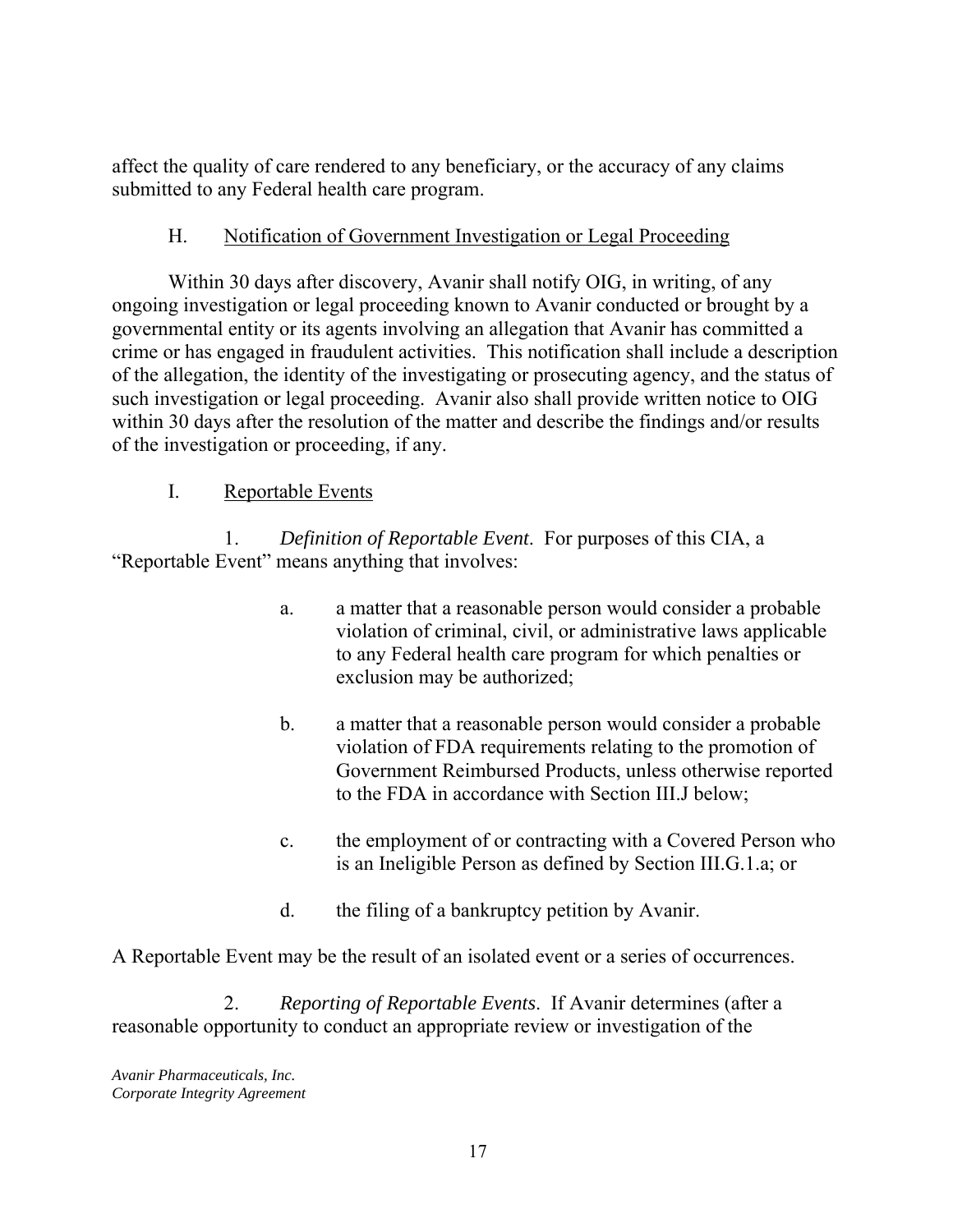allegations) through any means that there is a Reportable Event, Avanir shall notify OIG, in writing, within 30 days after making the determination that the Reportable Event exists. Avanir shall not be required to report as a Reportable Event a matter that is the subject of an ongoing investigation or legal proceeding by a government entity or its agents if disclosed under Section III.H above

3. *Reportable Events under Sections III.I.1.a and III.I.1.b*. For Reportable Events under Sections III.I.1.a and b, the report to OIG shall include:

- a. a complete description of all details relevant to the Reportable Event, including, at a minimum, the types of claims, transactions or other conduct giving rise to the Reportable Event, the period during which the conduct occurred, and the names of individuals and entities believed to be implicated, including an explanation of their roles in the Reportable Event;
- b. a statement of the Federal criminal, civil or administrative laws that are probably violated by the Reportable Event, if any;
- c. the Federal health care programs affected by the Reportable Event, if any;
- d. a statement of the FDA requirements probably violated by the Reportable Event, if any; and
- e. a description of Avanir's actions taken to correct the Reportable Event and prevent it from recurring.

4. *Reportable Events under Section III.I.1.c.* For Reportable Events under Section III.I.1.c, the report to OIG shall include:

- a. the identity of the Ineligible Person and the job duties performed by that individual;
- b. the dates of the Ineligible Person's employment or contractual relationship;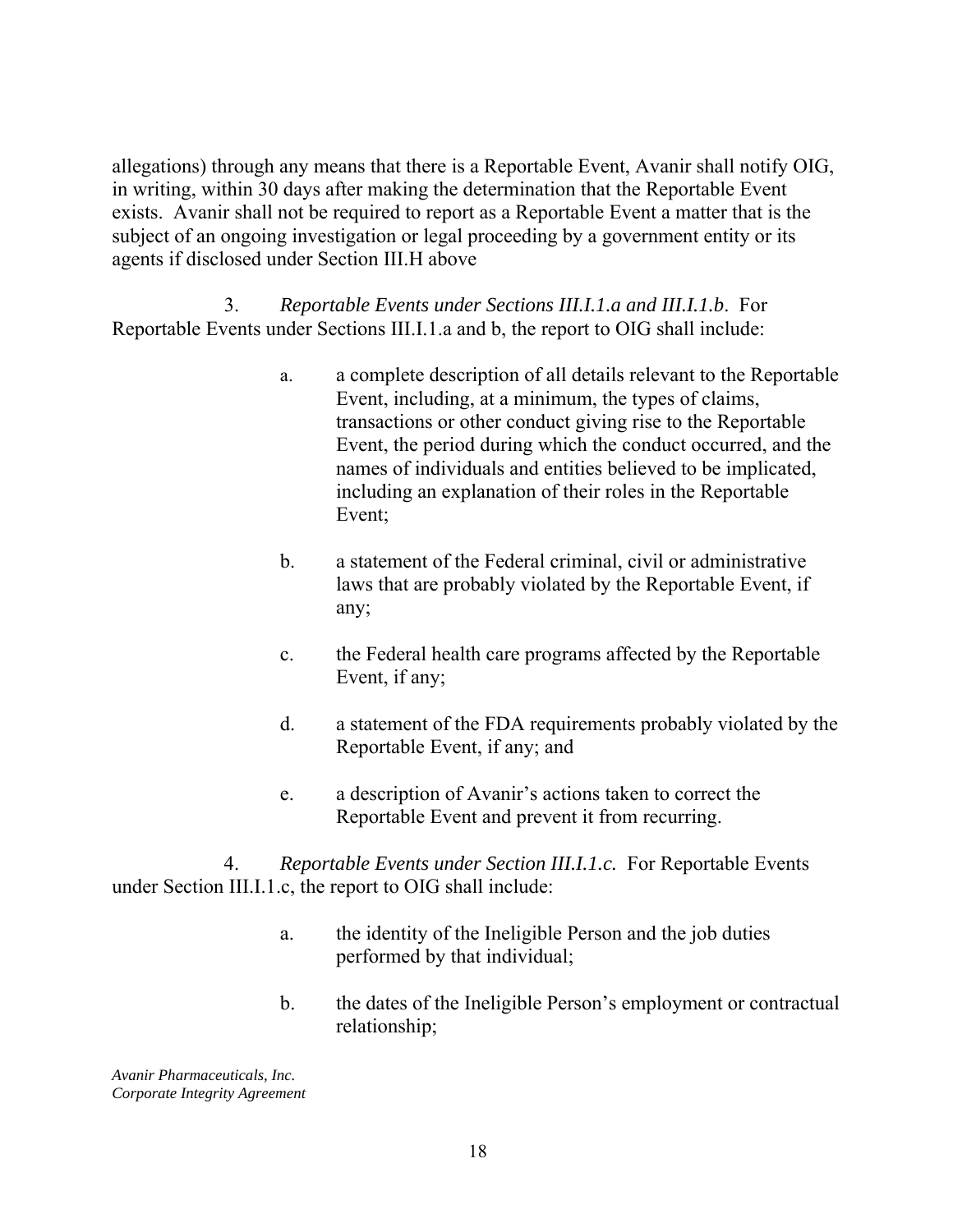- c. a description of the Exclusion List screening that Avanir completed before and/or during the Ineligible Person's employment or contract and any flaw or breakdown in the screening process that led to the hiring or contracting with the Ineligible Person;
- d. a description of how the Ineligible Person was identified; and
- e. a description of any corrective action implemented to prevent future employment or contracting with an Ineligible Person.

5. *Reportable Events under Section III.I.1.d*. For Reportable Events under Section III.I.1.d, the report to OIG shall include documentation of the bankruptcy filing and a description of any Federal health care program and/or FDA requirements implicated.

#### J. Notification of Communications with FDA

Within 30 days after the date of any written report, correspondence, or communication between Avanir and the FDA that materially discusses Avanir's or a Covered Person's actual or potential unlawful or improper promotion of Avanir's products (including any improper dissemination of information about non-FDA-approved indications), Avanir shall provide a copy of the report, correspondence, or communication to OIG. Avanir shall also provide written notice to OIG within 30 days after the resolution of any such disclosed improper promotional matter, and shall provide OIG with a description of the findings and/or results of the matter, if any.

#### K. Field Force Monitoring and Review Efforts

Within 120 days after the Effective Date, Avanir shall establish a comprehensive Field Force Monitoring Program (FFMP) to evaluate and monitor its sales personnel's interactions with HCPs and HCIs relating to Government Reimbursed Products. The FFMP shall be a formalized process designed to directly and indirectly observe the appropriateness of sales personnel's interactions with HCPs and HCIs and to identify potential off-label promotional activities or other improper conduct. As described in more detail below, the FFMP shall include: (1) a Speaker Monitoring Program; (2) direct field observations (Observations) of sales personnel; and (3) the monitoring and review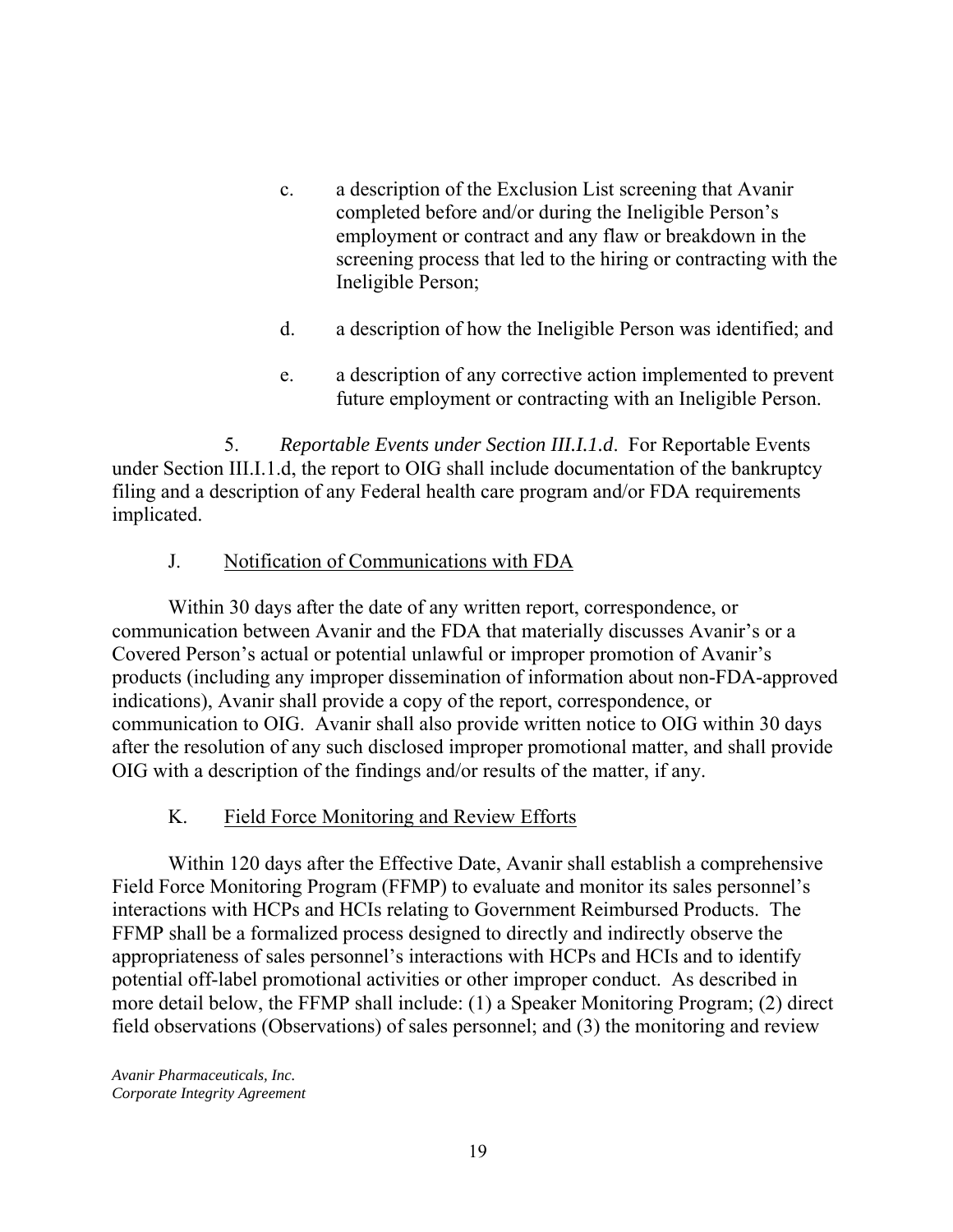of other records relating to sales personnel's interactions with HCPs and HCIs (Records Reviews).

- 1. *Speaker Program Activities.* 
	- a. With regard to speaker programs, Avanir shall implement a process to require all speakers to complete training and enter written agreements that describe the scope of work to be performed, the speaker fees to be paid, and compliance obligations for the speakers (including requirements regarding the use of Avanir approved materials and requirements that speakers may not directly or indirectly promote the product for off-label uses.)
	- b. Avanir shall establish a centralized, electronic system to initiate and track all speaker programs that includes controls designed to ensure that speaker programs are used for legitimate and lawful purposes in accordance with all applicable Federal health care program and FDA requirements. The controls shall also be designed to ensure that there is a legitimate need for the speaker programs.
	- c. Avanir shall ensure that speakers are paid according to a centrally managed, pre-set rate structure determined based on a fair-market value analysis either conducted by Avanir or commissioned by Avanir using third party consultants with experience conducting fair market value analyses.
	- d. Avanir shall maintain a comprehensive list of speaker program attendees through its centralized system. In addition, Avanir shall use its centralized system to handle all logistics and spending associated with speaker programs, including the tracking and review of the aggregate amount (including speaker fees, travel, and other expenses) paid to each speaker in connection with speaker programs.
	- e. Avanir shall require certifications by sales representatives or other Avanir personnel that a speaker program complied with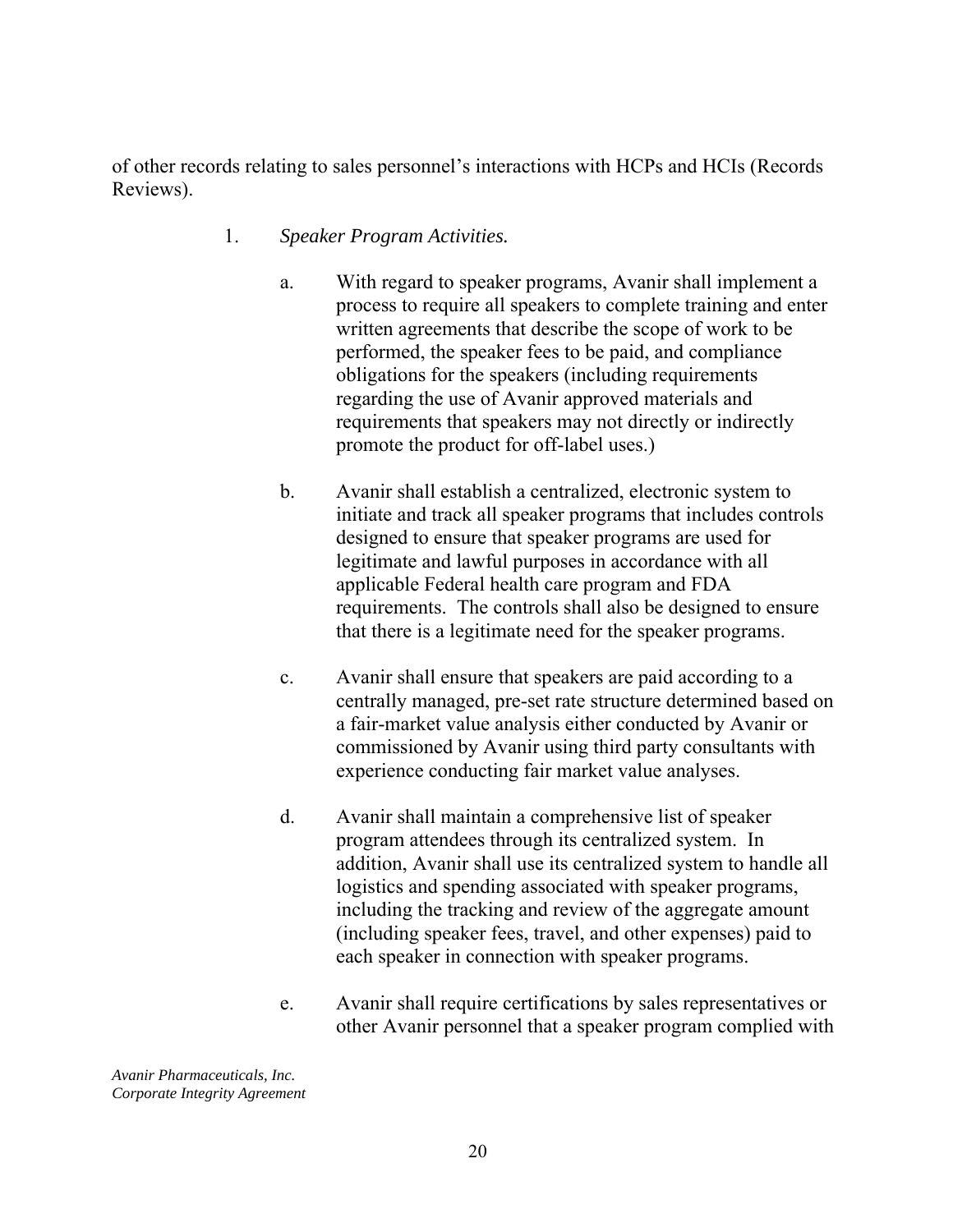Avanir requirements, or in the event of non-compliance, Avanir shall require the identification of the policy violation and ensure appropriate follow up activity to address the violation.

f. Avanir shall institute a Speaker Monitoring Program under which Avanir compliance or other appropriately trained Avanir personnel who are independent from the functional area being monitored or third party consultants appropriately trained by Avanir and under the supervision of Avanir (Monitoring Personnel) shall attend 125 speaker programs relating to Government Reimbursed Products during each Reporting Period and conduct live audits of the programs (Speaker Program Audits). The programs subject to Speaker Program Audits shall be selected using either a risk-based targeting approach or a random sampling approach. For each program reviewed, Monitoring Personnel shall review slide materials and other materials used as part of the speaker program, speaker statements made during the program, and Avanir sales representative activities during the program to assess whether the programs were conducted in a manner consistent with Avanir's Policies and Procedures.

Avanir shall maintain the controls around speaker programs as described above and shall conduct its Speaker Program Audits as described above throughout the term of the CIA.

 2. *Observations*. As a component of the FFMP, Monitoring Personnel shall conduct observations of field sales representatives (including any contract sales personnel) to assess whether the messages delivered and materials distributed to HCPs and HCIs are consistent with applicable legal requirements and with Avanir's Policies and Procedures. These observations shall be full day ride-alongs with field sales representatives (Observations), and each Observation shall consist of directly observing all meetings between a sales representative and HCPs and HCIs during the workday. The Observations shall be scheduled throughout the year, judgmentally selected by Monitoring Personnel, include a review of each therapeutic area and actively promoted Government Reimbursed Product, and be conducted across the United States.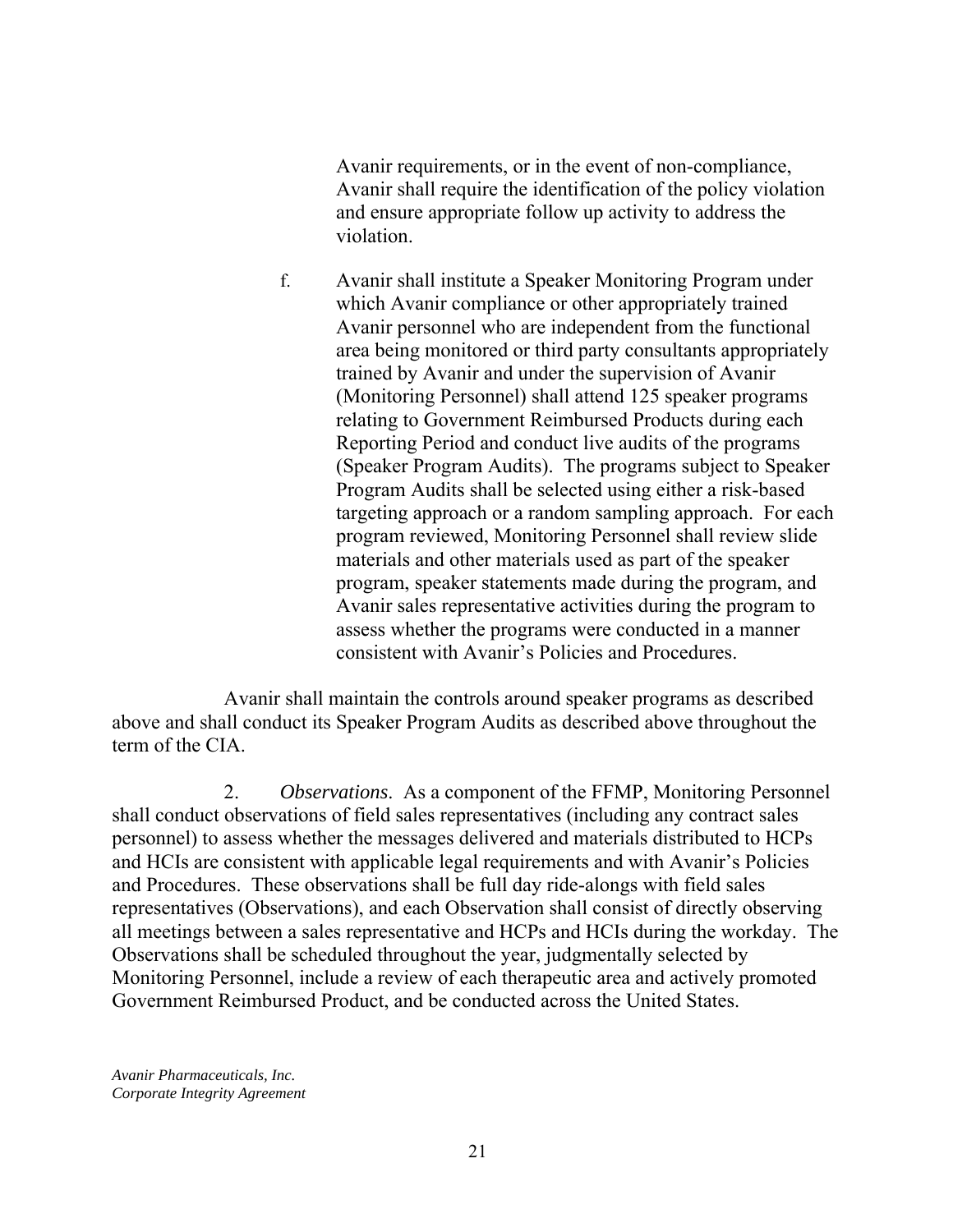At the completion of each Observation, Monitoring Personnel shall prepare a report which includes:

- 1) the identity of the sales representative;
- 2) the identity of the Monitoring Personnel who conducted the Observation;
- 3) the date and duration of the Observation;
- 4) the product(s) promoted during the Observation;
- 5) an overall assessment of compliance with Avanir Policies and Procedures; and
- 6) the identification of any potential off-label promotional activity or other improper conduct by the field sales representative.

Monitoring Personnel shall conduct at least 40 Observations during each Reporting Period.

 3. *Records Reviews*. As a component of the FFMP, Monitoring Personnel shall also review various types of records to assess field representatives' interactions with HCPs and HCIs and to identify potential or actual compliance violations.

- a. For each Reporting Period, Avanir shall develop and implement a plan for conducting Records Reviews associated with its Government Reimbursed Products. The Records Reviews shall include a review of records relating to the activities of sales representatives using either a risk-based targeting approach or a random sampling approach.
- b. The Records Reviews shall include the monitoring and review of: (1) records and systems associated with field sales representatives' interactions with HCPs and HCIs (including records relating to speaker program activities, samples, travel and entertainment, expense reports, any payments to HCPs or HCIs, and sales communications from managers); (2) message recall studies or other similar records (such as Verbatims) purporting to reflect the details of representatives interactions with HCPs and HCIs; (3) records relating to requests for medical information about or Inquiries relating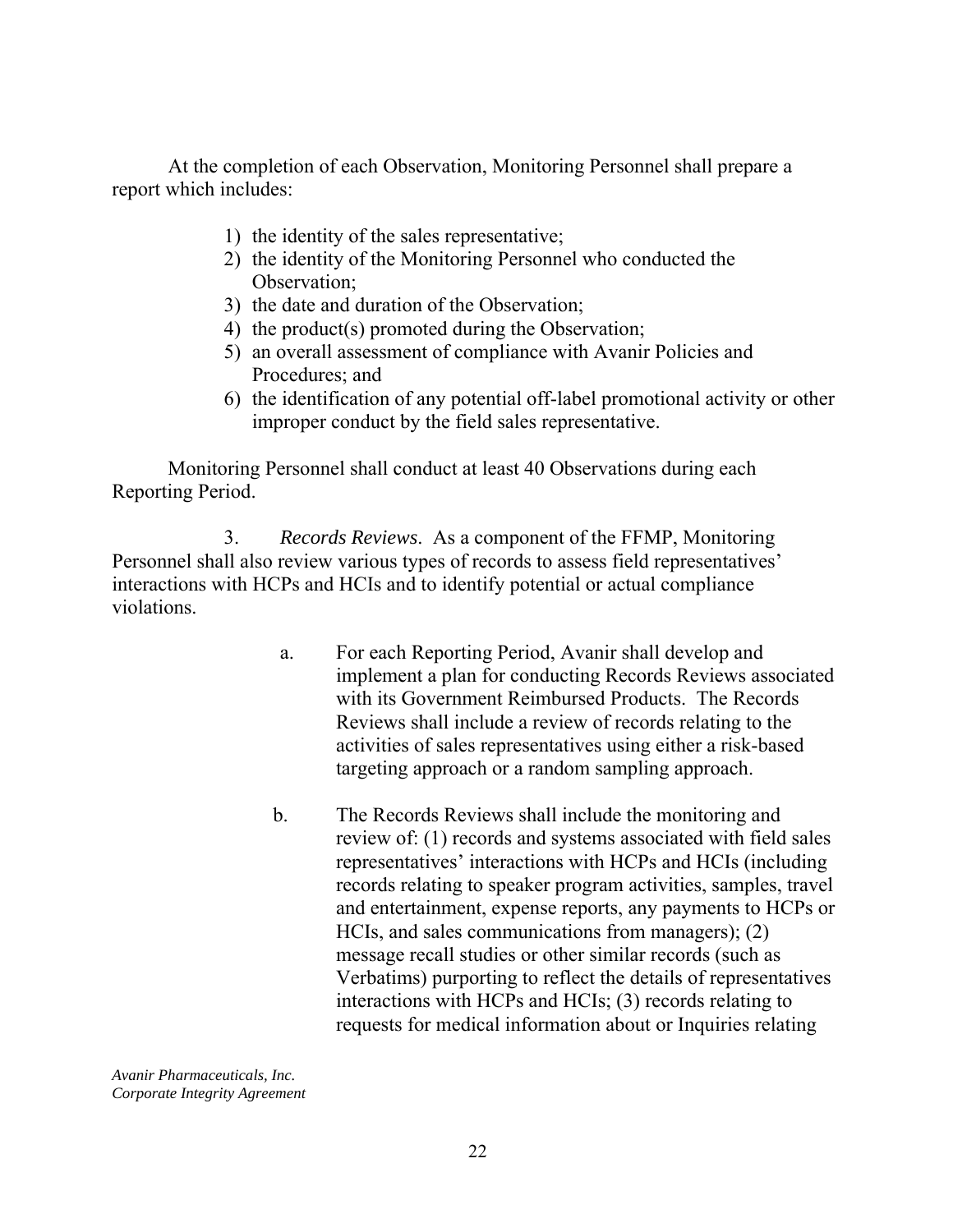to, the Government Reimbursed Products under review; (4) field sales representative call notes; (5) field sales representatives' e-mails and other electronic records; and (6) recorded results of the Observations of field sales force representatives, coaching guides, and district manager notes.

4. *Reporting and Follow-up*. Monitoring Personnel shall have access to all relevant records and information necessary to assess field representatives' interactions with HCPs and HCIs and to identify potential or actual compliance violations. Results from the FFMP shall be compiled and reported to the Compliance Officer for review and remediation as appropriate. Potential violations related to improper promotion of a Government Reimbursed Product or potential violations of Federal health care program or FDA requirements shall be reported to the Compliance Officer for appropriate follow-up activity. In the event that a compliance issue, including but not limited to any potential improper promotion or noncompliance with Avanir's Policies and Procedures or legal or compliance requirements, is identified during any portion of the FFMP, Avanir shall investigate the incident consistent with established Policies and Procedures for the handling of investigations. As part of the investigative procedures, findings shall be made and all necessary and appropriate responsive action (including disciplinary action) and corrective action shall be taken, including the disclosure of Reportable Events pursuant to Section III.I above, as applicable. Any compliance issues identified during the FFMP and any corrective action shall be recorded in the files of the Compliance Officer.

Avanir shall include a summary of the FFMP and the results of the FFMP as part of each Annual Report. As part of each Annual Report, Avanir also shall provide OIG with copies of the Observation report for any instances in which it was determined that improper promotion occurred and a description of the action(s) that Avanir took as a result of such determinations. Avanir shall make the Observation reports for all other Observations available to OIG upon request.

#### L. Monitoring of Non-Promotional Activities

Within 120 days after the Effective Date, Avanir shall develop and implement a monitoring program for the following types of activities: (1) consultant arrangement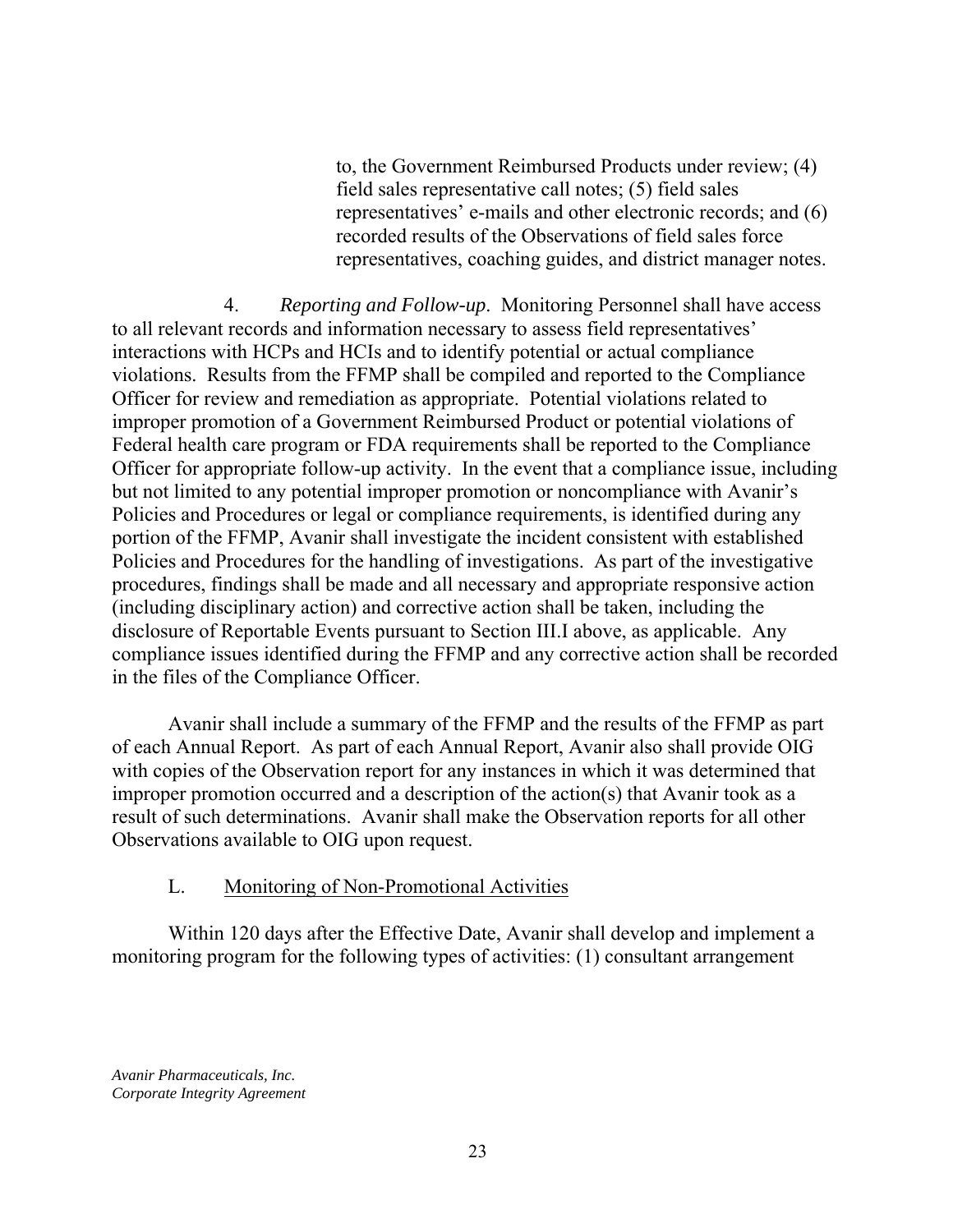activities and (2) medical education grants. This program shall be referred to as the Non-Promotional Monitoring Program (NPMP).

1. *Consulting Arrangement Activities*. To the extent that Avanir engages HCPs for services other than for speaker programs, Research-related activities, or publication activities (e.g., as a member of an advisory board or to attend consultant meetings), such HCPs shall be referred to herein as Consultants.

- a. Avanir shall require all Consultants to enter written agreements describing the scope of work to be performed, the consultant fees to be paid, and compliance obligations for the Consultants. Consultants shall be paid according to a centrally managed, pre-set rate structure that is determined based on a fair-market value analysis either conducted by Avanir or commissioned by Avanir using third party consultants with experience at conducting fair market value analyses.
- b. Within 120 days after the Effective Date, Avanir shall establish a process to develop an annual budgeting plan that identifies the business needs for, and the estimated numbers of, the various Consultant engagements and activities to occur during the following year. The annual Consultant budgeting plan shall also identify the budgeted amounts to be spent on Consultant-related activities. Avanir compliance personnel shall be involved in the review and approval of such plans, including any subsequent modification of an approved plan. The purpose of this review shall be to ensure that Consultant arrangements and related events are used for legitimate and lawful purposes in accordance with applicable Federal health care program and FDA requirements and Avanir Policies and Procedures.
- c. Within 120 days after the Effective Date, Avanir shall establish a process to ensure that a needs assessment has been completed to justify the retention of a Consultant prior to the retention of the Consultant. The needs assessment shall identify the business need for the retention of the Consultant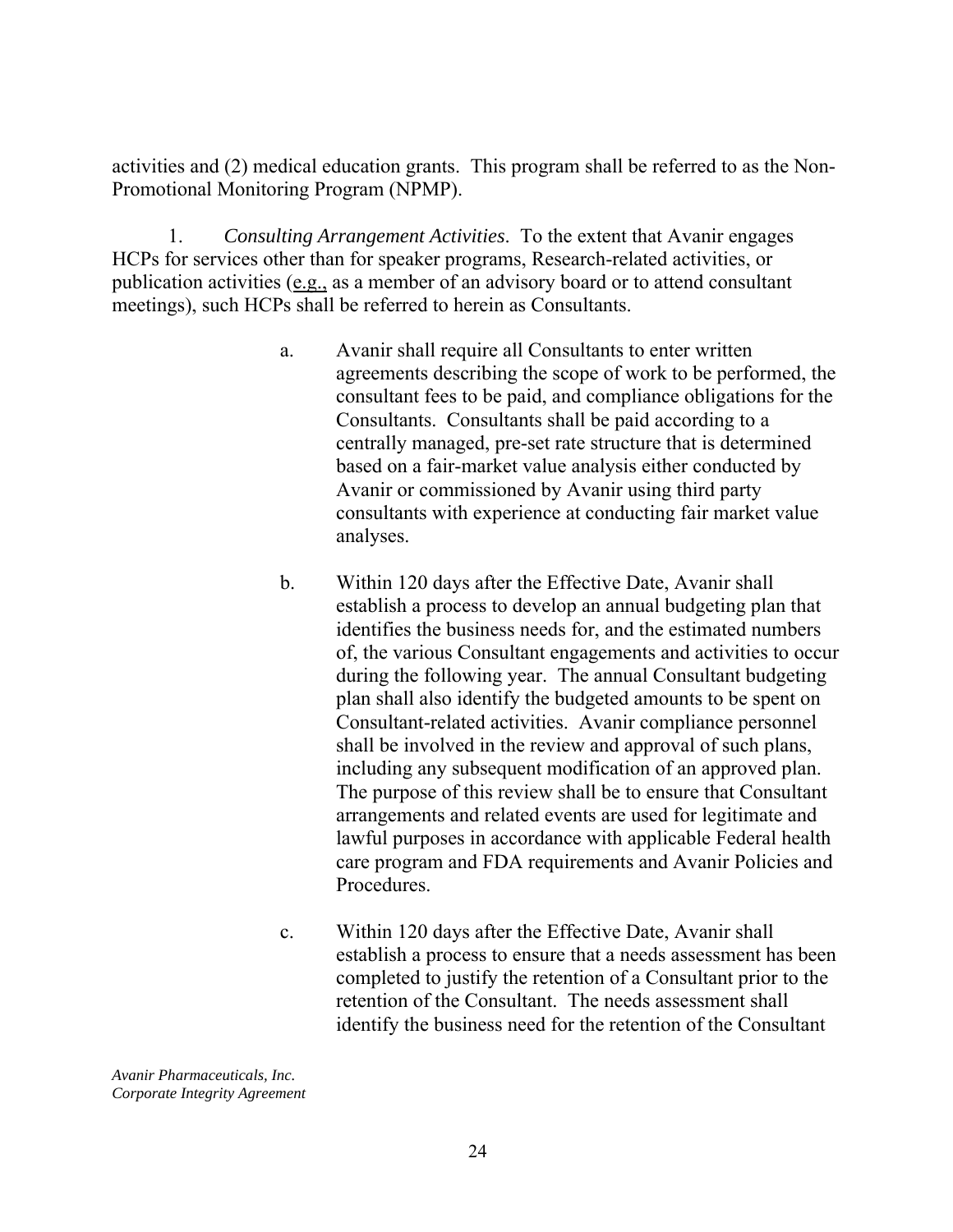and provide specific details about the consulting arrangement (e.g., information about the numbers and qualifications of the HCPs and HCIs to be engaged, the agenda for the proposed meeting, and a description of the proposed work to be done and the type of work product to be generated). Any deviations from the Consultant budgeting plans shall be documented in the needs assessment form and shall be subject to review and approval by Avanir compliance personnel.

- d. Within 120 days after the Effective Date, Avanir shall amend its policies and procedures in a manner designed to ensure that each Consultant performed the work for which the Consultant was engaged and that, as applicable, Avanir received the work product generated by the Consultant.
- e. Within 120 days after the Effective Date, Avanir shall establish a Consultant Monitoring Program through which it shall conduct audits (Consultant Program Audits) of at least 5, or 10% of the total number of consultant programs with HCPs during each Reporting Period, whichever is a larger number. The Consultant Monitoring Program shall select Consultant arrangements for review using either a risk-based targeting approach or a random sampling approach. Monitoring Personnel shall review needs assessment documents, Consultant contracts, and materials relating to the program or work of the Consultant (including work product resulting from any program or event), to assess whether the programs and arrangements were conducted in a manner consistent with Avanir's Policies and Procedures. Results from the Consultant Program Audits, including the identification of potential violations of Avanir policies, shall be compiled and reported to the Compliance Officer (or compliance personnel designee) for review and follow up as appropriate.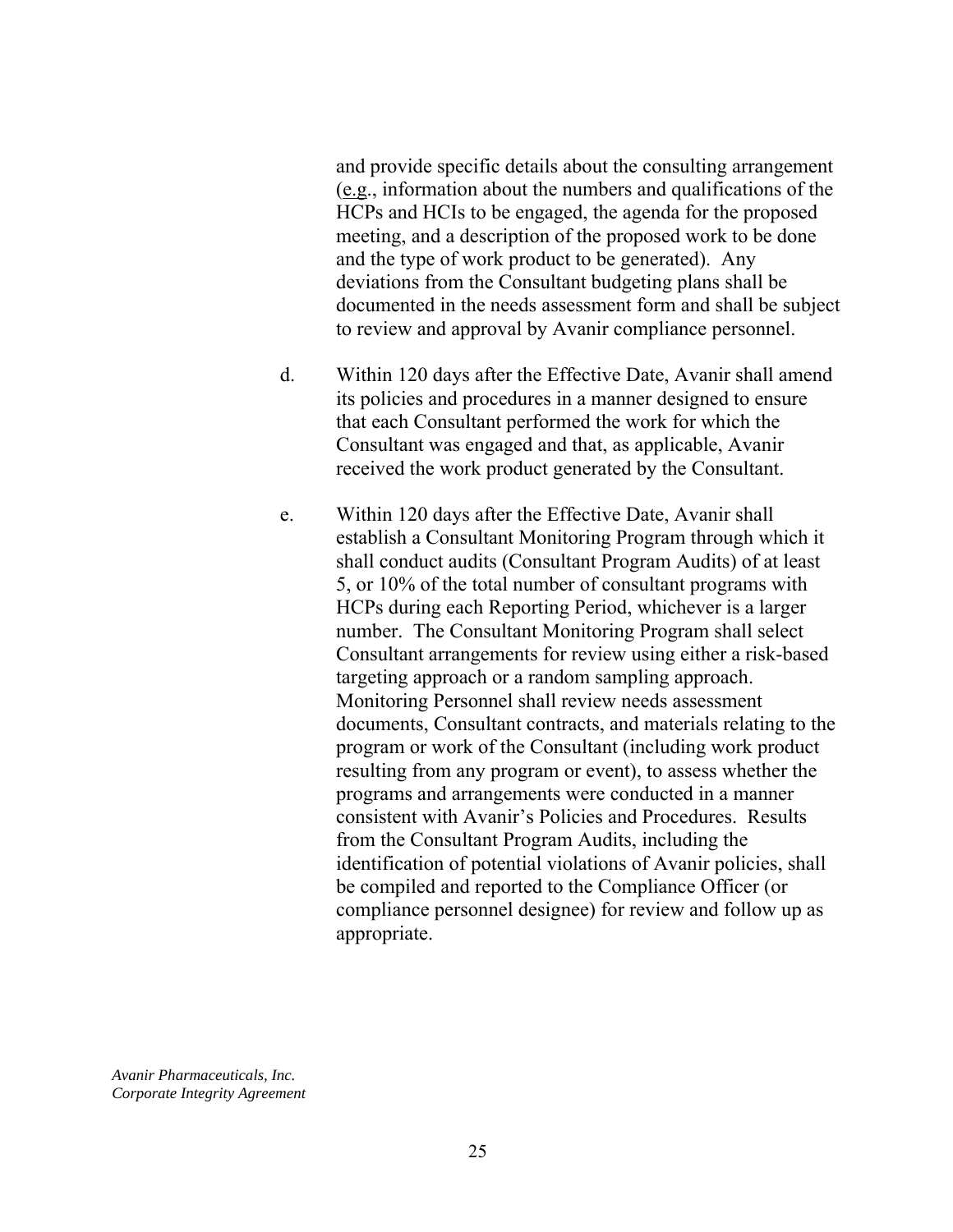#### 2. *Medical Education Grant Activities.*

- a. Within 120 days after the Effective Date, Avanir shall establish a grants management system which shall be the exclusive mechanism though which requestors may request or be awarded grants for independent medical education grants, other grant activities, and charitable contributions supported by Avanir. Avanir's sales and marketing personnel shall not be involved in, or influence over, the review and approval of medical education grants or charitable contribution requests. Grant and charitable contribution requests shall be processed in accordance with standardized, objective criteria developed by Avanir (such as based upon the qualifications of the requestor, or the quality of the program funded by the grant.) In addition, the grants or charitable contributions shall be provided only pursuant to a written agreement with the funding recipient, and if payments to the funding recipient are consistent with the written agreement.
- b. Within 120 days after the Effective Date, Avanir shall establish a Grants Monitoring Program through which it shall conduct audits for each Reporting Period of at least four medical education grants. The Grants Monitoring Program shall select grants for review both on either a risk-based targeting approach or a random sampling approach. Monitoring Personnel shall review proposal documents (including grant requests), approval documents, contracts, payments and materials relating to the grant management system's review of the requests, and documents and materials relating to the grants and any events or activities funded through the grants in order to assess whether the activities were conducted in a manner consistent with Avanir's Policies and Procedures. Results from the Grants Monitoring Programs, including the identification of potential violations of policies, shall be compiled and reported to the Compliance Officer (or compliance personnel designee) for review and follow-up as appropriate.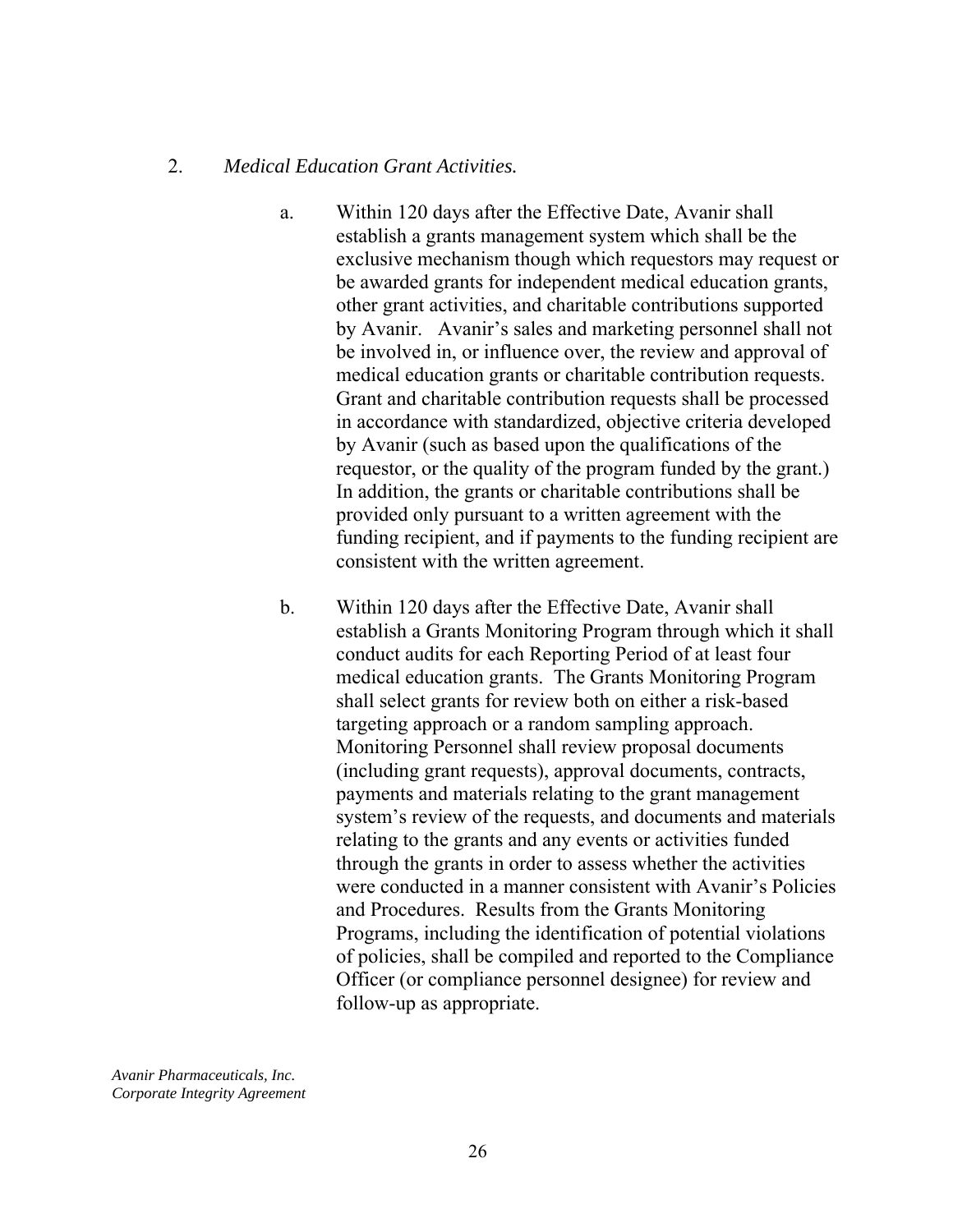Avanir shall continue the grant and charitable contribution process described above (or an equivalent process) throughout the term of the CIA and shall notify OIG in writing at least 60 days prior to the implementation of any new system after the Effective Date.

3. *Follow Up Reviews and Reporting.* In the event that a potential violation of Avanir's Policies and Procedures or of legal or compliance requirements, including but not limited to potential improper promotion of a Government Reimbursed Product, are identified during any aspect of the NPMP, Avanir shall investigate the incident consistent with established policies and procedures for the handling of investigations and shall take all necessary and appropriate responsive action (including disciplinary action) and corrective action, including the disclosure of Reportable Events pursuant to Section III.I above, if applicable.

Avanir shall include a summary of the NPMP and the results of the NPMP as part of each Annual Report. As part of each Annual Report, Avanir also shall provide OIG with descriptions of any instances identified through the NPMP in which it was determined that improper promotion of Government Reimbursed Products occurred or the activities violated Avanir's Policies and Procedures, and a description of the action(s) that Avanir took as a result of such determinations. Avanir shall make the documents relating to the NPMP available to OIG upon request.

### M. Notice to Health Care Providers and Entities

Within 30 days after the Effective Date, Avanir shall post in a prominent place on the main page of the health care professional section of its company website (or other placement agreed to in advance by OIG), a copy of a letter signed by Avanir's Chief Executive Officer containing the language set forth below:

> As you may be aware, Avanir Pharmaceuticals, Inc. (Avanir) recently entered into a criminal, civil, and administrative settlement with the United States and individual states in connection with Avanir's marketing and promotion of Nuedexta. This letter provides you with additional information about the global settlement, explains Avanir's commitments going forward, and provides you with access to information about those commitments.

In general terms, the government alleged that Avanir violated the Federal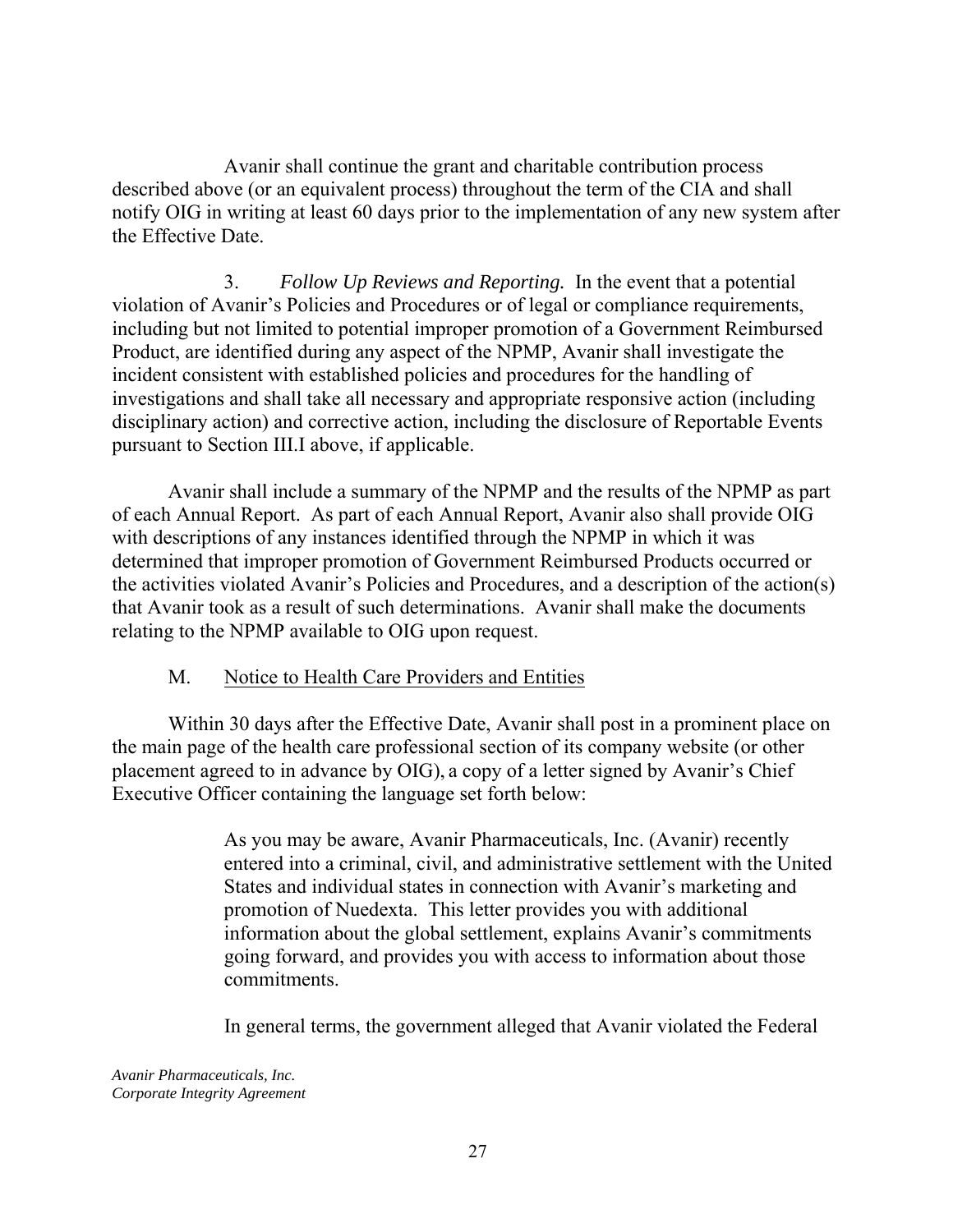**shall include a link to the USAO, OCL, and Avanir websites in the letter.]** Anti-Kickback Statute and caused the submission of false claims for Nuedexta to Federal health care programs. To address criminal liability, Avanir entered into a Deferred Prosecution Agreement with the United States relating to violations of the federal Anti-Kickback Statute and agreed to pay more than \$12.8 million in criminal fines and forfeiture. In addition Avanir entered into settlement agreements with the Federal government and certain states to resolve allegations that it engaged in improper marketing and promotion of Nuedexta. To resolve those allegations, Avanir agreed to pay \$103 million to federal and state health care programs. More information about this settlement may be found at the following: **[Avanir** 

As part of the global settlement, Avanir also entered into a five-year corporate integrity agreement with the Office of Inspector General of the U.S. Department of Health and Human Services. The corporate integrity agreement is available at http://oig.hhs.gov/fraud/cia/index.html. Under this agreement, Avanir agreed to undertake certain obligations designed to promote compliance with Federal health care program and FDA requirements. We also agreed to notify healthcare providers about the settlement and inform them that they can report any questionable practices by Avanir's representatives to Avanir's Compliance organization or the FDA using the information set out below.

 conduct. Alternatively, you may report any improper conduct associated Please call Avanir at [insert toll free number] or visit us at [insert web link] if you have questions about the settlement referenced above. Please call Avanir at [insert toll free number] or visit us at [insert web address] to report any instances in which you believe that a Avanir representative inappropriately promoted a product or engaged in other questionable with prescription drug marketing committed by a Avanir Representative to the FDA's Office of Prescription Drug Promotion at 301-796-1200. You should direct medical questions or concerns about Avanir products to [insert toll free number].

The notice shall remain posted for a period of at least 180 days. The Compliance Officer (or a designee) shall maintain a log of all calls and messages received in response to the notice. The log shall include a record and summary of each call and message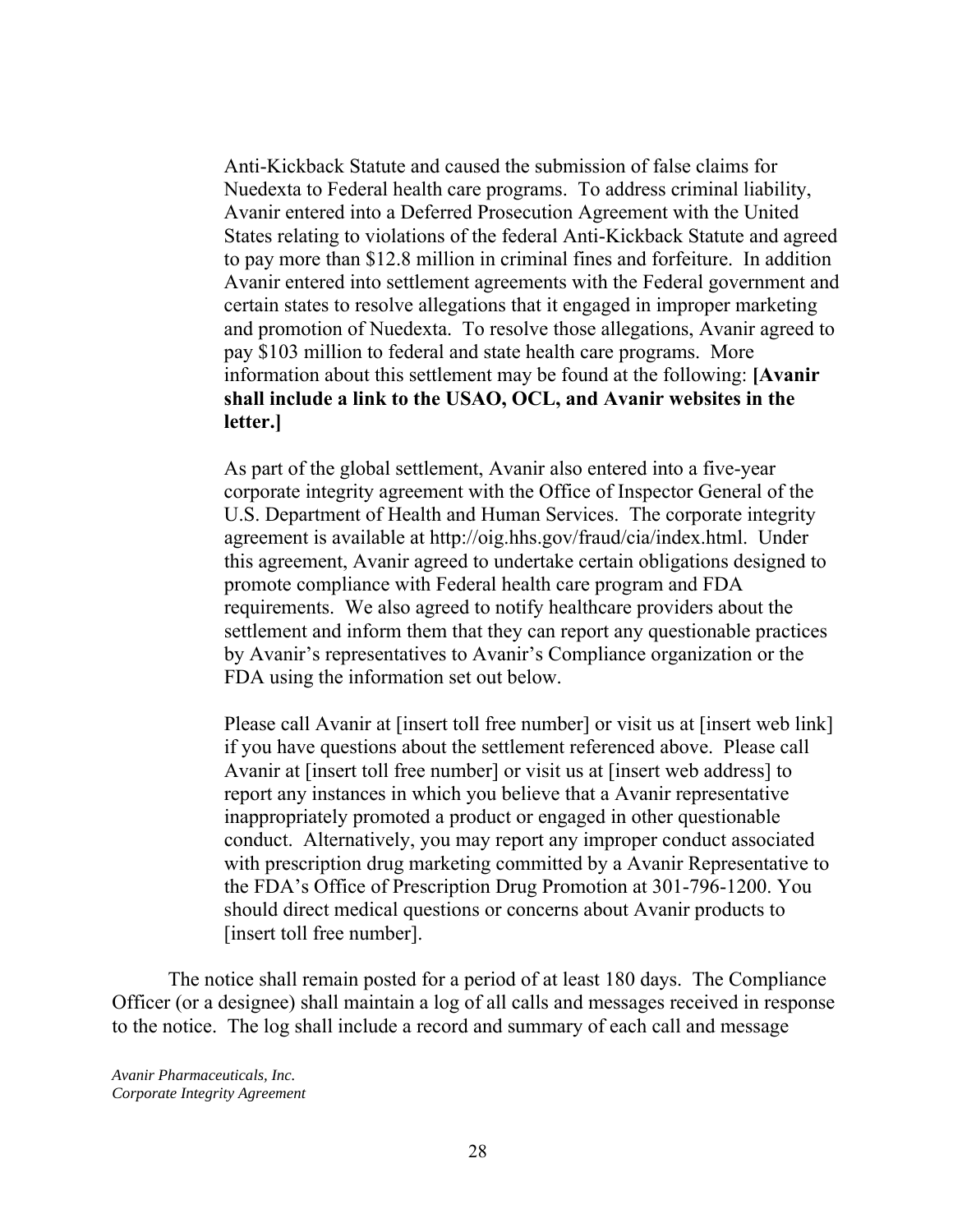received (whether anonymous or not), the status of the call or message, and any corrective action taken in response to the call or message. The log of all calls and messages received in response to the notice shall be made available to OIG upon request. As part of the Implementation Report and each Annual Report, Avanir shall provide to OIG a summary of the calls and messages received.

### N. Reporting of Physician Payments

 1. *Reporting of Payment Information.* Within 90 days after the Effective Date, Avanir shall post on its website a description of the types of Payments it makes to Covered Recipients and include a link to CMS's Open Payments Data website (www.openpaymentsdata.cms.gov). Avanir also shall include on its website instructions regarding how to utilize the CMS Open Payments Data search tool to search for information regarding Payments provided to Covered Recipients from Avanir.

 2. *Definitions.* For purposes of this Section III.N, the terms "Payments" and "Covered Recipient" are defined as specified in 42 U.S.C. § 1320a-7h and the related regulations and guidance (including FAQs) published by CMS.

## **IV. SUCCESSOR LIABILITY**

In the event that, after the Effective Date, Avanir proposes to (a) sell any or all of its business, business units or locations (whether through a sale of assets, sale of stock or other type of transaction) that are subject to this CIA; or (b) purchases or establishes a new business, business unit or location related to or engaged in any of the Covered Functions, the CIA shall be binding on the purchaser of any business, business unit or location. Any such new business, business unit or location (and all Covered Persons at each new business, business unit or location) shall be subject to the applicable requirements of this CIA, unless otherwise determined and agreed to in writing by OIG. Avanir shall give notice of such sale or purchase to OIG within 30 days following the closing of the transaction.

If, in advance of a proposed sale or a proposed purchase, Avanir wishes to obtain a determination by OIG that the proposed purchaser or the proposed acquisition will not be subject to the requirements of the CIA, Avanir must notify OIG in writing of the proposed sale or purchase at least 30 days in advance. This notification shall include a description of the business, business unit, or location to be sold or purchased, a brief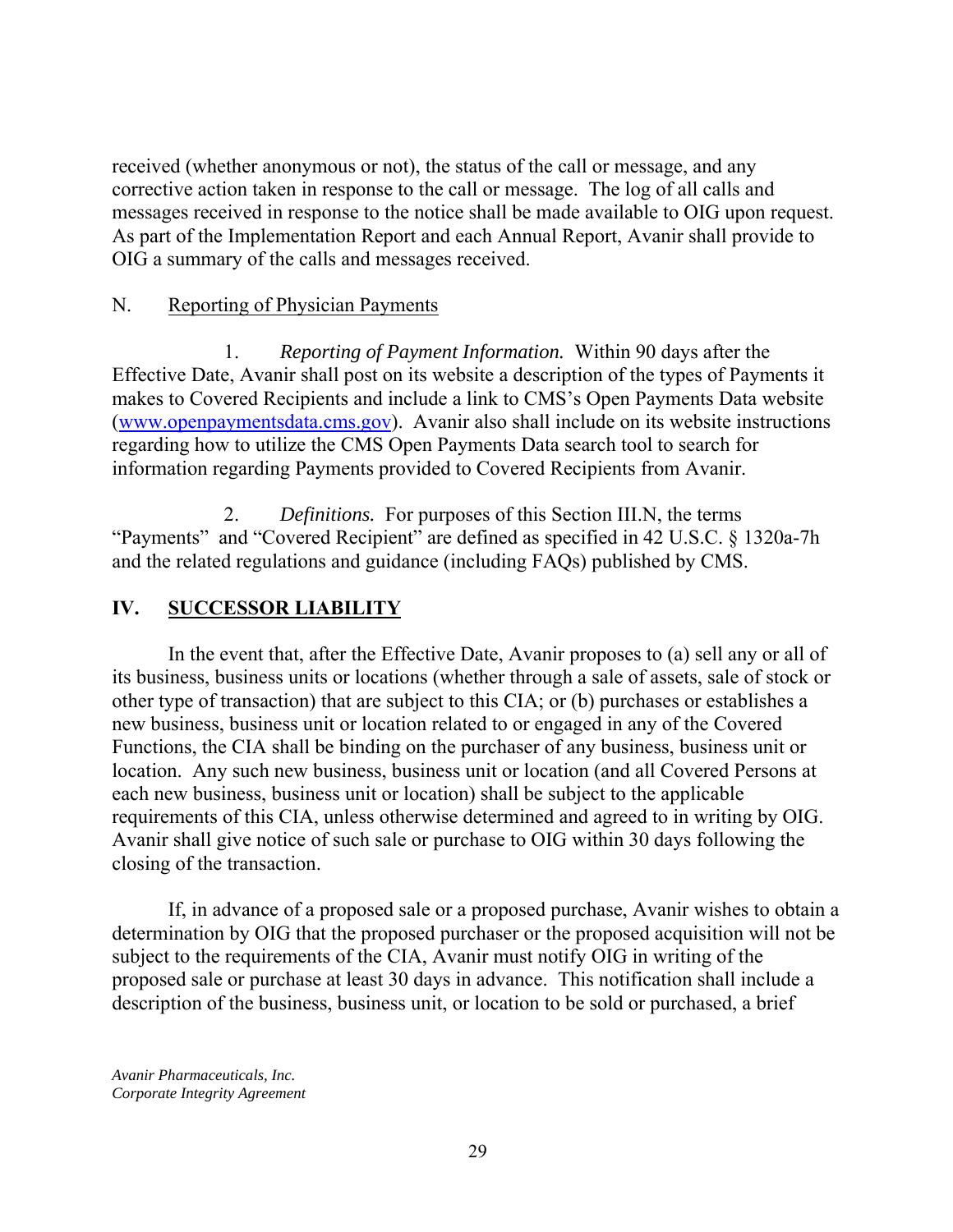description of the terms of the transaction and, in the case of a proposed sale, the name and contact information of the prospective purchaser.

## **V. IMPLEMENTATION AND ANNUAL REPORTS**

## A. Implementation Report

Within 150 days after the Effective Date, Avanir shall submit a written report to OIG summarizing the status of its implementation of the requirements of this CIA (Implementation Report). The Implementation Report shall, at a minimum, include:

1. the name, address, phone number, and position description of the Compliance Officer required by Section III.A.1, and a summary of other noncompliance job responsibilities the Compliance Officer may have;

 2. the names and positions of the members of the Compliance Committee required by Section III.A.2;

3. the names of the Board members who are responsible for satisfying the Board of Directors compliance obligations described in Section III.A.3;

4. the names and positions of the Certifying Employees required by Section III.A.4 and a copy of the written process to be followed by Certifying Employees in connection with completing the certification required by Section III.A.4;

5. a list of the Policies and Procedures required by Section III.B.3;

 topics covered, the length of the training and when the training was provided); 6. the Training Plan required by Section III.C.1 and a description of the Board of Directors training required by Section III.C.2 (including a summary of the

7. a description of the risk assessment and mitigation plan process required by Section III.D;

8. the following information regarding the  $IRO(s)$ : (a) identity, address, and phone number; (b) a copy of the engagement letter; (c) information to demonstrate that the IRO has the qualifications outlined in Appendix A to this CIA; and (d) a certification from the IRO regarding its professional independence and objectivity with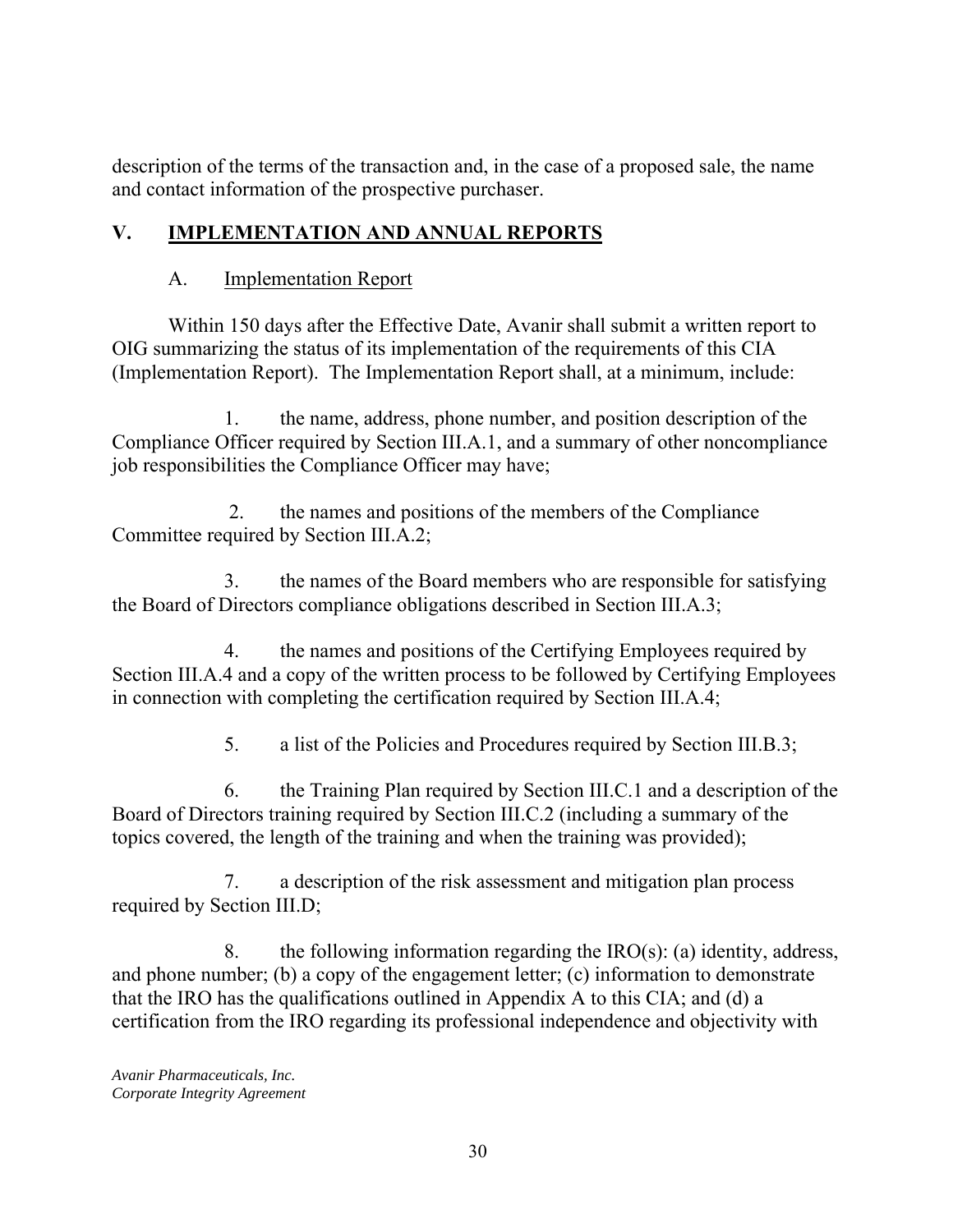respect to Avanir that includes a summary of all current and prior engagements between Avanir and the IRO;

9. a description of the Disclosure Program required by Section III.F;

10. a description of the Ineligible Persons screening and removal process required by Section III.G;

11. a certification by the Compliance Officer that the notice required by Section III.M was posted in the manner required by Section III.M and a summary of the calls or messages received in response to the notice;

12. a certification from the Compliance Officer that information regarding Payments has been posted on Avanir's website as required by Section III.N;

13. a list of all of Avanir's locations (including locations and mailing addresses); the corresponding name under which each location is doing business; and the locations' Medicare and state Medicaid provider number and/or supplier number(s) if any;

14. a description of Avanir's corporate structure, including identification of any parent and sister companies, subsidiaries, and their respective lines of business; and

15. the certifications required by Section V.C.

B. Annual Reports

Avanir shall submit a written report to OIG on its compliance with the CIA requirements for each of the five Reporting Periods (Annual Report). Each Annual Report shall include, at a minimum, the following information: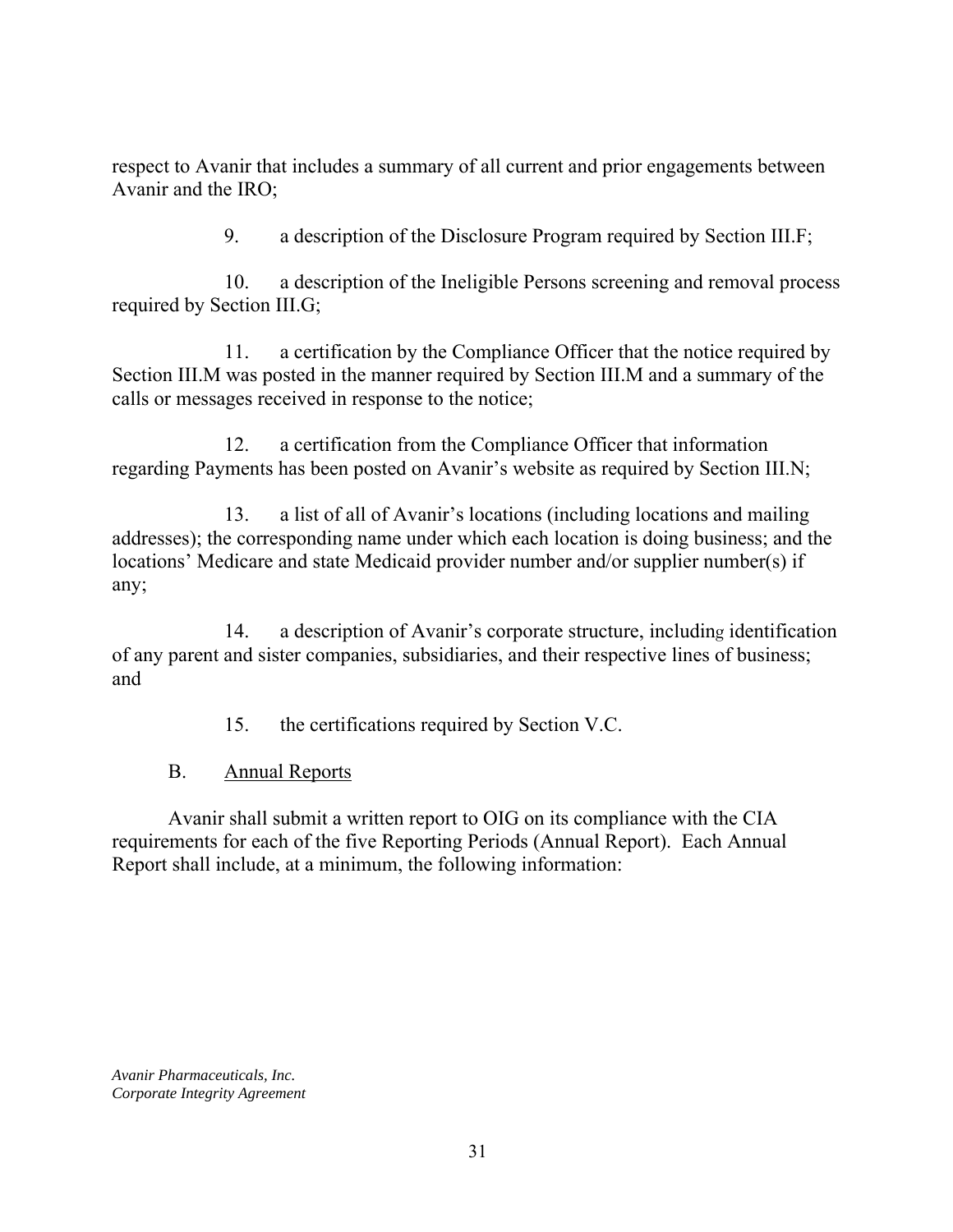1. (a) any change in the identity, position description, or other noncompliance job responsibilities of the Compliance Officer; (b) a current list of the Compliance Committee members; (c) a current list of the Board members who are responsible for satisfying the Board of Directors compliance obligations; (d) a current list of the Certifying Employees, along with the identification of any changes made during the Reporting Period to the Compliance Committee, Board of Directors, and Certifying Employees; and (e) a description of any changes to the written process to be followed by Certifying Employees in order to complete the certification required by Section III.A, including the reasons for the changes;

2. the dates of each report made by the Compliance Officer to the Board (written documentation of such reports shall be made available to OIG upon request);

3. the Board resolution required by Section III.A.3 and a description of the documents and other materials reviewed by the Board, as well as any additional steps taken, in its oversight of the compliance program and in support of making the resolution;

4. a list of any new or revised Policies and Procedures required by Section III.B developed during the Reporting Period;

5. a description of any changes to Avanir's Training Plan developed pursuant to Section III.C and a summary of any Board of Directors training provided during the Reporting Period;

6. a description of any changes to the risk assessment and internal review process required by Section III.D, including the reasons for such changes;

7. a summary of the following components of the risk assessment and mitigation plan process during the Reporting Period: (a) mitigation work plans developed; (b) steps taken to track the implementation of the mitigation work plans; (c) compliance audits performed, if any; (d) corrective action plans developed in response to compliance audits; and (e) steps taken to track the implementation of the compliance audit corrective action plans. Copies of the mitigation work plans, compliance audit reports, and compliance audit corrective action plans shall be made available to OIG upon request;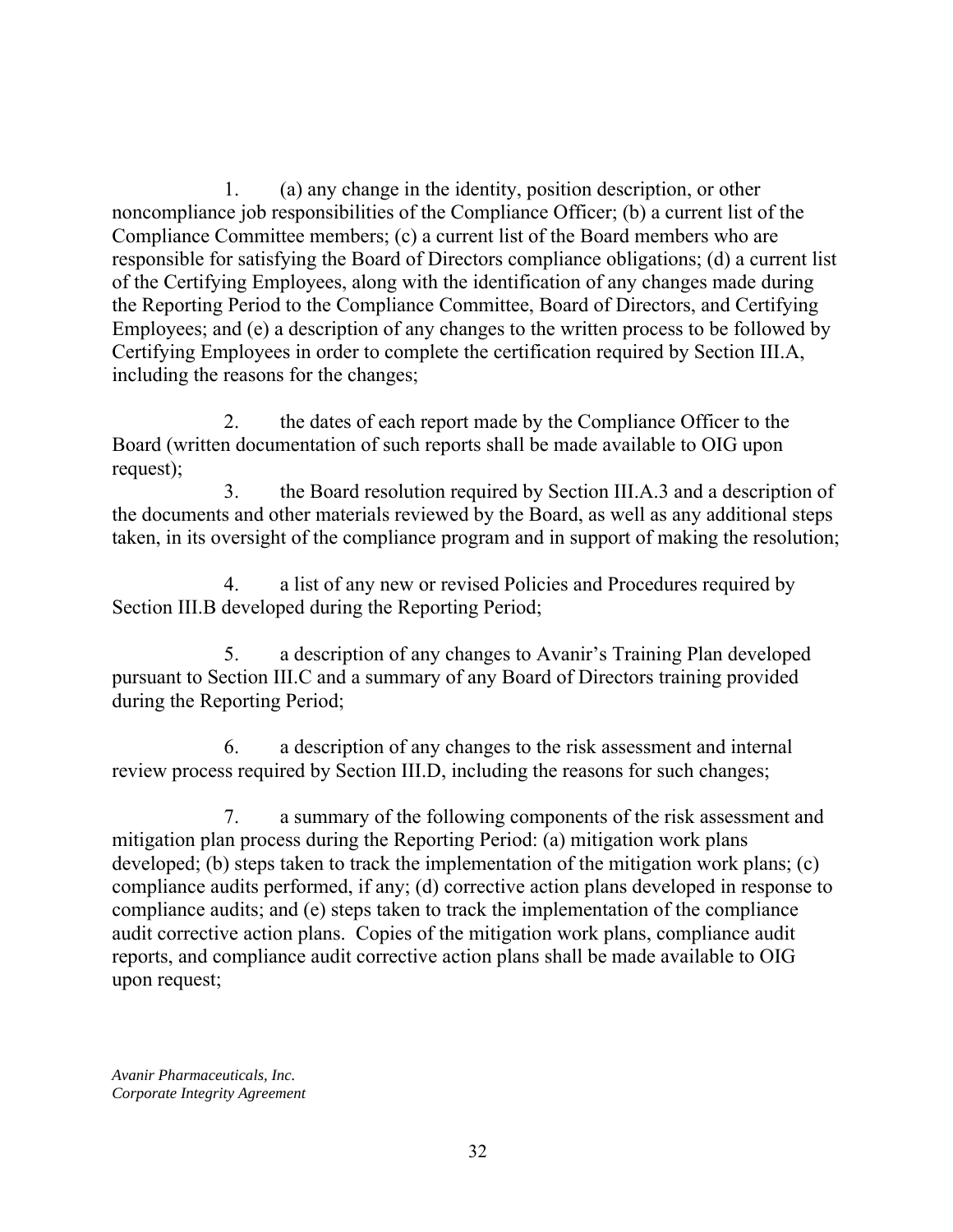8. a complete copy of all reports prepared pursuant to Section III.E and Avanir's response to the reports, along with corrective action plan(s) related to any issues raised by the reports;

9. a certification from the IRO regarding its professional independence and objectivity with respect to Avanir, including a summary of all current and prior engagements between Avanir and the IRO;

10. a summary of the disclosures in the disclosure log required by Section III.F that relate to Federal health care programs, FDA requirements, or Government Reimbursed Products, including at least the following information: (a) a description of the disclosure, (b) the date the disclosure was received, (c) the resolution of the disclosure, and (d) the date the disclosure was resolved (if applicable). The complete disclosure log shall be made available to OIG upon request;

11. a description of any changes to the Ineligible Persons screening and removal process required by Section III.G, including the reasons for such changes;

12. a summary describing any ongoing investigation or legal proceeding required to have been reported pursuant to Section III.H. The summary shall include a description of the allegation, the identity of the investigating or prosecuting agency, and the status of such investigation or legal proceeding;

13. a summary of Reportable Events (as defined in Section III.I) identified during the Reporting Period;

14. a summary describing any written communication with the FDA required to have been reported pursuant to Section III.J. This summary shall include a description of each matter and the status of each matter;

15. a summary of the FFMP and the results of the FFMP required by Section III.K, including copies of the Observations for any instances in which it was determined that improper promotion of a Government Reimbursed Product occurred and a description of the action (s) that Avanir took as a result of such determinations;

16. a summary of the NPMP and the results of the program described in Section III.L, including detailed description of any identified instances in which it was determined that the activities violated Avanir's policies or that improper promotion of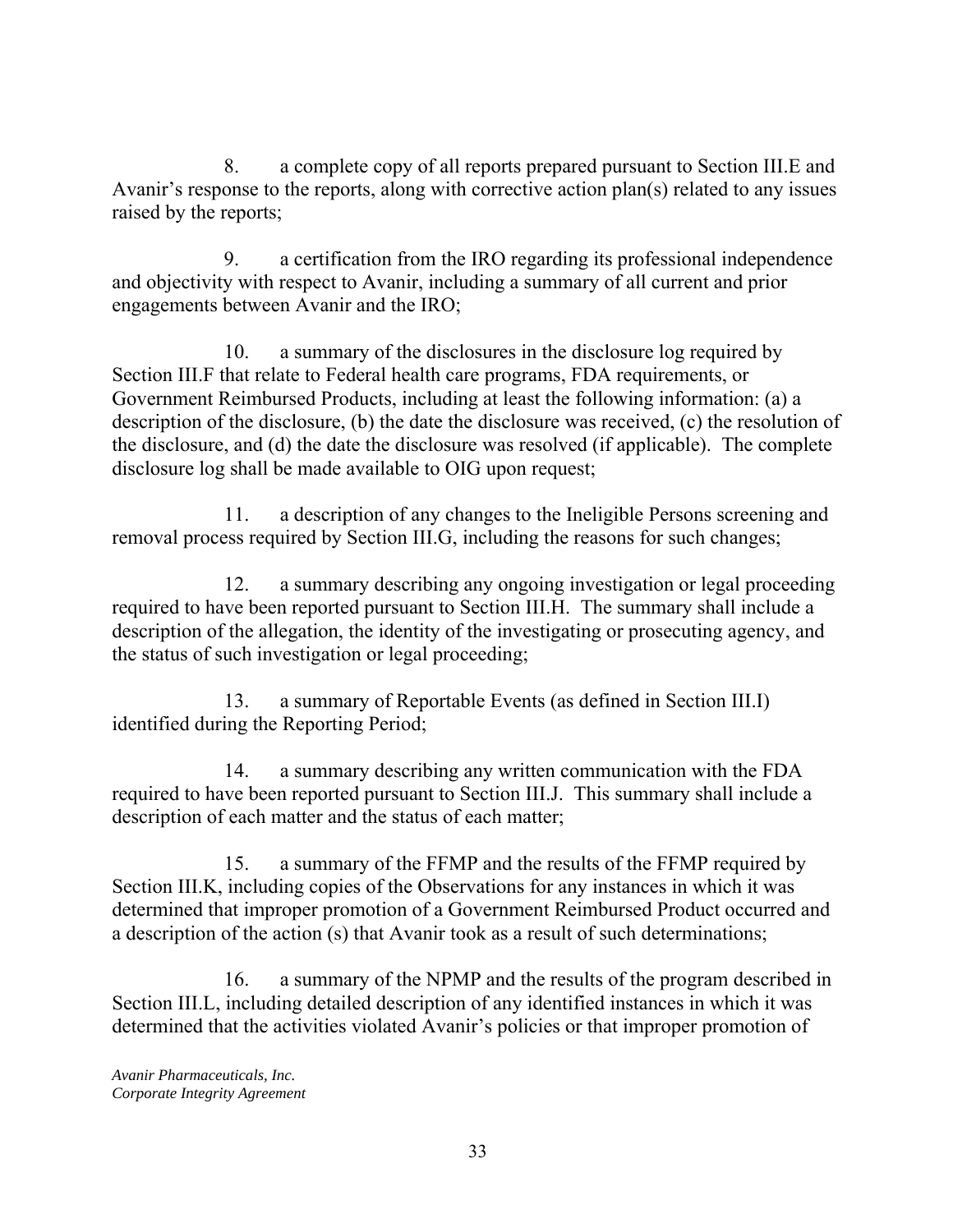Government Reimbursed Products occurred and a description of the action(s) Avanir took as a result of such determinations;

17. a summary of the calls and messages received in response to the notice required by Section III.M and the disposition of those calls and messages;

18. a certification from the Compliance Officer that information regarding Payments has been posted on Avanir's website as required by Section III.N;

19. a description of all changes to the most recently provided list of Avanir's locations (including addresses) as required by Section V.A.13;

20. a description of any changes to Avanir's corporate structure, including any parent and sister companies, subsidiaries, and their respective lines of business; and

21. the certifications required by Section V.C.

The first Annual Report shall be received by OIG no later than 90 days after the end of the first Reporting Period. Subsequent Annual Reports shall be received by OIG no later than the anniversary date of the due date of the first Annual Report.

C. Certifications

1. *Certifying Employees*. In each Annual Report, Avanir shall include the certifications of Certifying Employees as required by Section III.A.4;

2. *Compliance Officer and Chief Executive Officer*. The Implementation Report and each Annual Report shall include a certification by the Compliance Officer and Chief Executive Officer that:

- a. to the best of his or her knowledge, except as otherwise described in the report, Avanir has implemented and is in compliance with all requirements of this CIA;
- b. he or she has reviewed the report and has made reasonable inquiry regarding its content and believes that the information in the report is accurate and truthful; and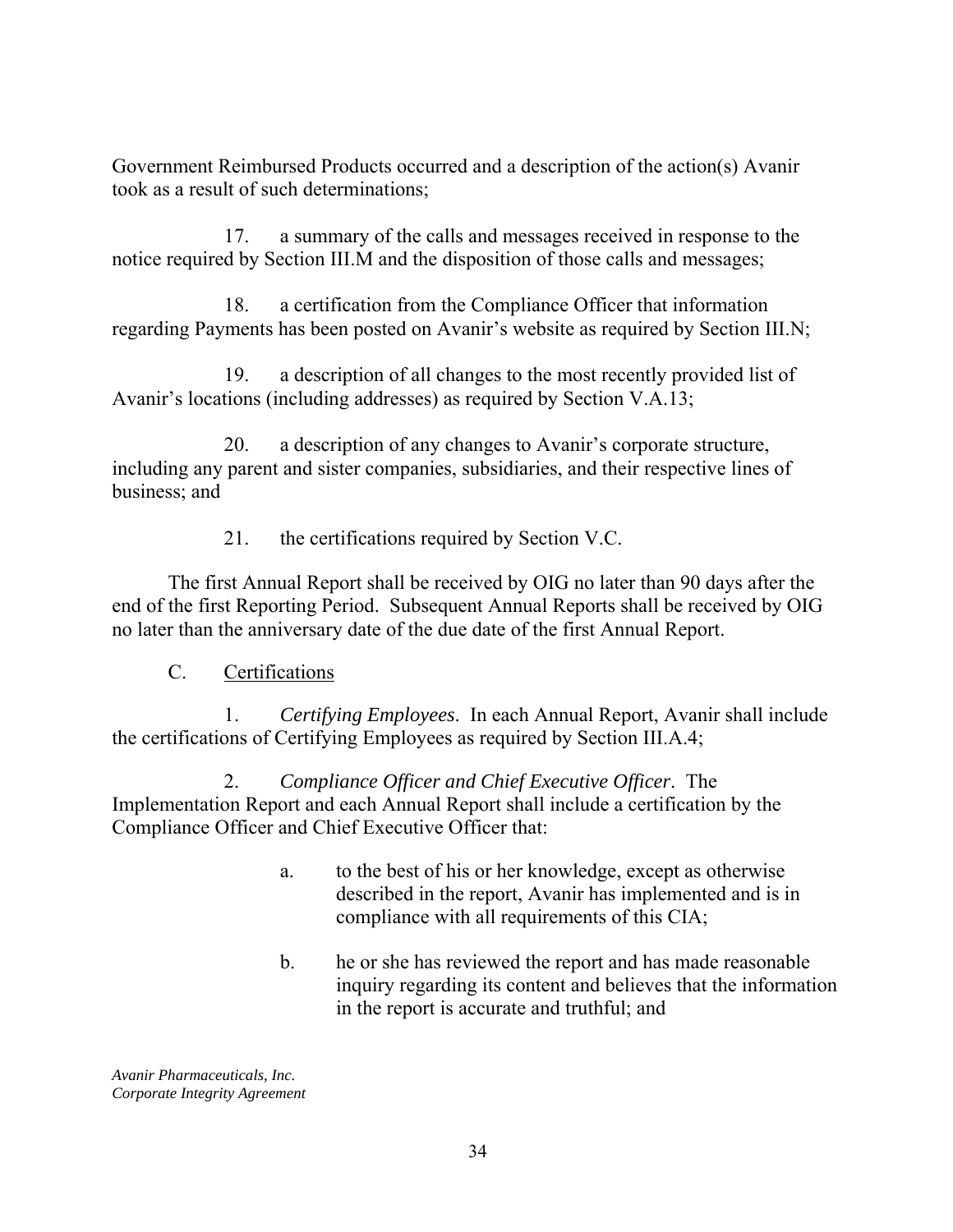c. he or she understands that the certification is being provided to and relied upon by the United States.

#### D. Designation of Information

Avanir shall clearly identify any portions of its submissions that it believes are trade secrets, or information that is commercial or financial and privileged or confidential, and therefore potentially exempt from disclosure under the Freedom of Information Act (FOIA), 5 U.S.C. § 552. Avanir shall refrain from identifying any information as exempt from disclosure if that information does not meet the criteria for exemption from disclosure under FOIA.

#### **VI. NOTIFICATIONS AND SUBMISSION OF REPORTS**

Unless otherwise stated in writing after the Effective Date, all notifications and reports required under this CIA shall be submitted to the following entities:

OIG:

Administrative and Civil Remedies Branch Office of Counsel to the Inspector General Office of Inspector General U.S. Department of Health and Human Services Cohen Building, Room 5527 330 Independence Avenue, S.W. Washington, DC 20201 Telephone: 202.619.2078 Facsimile: 202.205.0604

#### Avanir:

Chief Compliance Officer Avanir Pharmaceuticals, Inc. 30 Enterprise, Suite 400 Aliso Viejo, CA 92656 Telephone: 949.389.6700

Unless otherwise specified, all notifications and reports required by this CIA may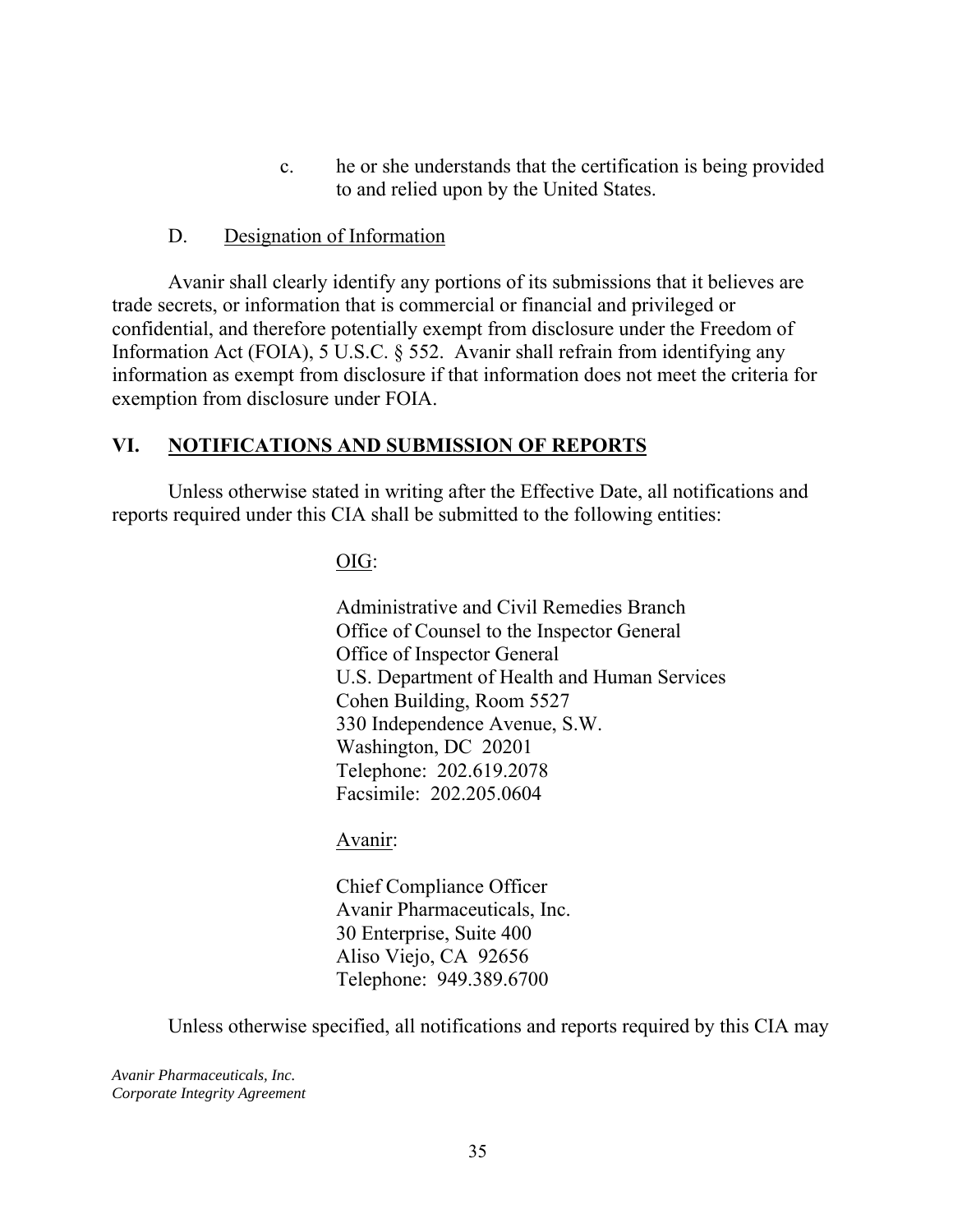be made by electronic mail, overnight mail, hand delivery, or other means, provided that there is proof that such notification was received. Upon request by OIG, Avanir may be required to provide OIG with an additional copy of each notification or report required by this CIA in OIG's requested format (electronic or paper).

### **VII. OIG INSPECTION, AUDIT, AND REVIEW RIGHTS**

In addition to any other rights OIG may have by statute, regulation, or contract, OIG or its duly authorized representative(s) may conduct interviews, examine and/or request copies of or copy Avanir's books, records, and other documents and supporting materials and/or conduct on-site reviews of any of Avanir's locations for the purpose of verifying and evaluating: (a) Avanir's compliance with the terms of this CIA and (b) Avanir's compliance with Federal health care program requirements and with all applicable FDA requirements. The documentation described above shall be made available by Avanir to OIG or its duly authorized representative(s) at all reasonable times for inspection, audit, and/or reproduction. Furthermore, for purposes of this provision, OIG or its duly authorized representative(s) may interview any of Avanir's owners, employees, contractors and directors who consent to be interviewed at the individual's place of business during normal business hours or at such other place and time as may be mutually agreed upon between the individual and OIG. Avanir shall assist OIG or its duly authorized representative(s) in contacting and arranging interviews with such individuals upon OIG's request. Avanir's owners, employees, contractors and directors may elect to be interviewed with or without a representative of Avanir present.

## **VIII. DOCUMENT AND RECORD RETENTION**

Avanir shall maintain for inspection all documents and records relating to reimbursement from the Federal health care programs and to compliance with this CIA for six years (or longer if otherwise required by law) from the Effective Date.

## **IX. DISCLOSURES**

Consistent with HHS's FOIA procedures, set forth in 45 C.F.R. Part 5, OIG shall make a reasonable effort to notify Avanir prior to any release by OIG of information submitted by Avanir pursuant to its obligations under this CIA and identified upon submission by Avanir as trade secrets, or information that is commercial or financial and privileged or confidential, under the FOIA rules. With respect to such releases, Avanir shall have the rights set forth at 45 C.F.R. § 5.42 (a).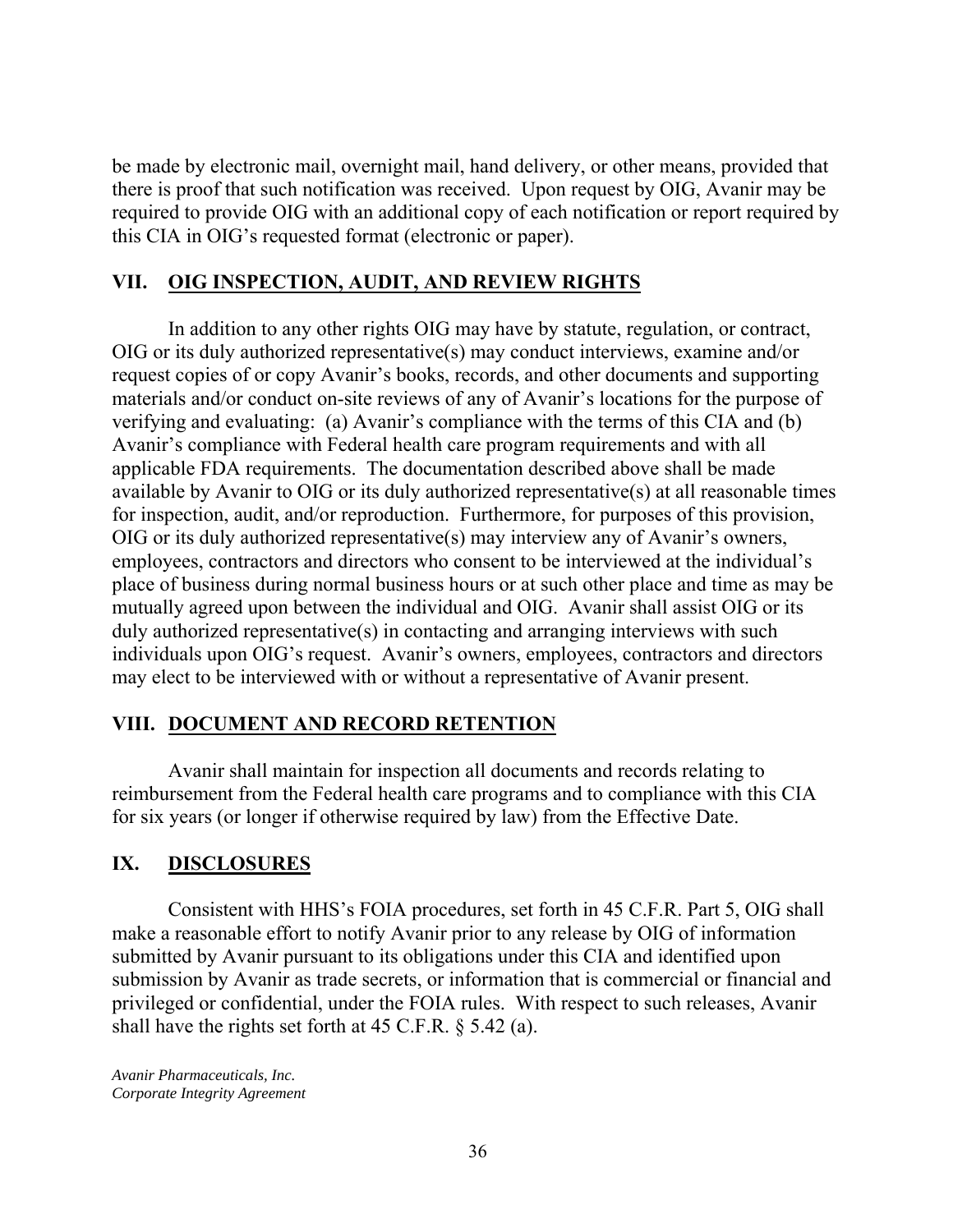### **X. BREACH AND DEFAULT PROVISIONS**

Avanir is expected to fully and timely comply with all of its CIA obligations.

### A. Stipulated Penalties for Failure to Comply with Certain Obligations

As a contractual remedy, Avanir and OIG hereby agree that failure to comply with certain obligations as set forth in this CIA may lead to the imposition of the following monetary penalties (hereinafter referred to as "Stipulated Penalties") in accordance with the following provisions.

1. A Stipulated Penalty of \$2,500 (which shall begin to accrue on the day after the date the obligation became due) per obligation for each day Avanir fails to establish, implement or comply with any of the following obligations as described in Section III:

- a. a Compliance Officer;
- b. a Compliance Committee;
- c. the Board of Directors compliance obligations;

d. the management certification obligations and the development and implementation of a written process for Certifying Employees, as required by Section III.A.4;

- e. written Policies and Procedures;
- f. the development of a written training plan and the training and education of Covered Persons and Board Members;
- g. a risk assessment and mitigation plan process;
- h. a Disclosure Program;
- i. Ineligible Persons screening and removal requirements;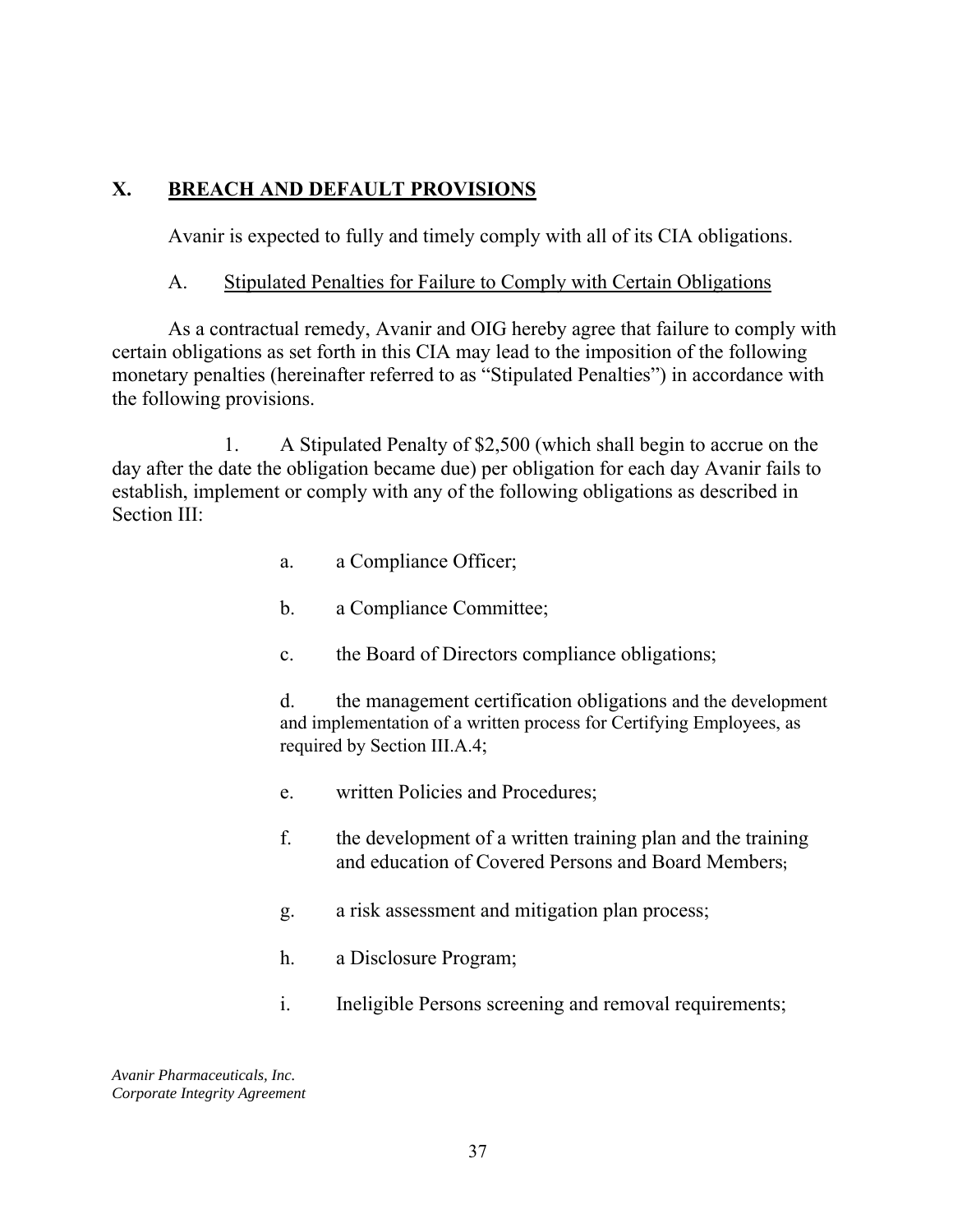- j. notification of Government investigations or legal proceedings;
- k. reporting of Reportable Events;
- l. notification of written communications with FDA;
- m. the FFMP;
- n. the NPMP;
- o. notification to HCPs and HCIs; and
- p. posting of any Payment-related information.

2. A Stipulated Penalty of \$2,500 (which shall begin to accrue on the day after the date the obligation became due) for each day Avanir fails to engage and use an IRO as required by Section III.E and Appendices A-B.

3. A Stipulated Penalty of \$2,500 (which shall begin to accrue on the day after the date the obligation became due) for each day Avanir fails to timely submit (a) a complete Implementation Report or Annual Report, (b) any certification to OIG in accordance with the requirements of Section V, or (c) a complete response to any request for information from the OIG.

4. A Stipulated Penalty of \$2,500 (which shall begin to accrue on the day after the date the obligation became due) for each day Avanir fails to submit any IRO Review report in accordance with the requirements of Section III.E and Appendix B.

5. A Stipulated Penalty of \$1,500 for each day Avanir fails to grant access as required in Section VII. (This Stipulated Penalty shall begin to accrue on the date Avanir fails to grant access.)

6. A Stipulated Penalty of \$50,000 for each false certification submitted by or on behalf of Avanir as part of its Implementation Report, any Annual Report, additional documentation to a report (as requested by OIG), or otherwise required by this CIA.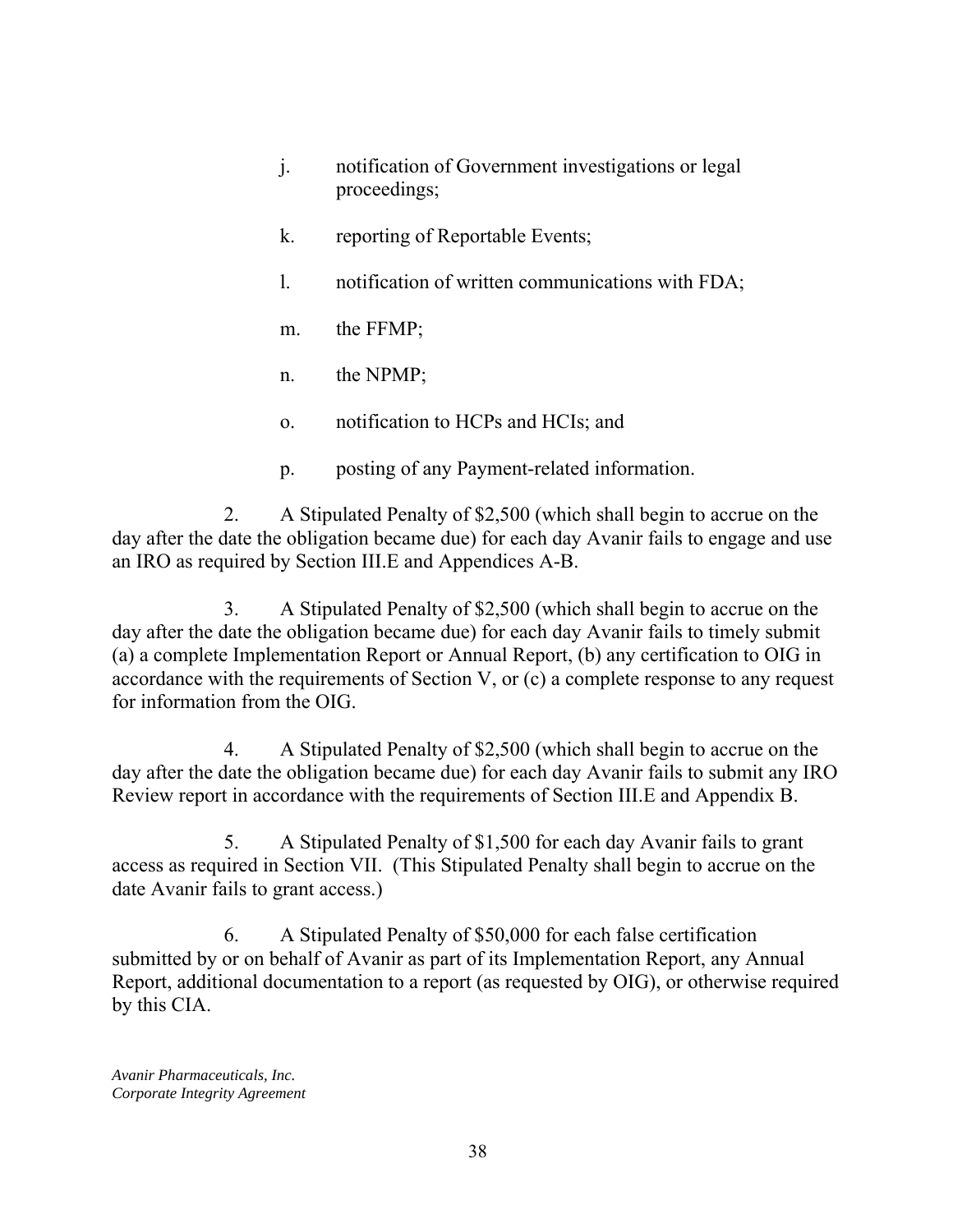7. A Stipulated Penalty of \$2,500 for each day Avanir fails to grant the IRO access to all records and personnel necessary to complete the reviews required by Section III.E and for each day Avanir fails to furnish accurate and complete records to the IRO, as required by Section III.E and Appendix A; and

8. A Stipulated Penalty of \$1,000 for each day Avanir fails to comply fully and adequately with any obligation of this CIA. OIG shall provide notice to Avanir stating the specific grounds for its determination that Avanir has failed to comply fully and adequately with the CIA obligation(s) at issue and steps Avanir shall take to comply with the CIA. (This Stipulated Penalty shall begin to accrue 10 business days after the date Avanir receives this notice from OIG of the failure to comply.) A Stipulated Penalty as described in this Subsection shall not be demanded for any violation for which OIG has sought a Stipulated Penalty under Subsections 1- 7 of this Section.

## B. Timely Written Requests for Extensions

Avanir may, in advance of the due date, submit a timely written request for an extension of time to perform any act or file any notification or report required by this CIA. Notwithstanding any other provision in this Section, if OIG grants the timely written request with respect to an act, notification, or report, Stipulated Penalties for failure to perform the act or file the notification or report shall not begin to accrue until one day after Avanir fails to meet the revised deadline set by OIG. Notwithstanding any other provision in this Section, if OIG denies such a timely written request, Stipulated Penalties for failure to perform the act or file the notification or report shall not begin to accrue until three business days after Avanir receives OIG's written denial of such request or the original due date, whichever is later. A "timely written request" is defined as a request in writing received by OIG at least five business days prior to the date by which any act is due to be performed or any notification or report is due to be filed.

## C. Payment of Stipulated Penalties

1. *Demand Letter*. Upon a finding that Avanir has failed to comply with any of the obligations described in Section X.A and after determining that Stipulated Penalties are appropriate, OIG shall notify Avanir of: (a) Avanir's failure to comply; and (b) OIG's exercise of its contractual right to demand payment of the Stipulated Penalties (this notification is referred to as the "Demand Letter").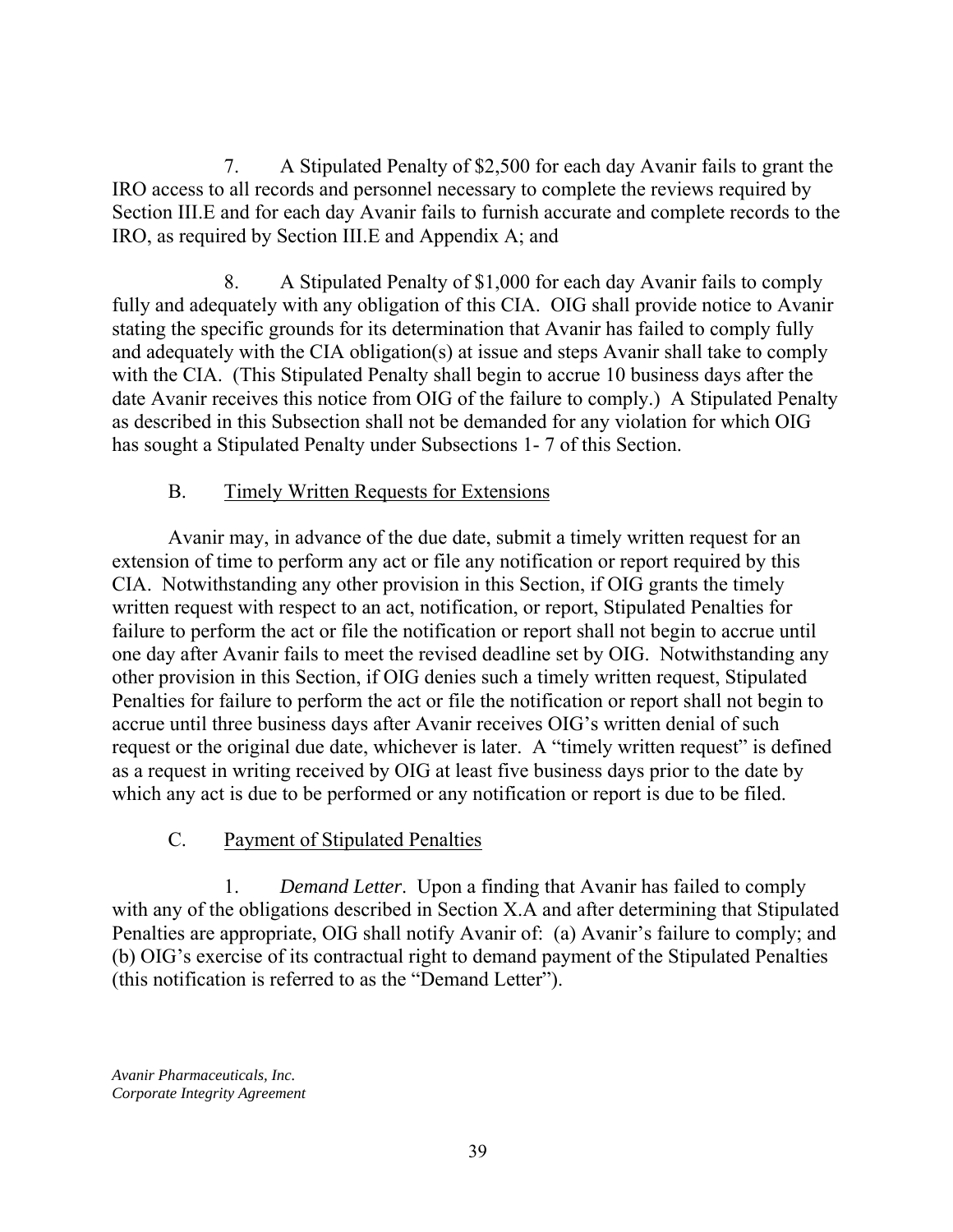2. *Response to Demand Letter.* Within 10 business days after the receipt of the Demand Letter, Avanir shall either: (a) cure the breach to OIG's satisfaction and pay the applicable Stipulated Penalties or (b) request a hearing before an HHS administrative law judge (ALJ) to dispute OIG's determination of noncompliance, pursuant to the agreed upon provisions set forth below in Section X.E. In the event Avanir elects to request an ALJ hearing, the Stipulated Penalties shall continue to accrue until Avanir cures, to OIG's satisfaction, the alleged breach in dispute. Failure to respond to the Demand Letter in one of these two manners within the allowed time period shall be considered a material breach of this CIA and shall be grounds for exclusion under Section X.D.

3. *Form of Payment*. Payment of the Stipulated Penalties shall be made by electronic funds transfer to an account specified by OIG in the Demand Letter.

4. *Independence from Material Breach Determination*. Except as set forth in Section X.D.1.d, these provisions for payment of Stipulated Penalties shall not affect or otherwise set a standard for OIG's decision that Avanir has materially breached this CIA, which decision shall be made at OIG's discretion and shall be governed by the provisions in Section X.D, below.

1. *Definition of Material Breach*. A material breach of this CIA

D. Exclusion for Material Breach of this CIA

means:

- a. repeated violations or a flagrant violation of any of the obligations under this CIA, including, but not limited to, the obligations addressed in Section X.A;
- b. a failure by Avanir to report a Reportable Event and take corrective action as required in Section III.I;
- c. a failure to engage and use an IRO in accordance with Section III.E and Appendices A and B; or
- d. a failure to respond to a Demand Letter concerning the payment of Stipulated Penalties in accordance with Section X.C.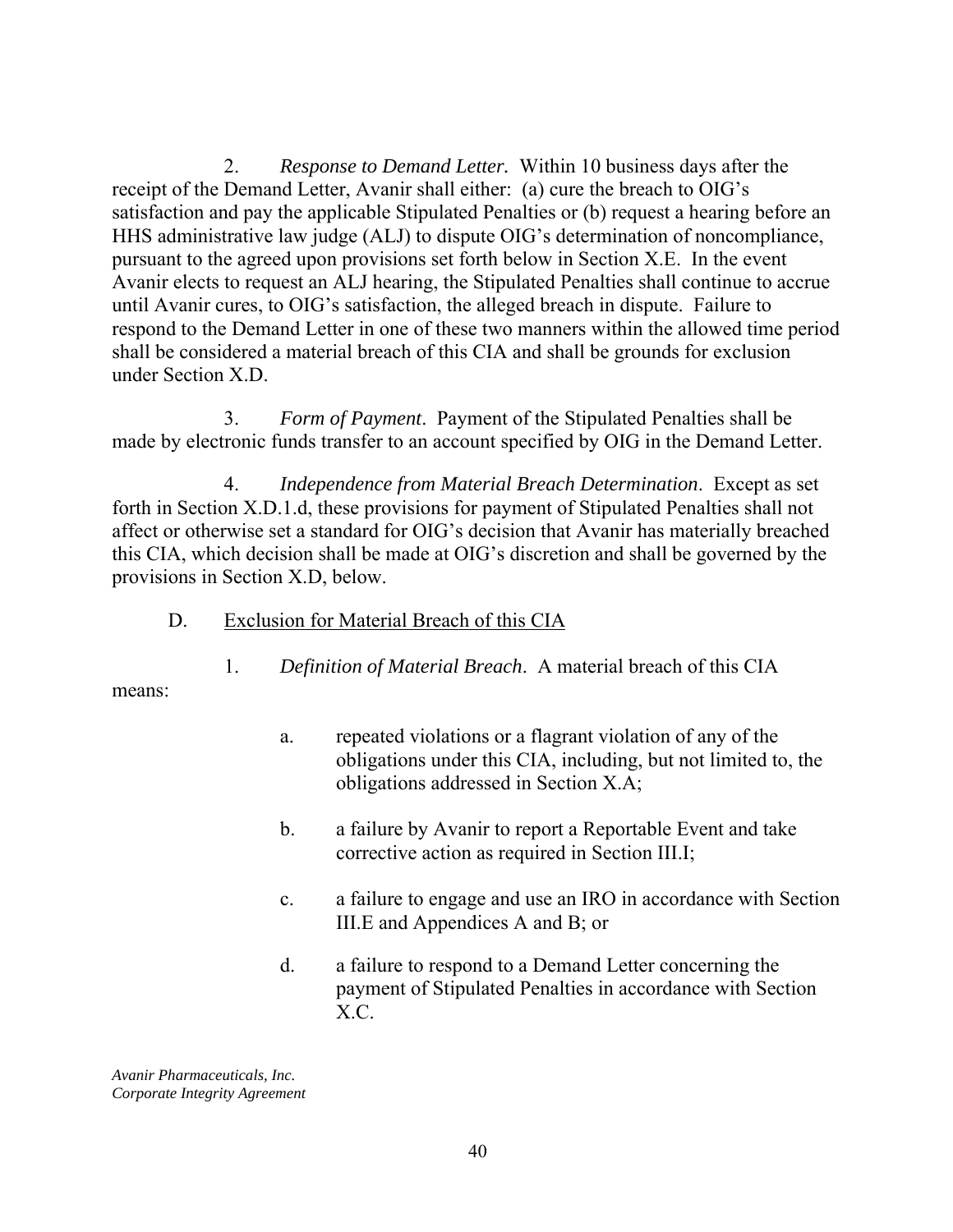2. *Notice of Material Breach and Intent to Exclude*. The parties agree that a material breach of this CIA by Avanir constitutes an independent basis for Avanir's exclusion from participation in the Federal health care programs. The length of the exclusion shall be in OIG's discretion, but not more than five years per material breach. Upon a determination by OIG that Avanir has materially breached this CIA and that exclusion is the appropriate remedy, OIG shall notify Avanir of: (a) Avanir's material breach; and (b) OIG's intent to exercise its contractual right to impose exclusion (this notification is hereinafter referred to as the "Notice of Material Breach and Intent to Exclude").

3. *Opportunity to Cure*. Avanir shall have 30 days from the date of receipt of the Notice of Material Breach and Intent to Exclude to demonstrate to OIG's satisfaction that:

- a. the alleged material breach has been cured; or
- b. the alleged material breach cannot be cured within the 30 day period, but that: (i) Avanir has begun to take action to cure the material breach; (ii) Avanir is pursuing such action with due diligence; and (iii) Avanir has provided to OIG a reasonable timetable for curing the material breach.

4. *Exclusion Letter*. If, at the conclusion of the 30 day period, Avanir fails to satisfy the requirements of Section X.D.3, OIG may exclude Avanir from participation in the Federal health care programs. OIG shall notify Avanir in writing of its determination to exclude Avanir (this letter shall be referred to hereinafter as the "Exclusion Letter"). Subject to the Dispute Resolution provisions in Section X.E, below, the exclusion shall go into effect 30 days after the date of Avanir's receipt of the Exclusion Letter. The exclusion shall have national effect. Reinstatement to program participation is not automatic. At the end of the period of exclusion, Avanir may apply for reinstatement by submitting a written request for reinstatement in accordance with the provisions at 42 C.F.R. §§ 1001.3001-.3004.

### E. Dispute Resolution

1. *Review Rights*. Upon OIG's delivery to Avanir of its Demand Letter or of its Exclusion Letter, and as an agreed-upon contractual remedy for the resolution of disputes arising under this CIA, Avanir shall be afforded certain review rights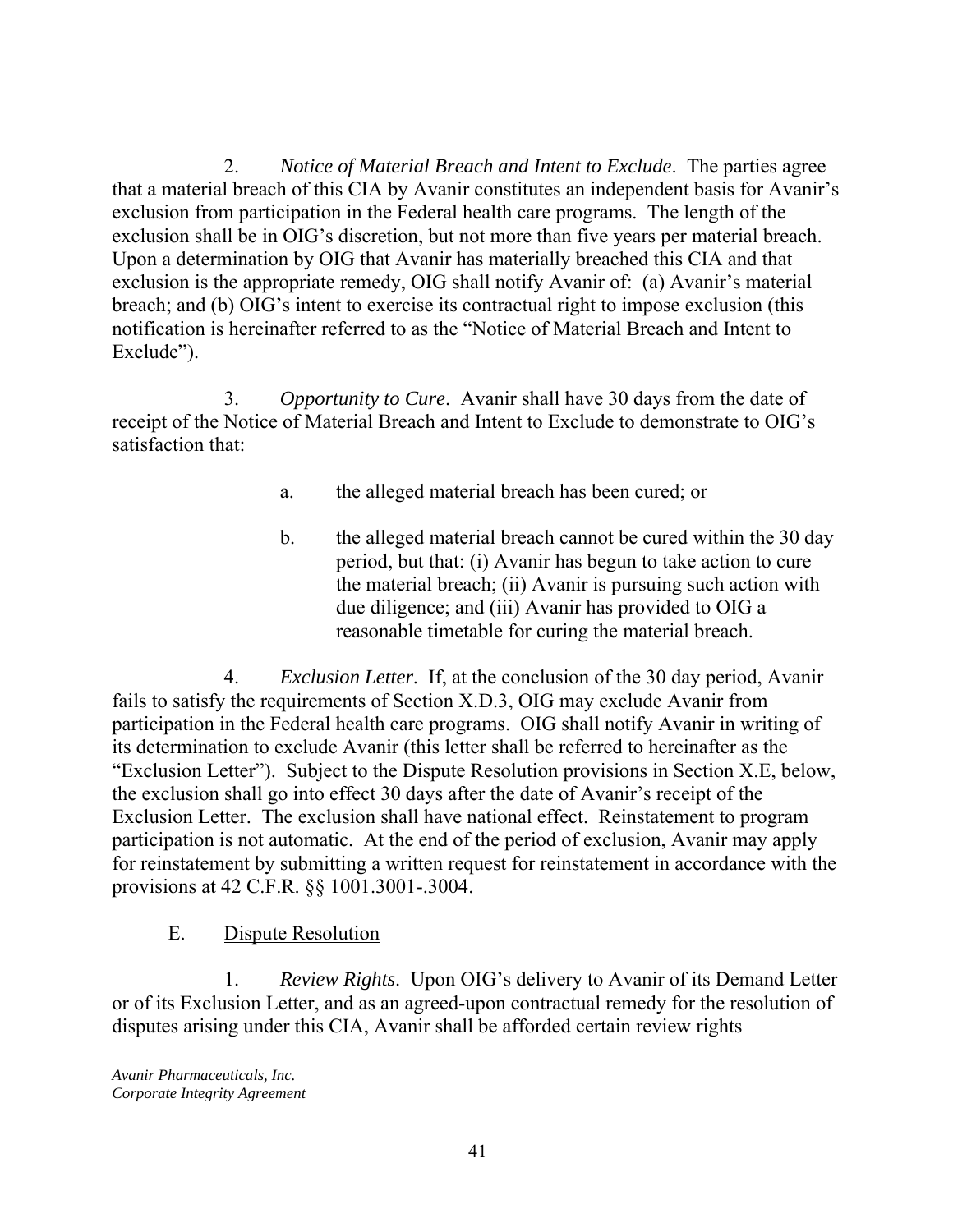in 42 C.F.R. § 1005.2-1005.21. Notwithstanding the language in 42 C.F.R. § 1005.2(c), comparable to the ones that are provided in 42 U.S.C. § 1320a-7(f) and 42 C.F.R. Part 1005 as if they applied to the Stipulated Penalties or exclusion sought pursuant to this CIA. Specifically, OIG's determination to demand payment of Stipulated Penalties or to seek exclusion shall be subject to review by an HHS ALJ and, in the event of an appeal, the HHS Departmental Appeals Board (DAB), in a manner consistent with the provisions the request for a hearing involving Stipulated Penalties shall be made within 10 days after receipt of the Demand Letter and the request for a hearing involving exclusion shall be made within 25 days after receipt of the Exclusion Letter. The procedures relating to the filing of a request for a hearing can be found at

http://www.hhs.gov/dab/divisions/civil/procedures/divisionprocedures.html.

2. *Stipulated Penalties Review*. Notwithstanding any provision of Title 42 of the United States Code or Title 42 of the Code of Federal Regulations, the only issues in a proceeding for Stipulated Penalties under this CIA shall be: (a) whether Avanir was in full and timely compliance with the obligations of this CIA for which OIG demands payment; and (b) the period of noncompliance. Avanir shall have the burden of proving its full and timely compliance and the steps taken to cure the noncompliance, if any. OIG shall not have the right to appeal to the DAB an adverse ALJ decision related to Stipulated Penalties. If the ALJ agrees with OIG with regard to a finding of a breach of this CIA and orders Avanir to pay Stipulated Penalties, such Stipulated Penalties shall become due and payable 20 days after the ALJ issues such a decision unless Avanir requests review of the ALJ decision by the DAB. If the ALJ decision is properly appealed to the DAB and the DAB upholds the determination of OIG, the Stipulated Penalties shall become due and payable 20 days after the DAB issues its decision.

3. *Exclusion Review*. Notwithstanding any provision of Title 42 of the United States Code or Title 42 of the Code of Federal Regulations, the only issues in a proceeding for exclusion based on a material breach of this CIA shall be whether Avanir was in material breach of this CIA and, if so, whether:

- a. Avanir cured such breach within 30 days of its receipt of the Notice of Material Breach; or
- b. the alleged material breach could not have been cured within the 30 day period, but that, during the 30 day period following Avanir's receipt of the Notice of Material Breach: (i) Avanir had begun to take action to cure the material breach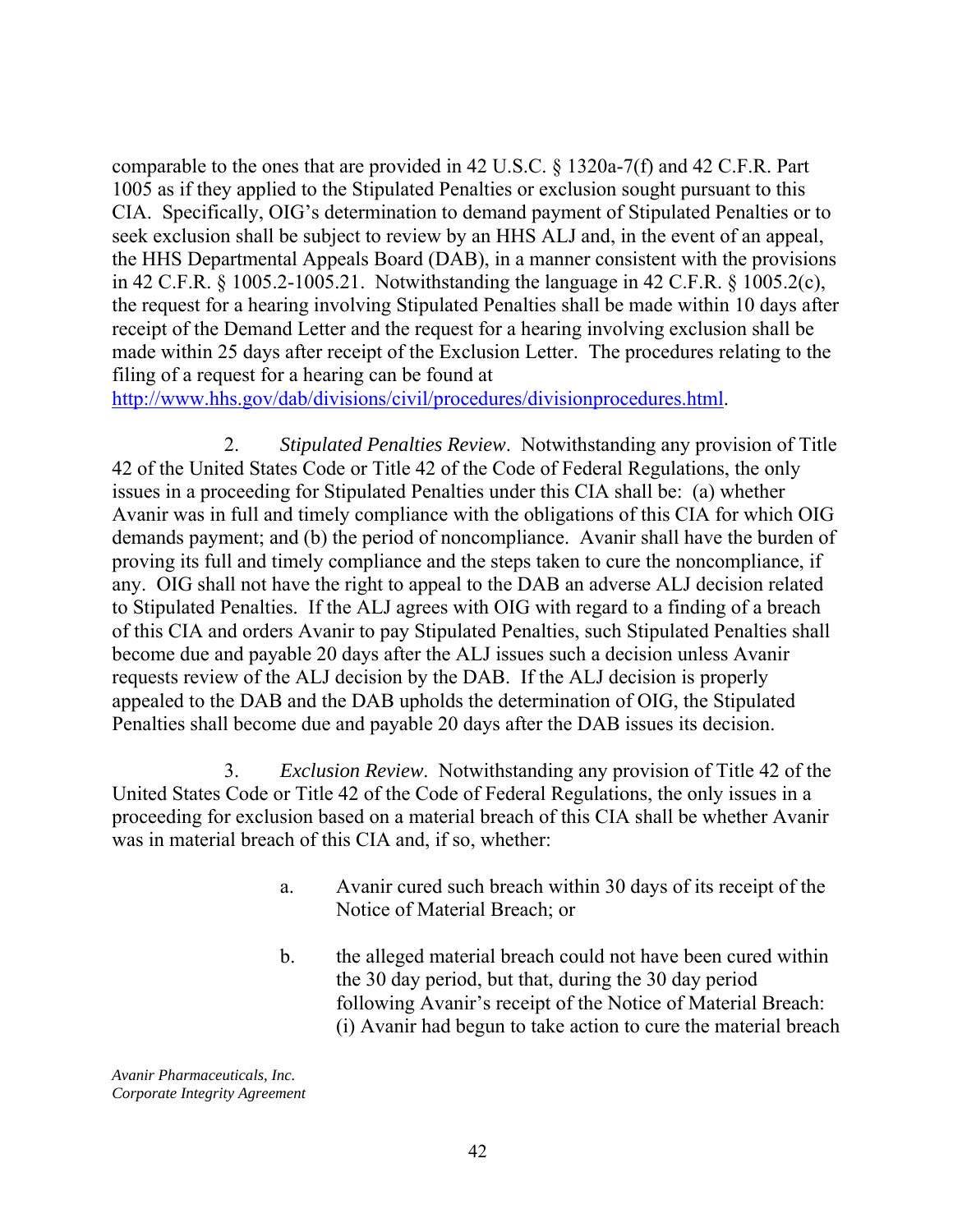within that period; (ii) Avanir pursued such action with due diligence; and (iii) Avanir provided to OIG within that period a reasonable timetable for curing the material breach.

For purposes of the exclusion herein, exclusion shall take effect only after an ALJ decision favorable to OIG, or, if the ALJ rules for Avanir, only after a DAB decision in favor of OIG. Avanir's election of its contractual right to appeal to the DAB shall not abrogate OIG's authority to exclude Avanir upon the issuance of an ALJ's decision in favor of OIG. If the ALJ sustains the determination of OIG and determines that exclusion is authorized, such exclusion shall take effect 20 days after the ALJ issues such a decision, notwithstanding that Avanir may request review of the ALJ decision by the DAB. If the DAB finds in favor of OIG after an ALJ decision adverse to OIG, the exclusion shall take effect 20 days after the DAB decision. Avanir shall waive its right to any notice of such an exclusion if a decision upholding the exclusion is rendered by the ALJ or DAB. If the DAB finds in favor of Avanir, Avanir shall be reinstated effective on the date of the original exclusion.

 ALJ's decision if not appealed) shall be considered final for all purposes under this CIA. 4. *Finality of Decision.* The review by an ALJ or DAB provided for above shall not be considered to be an appeal right arising under any statutes or regulations. Consequently, the parties to this CIA agree that the DAB's decision (or the

## **XI. EFFECTIVE AND BINDING AGREEMENT**

Avanir and OIG agree as follows:

A. This CIA shall become final and binding on the date the final signature is obtained on the CIA.

B. This CIA constitutes the complete agreement between the parties and may not be amended except by written consent of the parties to this CIA.

C. All requirements and remedies set forth in this CIA are in addition to and do not affect (1) Avanir's responsibility to follow all applicable Federal health care program and FDA requirements or (2) the government's right to impose appropriate remedies for failure to follow applicable Federal health care program or FDA requirements.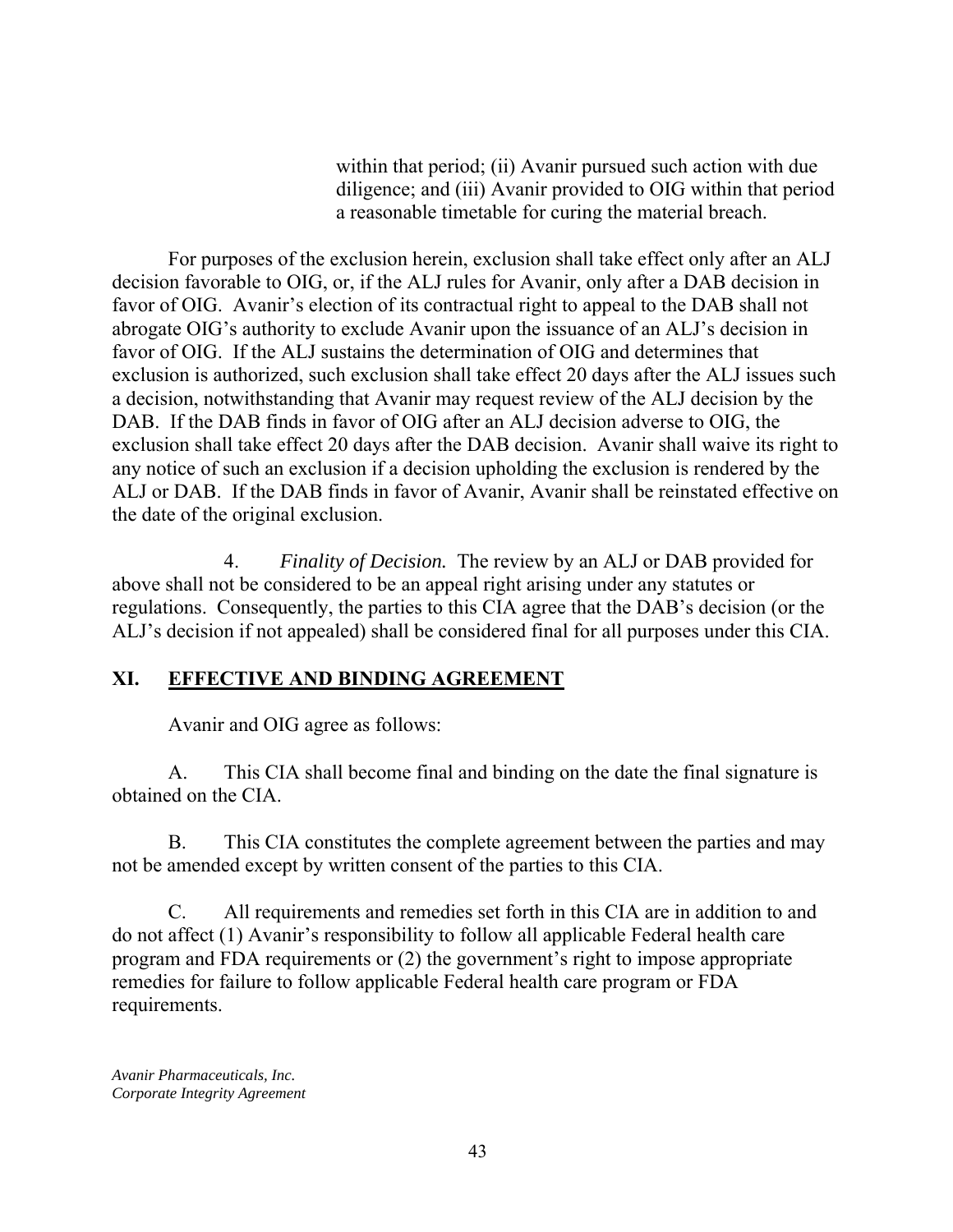D. The undersigned Avanir signatories represent and warrant that they are authorized to execute this CIA. The undersigned OIG signatories represent that they are signing this CIA in their official capacity and that they are authorized to execute this CIA.

E. This CIA may be executed in counterparts, each of which constitutes an original and all of which constitute one and the same CIA. Electronically-transmitted signatures shall constitute acceptable, binding signatures for purposes of this CIA.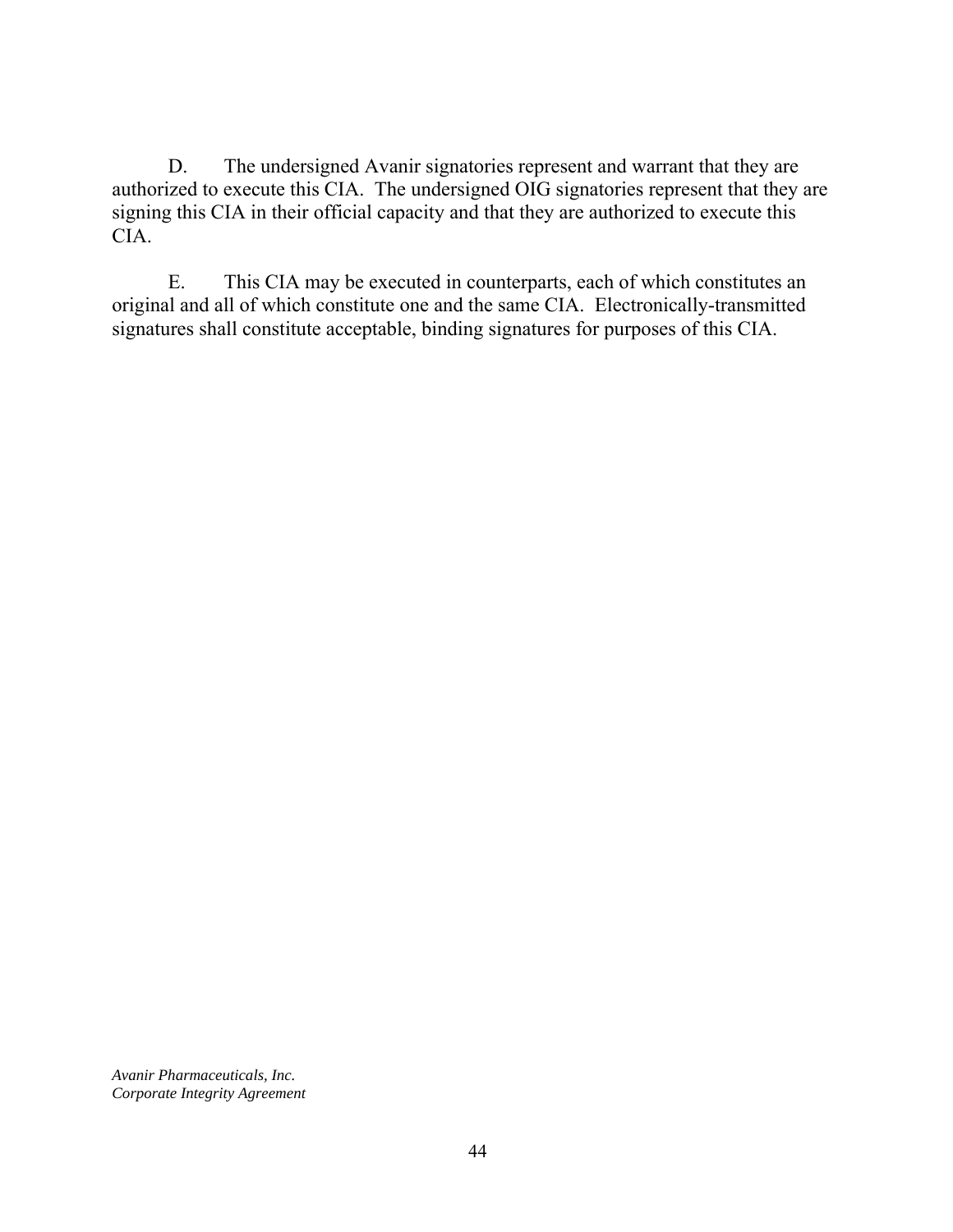## **ON BEHALF OF AVANIR PHARMAEUTICALS, INC.**

DANIEL DALTON DATE  $\frac{9}{25/19}$ Senior Vice President and Chief Compliance Officer Avanir Pharmaceuticals, Inc.

MATTHEW J. O'CONNOR, Esq. DATE MATTHEW F. DUNN, Esq. Counsel for Avanir Pharmaceuticals, Inc.  $\frac{9}{25/19}$ Covington & Burling LLP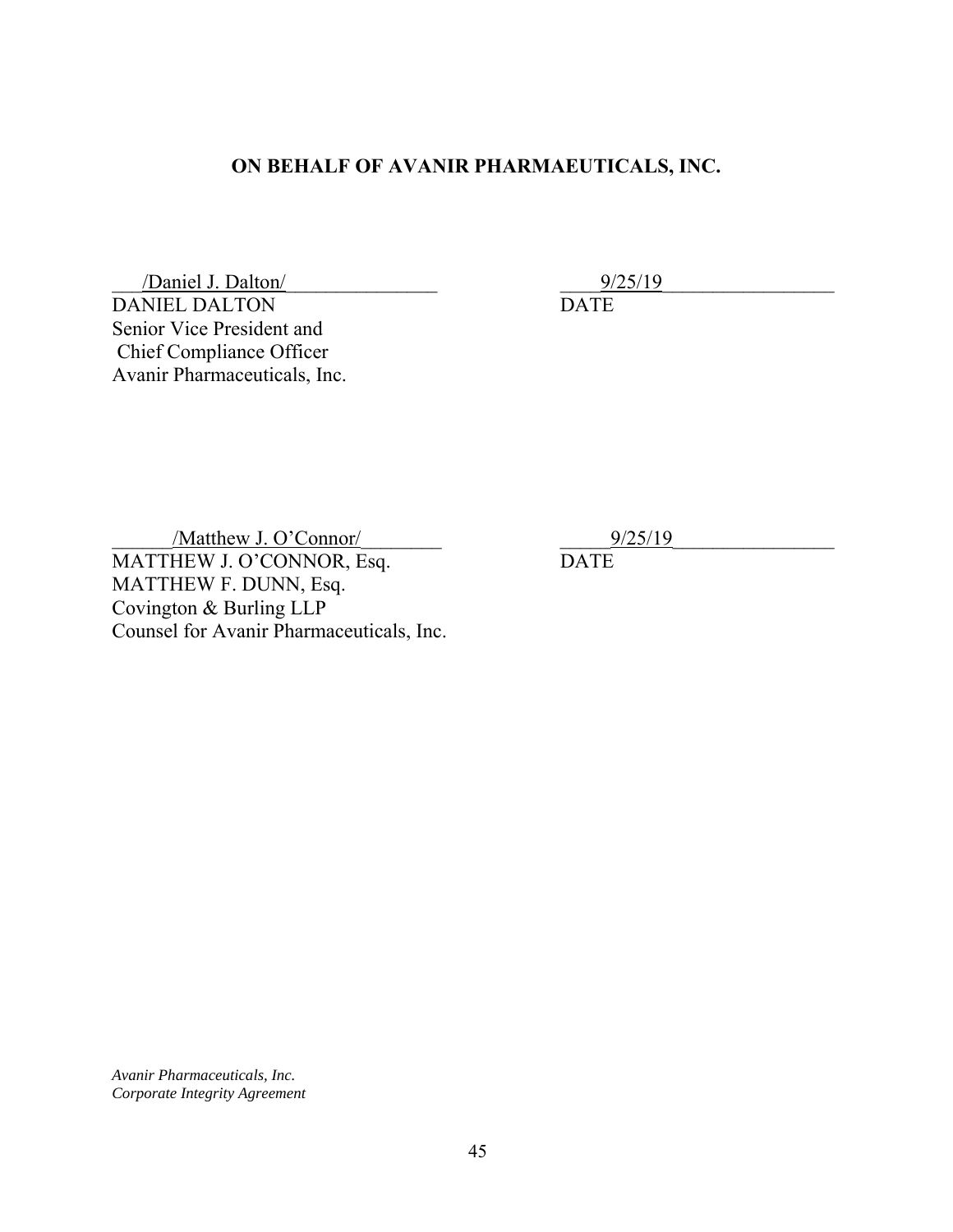#### **ON BEHALF OF THE OFFICE OF INSPECTOR GENERAL OF THE DEPARTMENT OF HEALTH AND HUMAN SERVICES**

 $\frac{9}{25/2019}$ 

LISA M. RE DATE Assistant Inspector General for Legal Affairs Office of Inspector General U.S. Department of Health and Human Services

MARY E. RIORDAN DATE  $\frac{\text{Mary E. Riordan}}{\text{BAY E. RIORDAN}}$   $\frac{9/25/19}{\text{DATE}}$ Senior Counsel Office of Inspector General U.S. Department of Health and Human Services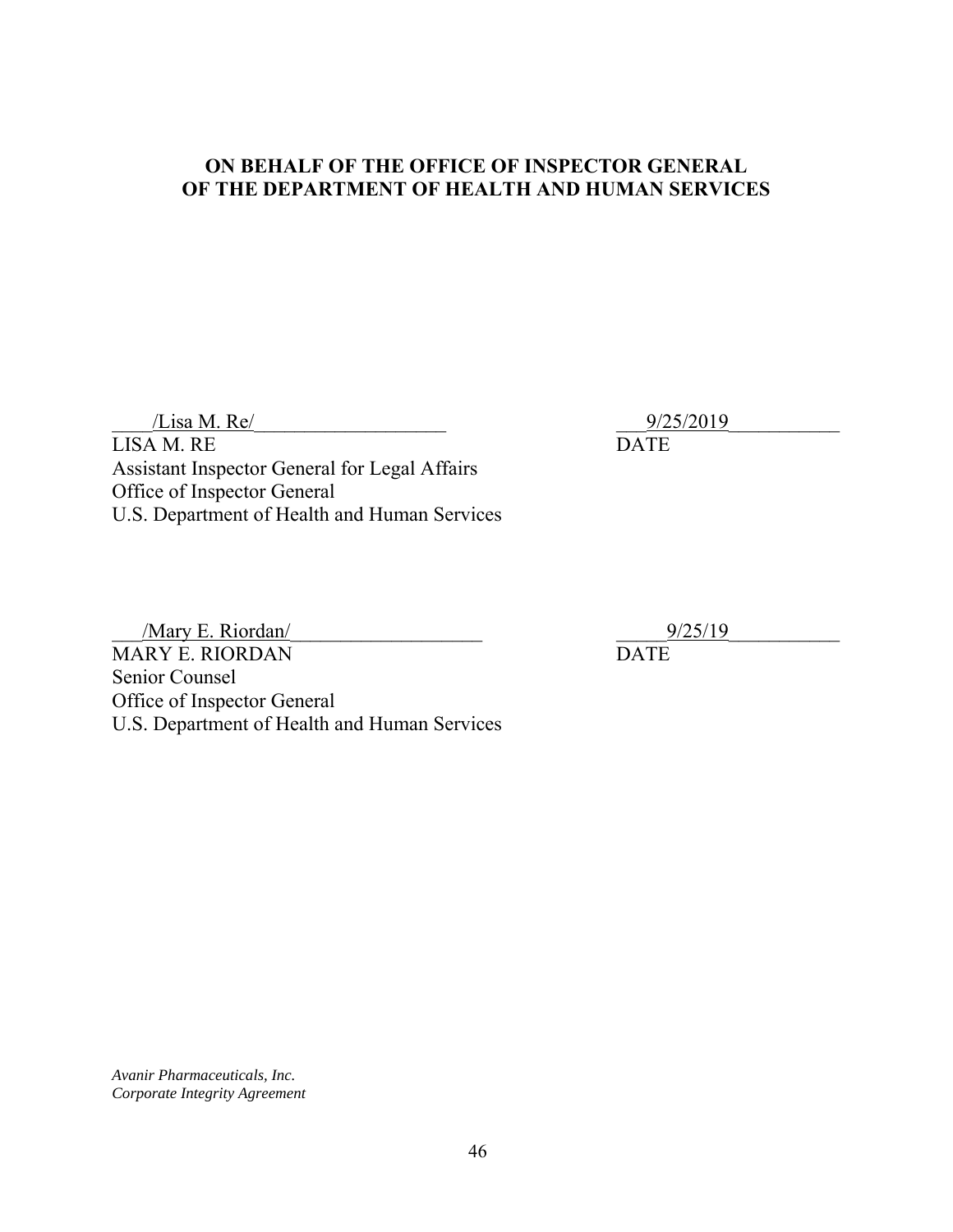## **APPENDIX A**

## **INDEPENDENT REVIEW ORGANIZATION**

This Appendix contains the requirements relating to the Independent Review Organization (IRO) required by Section III.E of the CIA.

## A. IRO Engagement

1. Avanir shall engage an IRO that possesses the qualifications set forth in Paragraph B, below, to perform the responsibilities in Paragraph C, below. The IRO shall conduct the review in a professionally independent and objective fashion, as set forth in Paragraph E. Within 30 days after OIG receives the information identified in Section V.A.8 of the CIA or any additional information submitted by Avanir in response to a request by OIG, whichever is later, OIG will notify Avanir if the IRO is unacceptable. Absent notification from OIG that the IRO is unacceptable, Avanir may continue to engage the IRO.

2. If Avanir engages a new IRO during the term of the CIA, that IRO must also meet the requirements of this Appendix. If a new IRO is engaged, Avanir shall submit the information identified in Section V.A.8 of the CIA to OIG within 30 days of engagement of the IRO. Within 30 days after OIG receives this information or any additional information submitted by Avanir at the request of OIG, whichever is later, OIG will notify Avanir if the IRO is unacceptable. Absent notification from OIG that the IRO is unacceptable, Avanir may continue to engage the IRO.

## B. IRO Qualifications

The IRO shall:

1. assign individuals to conduct the IRO Reviews who have expertise in the pharmaceutical industry and in all applicable Federal health care program and FDA requirements relating to the Covered Functions, including but not limited to expertise relating to marketing and promotional activities associated with pharmaceutical products and the Federal Anti-Kickback Statute and False Claims Act.

2. assign individuals to design and select the samples for the IRO Transactions Reviews who are knowledgeable about the appropriate statistical sampling techniques; and

3. have sufficient staff and resources to conduct the reviews required by the CIA on a timely basis.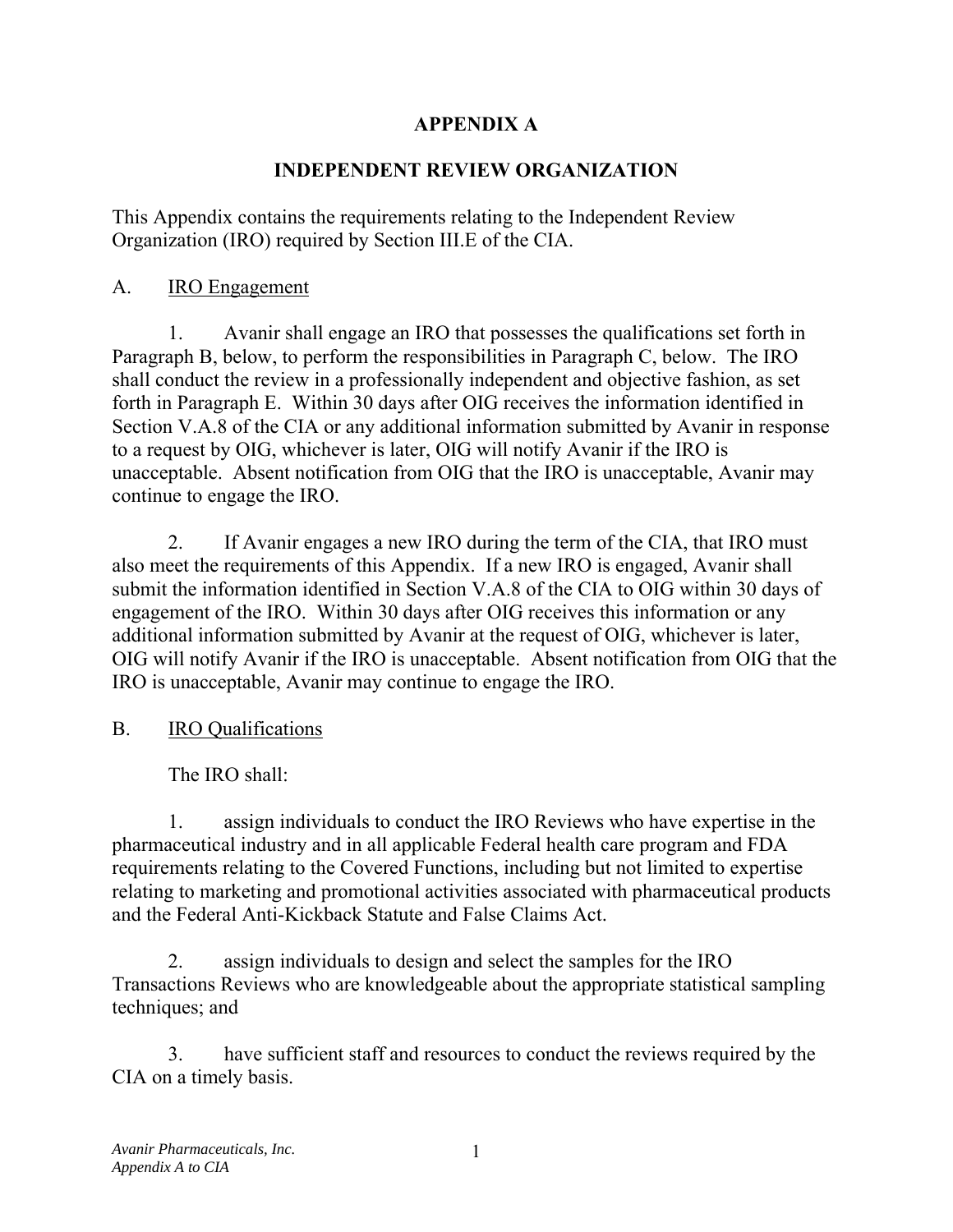## C. IRO Responsibilities

The IRO shall:

1. perform each component of the IRO Reviews in accordance with the specific requirements of the CIA;

2. follow all applicable Federal health care program and FDA requirements in making assessments in the IRO Reviews;

3. respond to all OIG inquires in a prompt, objective, and factual manner; and

4. prepare timely, clear, well-written reports that include all the information required by Appendix B to the CIA.

## D. Avanir Responsibilities

Avanir shall ensure that the IRO has access to all records and personnel necessary to complete the reviews listed in III.E of this CIA and that all records furnished to the IRO are accurate and complete.

## E. IRO Independence and Objectivity

The IRO must perform each component of the IRO Reviews in a professionally independent and objective fashion, as defined in the most recent Government Auditing Standards issued by the U.S. Government Accountability Office.

# F. IRO Removal/Termination

1. Avanir *and IRO*. If Avanir terminates its IRO or if the IRO withdraws from the engagement during the term of the CIA, Avanir must submit a notice explaining (a) its reasons for termination of the IRO or (b) the IRO's reasons for its withdrawal to OIG, no later than 30 days after termination or withdrawal. Avanir must engage a new IRO in accordance with Paragraph A of this Appendix and within 60 days of termination or withdrawal of the IRO.

2. *OIG Removal of IRO*. In the event OIG has reason to believe the IRO does not possess the qualifications described in Paragraph B, is not independent and objective as set forth in Paragraph E or has failed to carry out its responsibilities as described in Paragraph C, OIG shall notify Avanir in writing regarding OIG's basis for determining that the IRO has not met the requirements of this Appendix. Avanir shall have 30 days from the date of OIG's written notice to provide information regarding the IRO's qualifications, independence or performance of its responsibilities in order to resolve the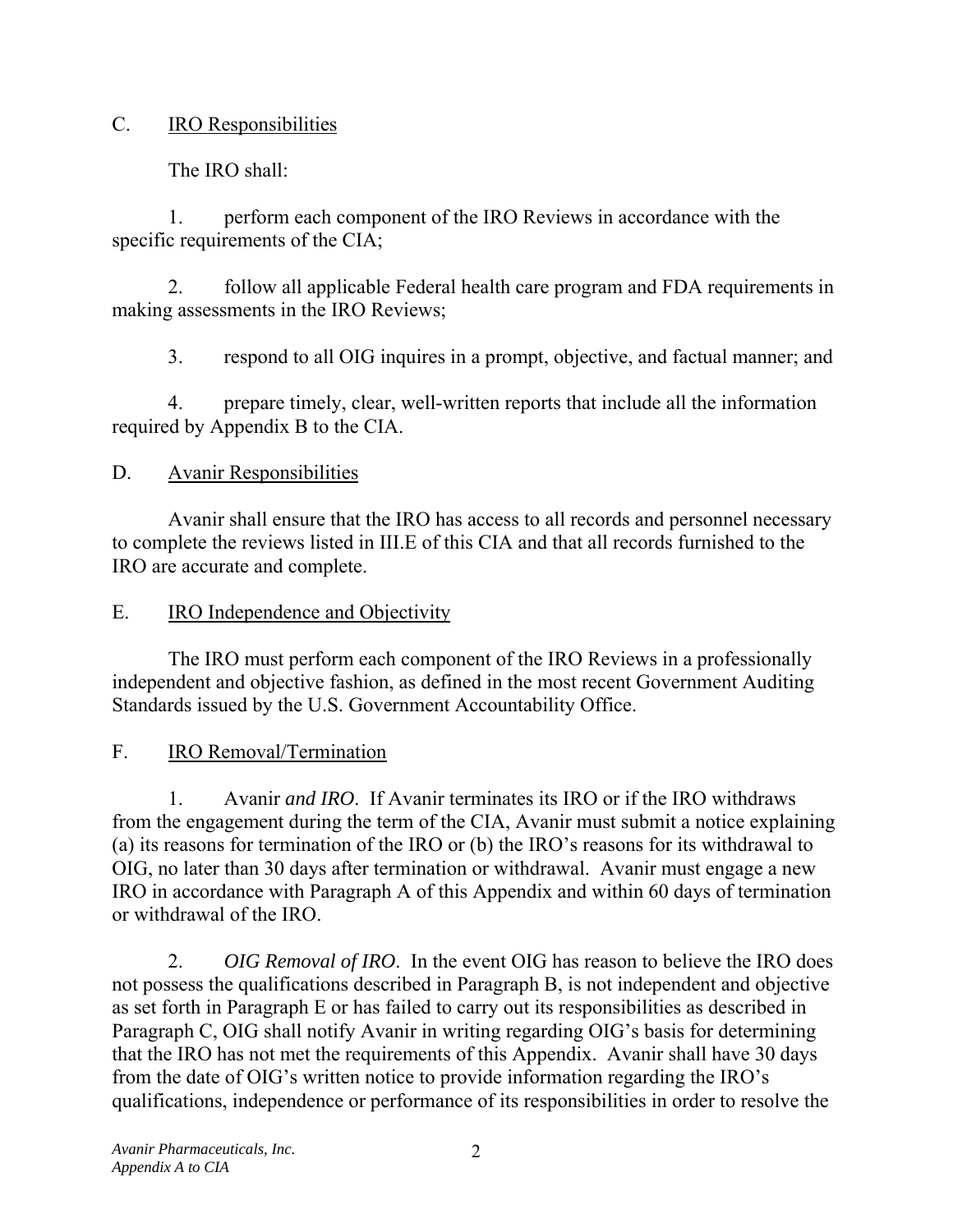concerns identified by OIG. If, following OIG's review of any information provided by Avanir regarding the IRO, OIG determines that the IRO has not met the requirements of this Appendix, OIG shall notify Avanir in writing that Avanir shall be required to engage a new IRO in accordance with Paragraph A of this Appendix. Avanir must engage a new IRO within 60 days of its receipt of OIG's written notice. The final determination as to whether or not to require Avanir to engage a new IRO shall be made at the sole discretion of OIG.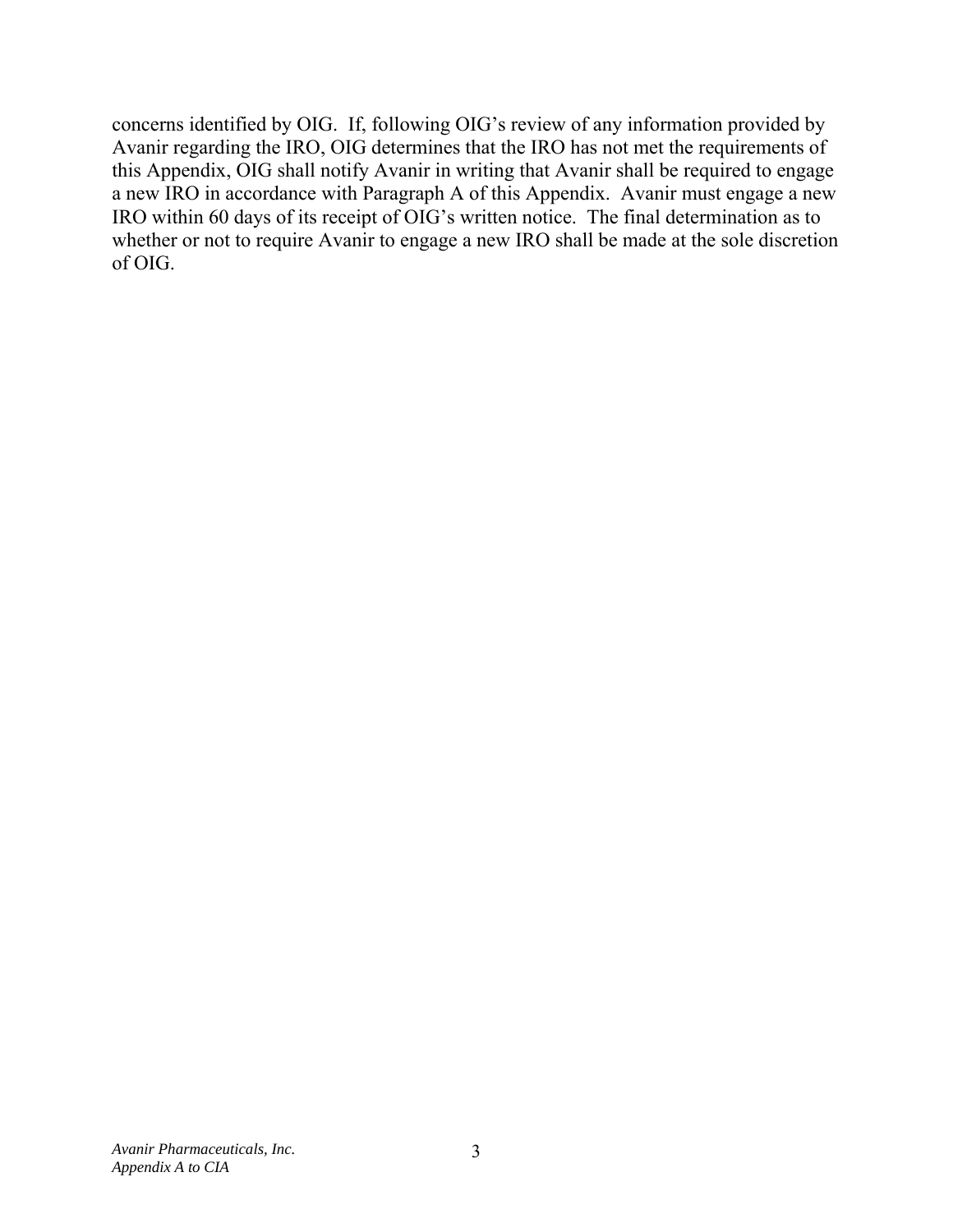### **APPENDIX B**

### **COVERED FUNCTIONS REVIEW**

#### I. Covered Functions Review, General Description

As specified more fully below, Avanir shall retain an Independent Review Organization (IRO) (or IROs) to perform reviews (IRO Reviews) to assist Avanir in assessing and evaluating systems, processes, policies, procedures, and practices related to certain of the Covered Functions. The IRO Review shall consist of two components - a systems review (Systems Review) and a transactions review (Transactions Review) as described more fully below. Avanir may engage, at its discretion, a single IRO to perform both components of the IRO Reviews provided that the entity has the necessary expertise and capabilities to perform both.

If there are no material changes in the applicable systems, processes, policies, and procedures of Avanir relating to the Covered Functions, the IRO shall perform the Systems Review for the first and fourth Reporting Periods. If Avanir materially changes its systems, processes, policies, and procedures relating to the Covered Functions, the IRO shall perform a Systems Review for the Reporting Period(s) in which such changes were made in addition to conducting the Review for the first and fourth Reporting Periods. The additional Systems Review(s) shall consist of: 1) an identification of the material changes; 2) an assessment of whether other systems, processes, policies, and procedures previously reported did not materially change; and 3) a review of the systems, processes, policies, and procedures that materially changed. The IRO shall conduct the Transactions Review for each Reporting Period of the CIA.

II. Systems Review

### A. Promotional and Product Related Functions Systems Review

The Promotional and Product Related Functions Systems Review shall be a review of systems, processes, policies, and procedures (including the controls on those systems, processes, policies, and procedures) of Avanir relating to Promotional Functions and Product Related Functions. Where practical, Avanir personnel may compile documentation, schedule and organize interviews, and undertake other efforts to assist the IRO in performing the Systems Review. The IRO is not required to undertake a de novo review of the information gathered or activities undertaken by Avanir in accordance with the preceding sentence.

Specifically, the IRO shall review systems, processes, policies, and procedures of Avanir associated with the following (hereafter "Reviewed Policies and Procedures"):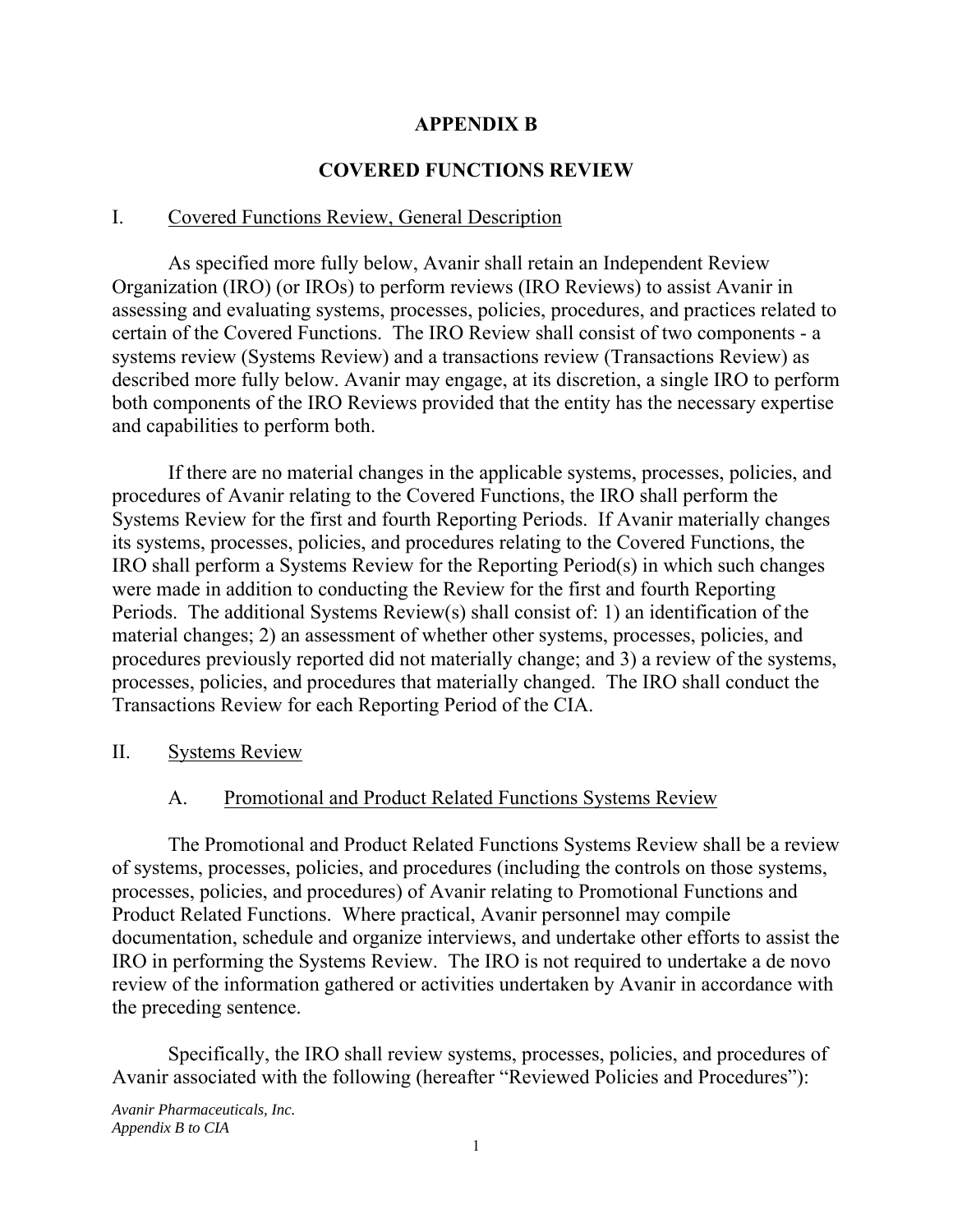1. Avanir's systems, policies, processes and procedures applicable to the manner in which sales representatives and personnel from Medical Information handle requests or inquiries relating to information about the uses of Government Reimbursed Products (including non-FDA-approved (i.e.*,* off-label) uses of Government Reimbursed Products) and the dissemination of materials relating to the uses of Government Reimbursed Products. This review shall include: (a) the manner in which Avanir sales representatives handle requests for information about off-label uses of Government Reimbursed Products, (b) the manner in which Medical Information personnel, including those at Avanir's headquarters, handle and respond to requests for information about off-label uses of Government Reimbursed Products; (c) the form and content of information and materials related to Government Reimbursed Products disseminated to HCPs, HCIs, payers, and formulary decision-makers by Avanir; (d) the systems, processes, policies, and procedures of Avanir to track requests to Medical Information for information about off-label uses of Government Reimbursed Products and responses to those requests; (e) the manner in which Avanir collect and supports information reported in any systems used to track and respond to requests to Medical Information for Government Reimbursed Product information; (f) the processes and procedures by which Medical Information or other appropriate individuals within Avanir identify situations in which it appears that off-label or other improper promotion may have occurred; and (g) the processes and procedures of Avanir for investigating, documenting, resolving, and taking appropriate disciplinary action for potential situations involving improper promotion;

2. Avanir's systems, policies, processes, and procedures applicable to the manner and circumstances under which Avanir's personnel from Medical Affairs (e.g., medical science liaisons or other medical or scientific personnel) participate in meetings or events with HCPs or HCIs (either alone or with sales representatives) regarding Government Reimbursed Products and the role of personnel from Medical Affairs at such meetings or events;

3. Avanir's systems, policies, processes, and procedures applicable to Avanir's internal review of promotional materials related to Government Reimbursed Products disseminated to HCPs, HCIs and payers and individuals or entities (e.g.*¸* PBMs) acting on behalf of HCPs, HCIs or payers;

4. Avanir's systems, policies, processes, and procedures applicable to the development and review of Avanir processes relating to incentive compensation for Covered Persons who are sales representatives and their direct managers, with regard to whether the systems, policies, processes, and procedures are designed to ensure that financial incentives do not inappropriately motivate such individuals to engage in the improper promotion, sales, and marketing of Government Reimbursed Products. To the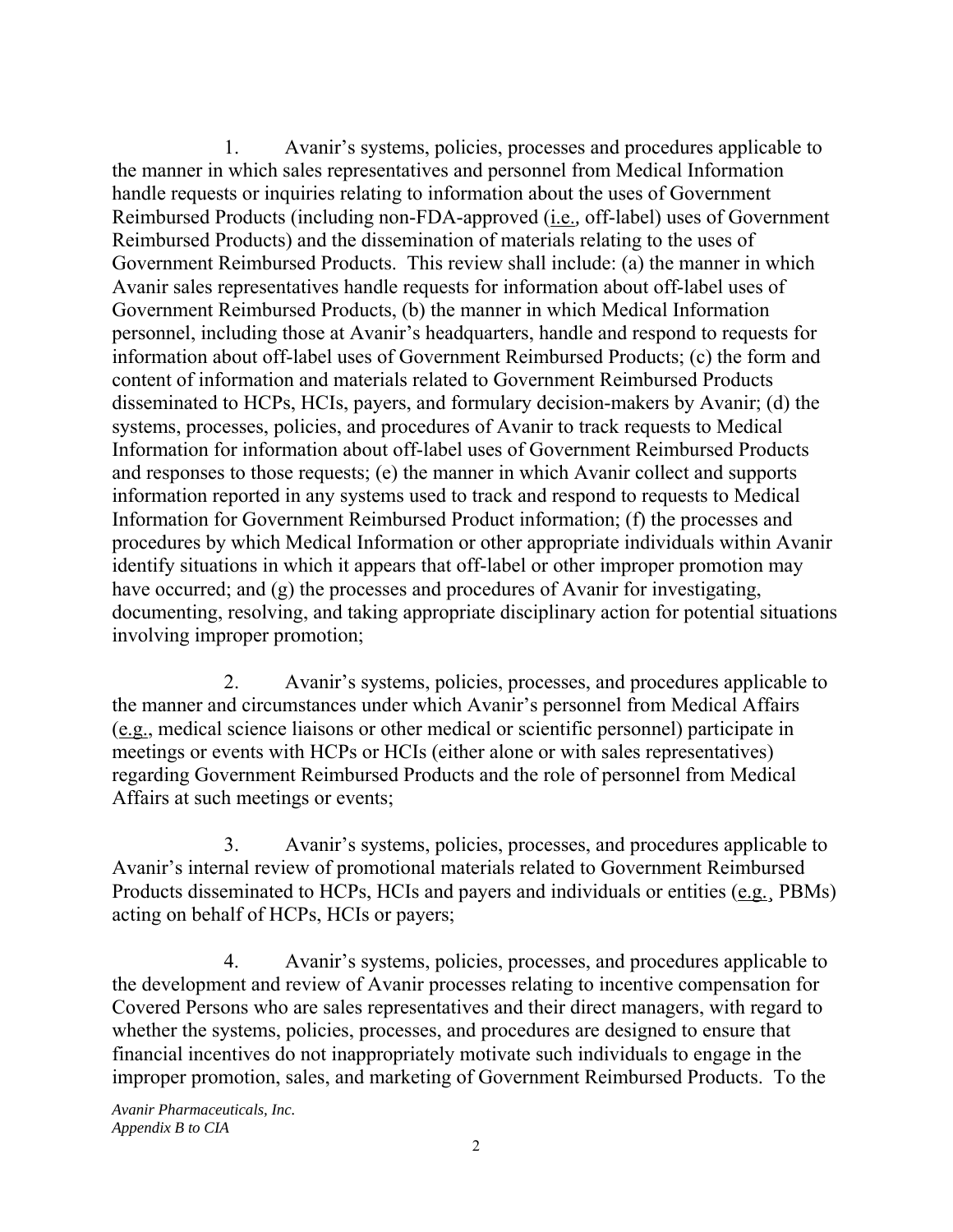arrangement separately; extent that Avanir establishes different methods of compensation for different Government Reimbursed Products, the IRO shall review each type of compensation

5. Avanir's systems, policies, processes, and procedures applicable to the development and review of Avanir's call plans for Government Reimbursed Products. This shall include a review of the bases upon which HCPs and HCIs belonging to specified medical specialties are included in, or excluded from, the call plans based on all relevant factors including expected utilization of Government Reimbursed Products for FDA-approved uses or non-FDA-approved uses;

6. Avanir's systems, policies, processes, and procedures applicable to the development and review of plans for the distribution of samples of, or coupons or vouchers for, Government Reimbursed Products (as referenced in Section III.B.h of the CIA). This shall include a review of the bases upon, and circumstances under, which HCPs and HCIs belonging to specified medical specialties or types of clinical practice may receive samples from Avanir (including, separately, from Avanir sales representatives and other Avanir personnel or components). It shall also include a review of whether samples of Government Reimbursed Products are distributed by Avanir through sales representatives or are distributed from a central location and the rationale for the manner of distribution;

7. Avanir's systems (including any centralized electronic systems), processes, policies, and procedures relating to Avanir's speaker programs, speaker training programs, and all events and expenses relating to such engagements or arrangements;

8. Avanir's systems, processes, policies, and procedures relating to the engagement of non-speaker related consultants or other fee-for-service arrangements (including, but not limited to, presentations, advisory boards, preceptorships, mentorships, and ad hoc advisory activities, and any other financial engagement) that Avanir entered with HCPs or HCIs and all events and expenses associated with such activities;

9. Avanir's systems, processes, policies, and procedures relating to Avanir's funding, directly or indirectly, of Third Party Educational Activities (as defined in Section II.C.6 of the CIA) and all events and expenses relating to such activities;

10. Avanir's systems, processes, policies, and procedures applicable to the submission of information about any Government Reimbursed Product to any Compendia (as defined in Section III.B.o of the CIA) such as Drugdex or other published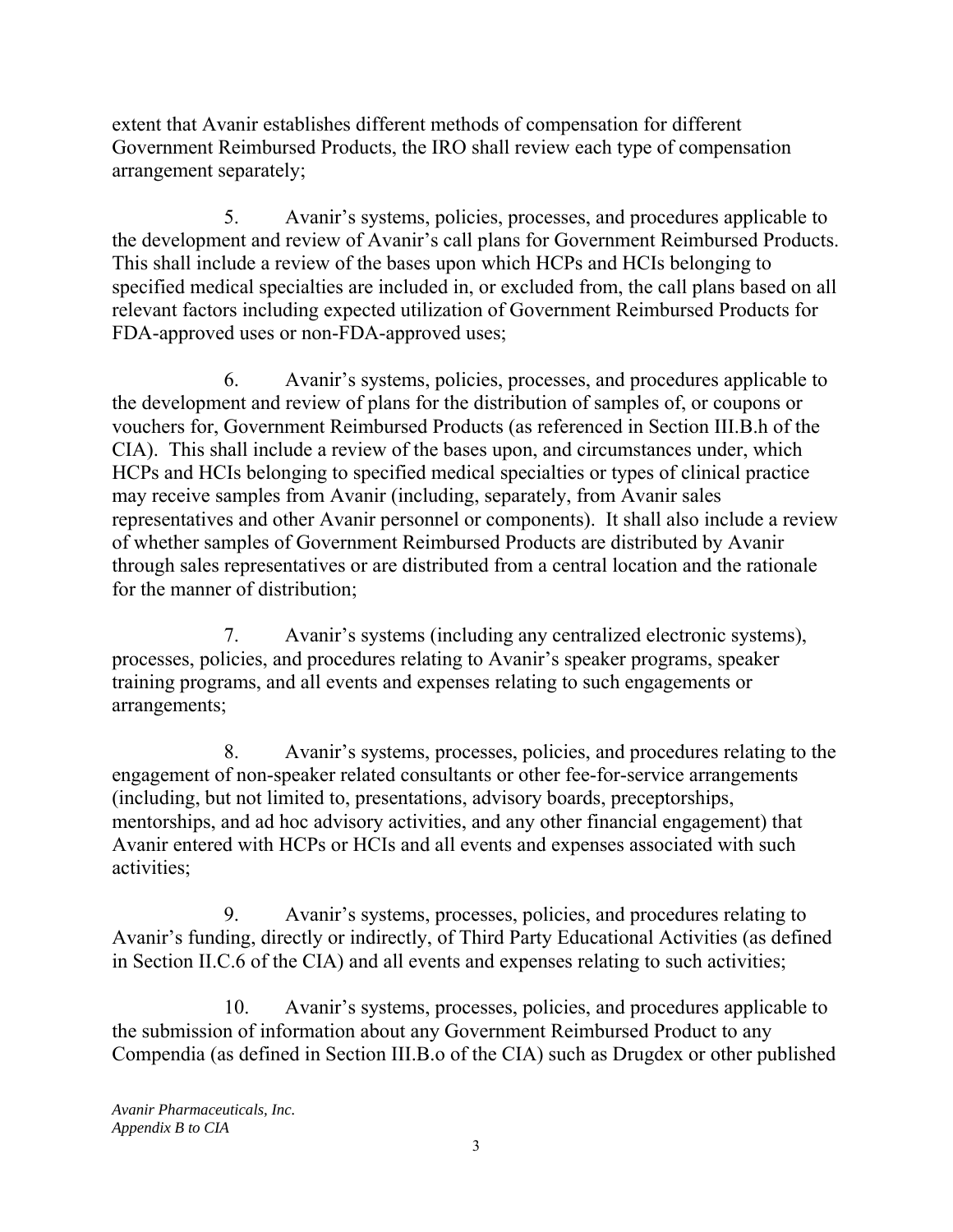source of information used in connection with the determination of coverage by a Federal health care program for the Government Reimbursed Product;

11. Avanir's systems, processes, policies, and procedures applicable to Research (as defined in Section III.B.p), including the decision to provide financial or other support for Research; the manner in which Research support is provided; the publication of information about the Research, including the publication of information about the Research results and trial outcomes; and uses made of publications relating to such Research; and

12. Avanir's systems, processes, policies, and procedures relating to authorship-related practices (as referenced in Section III.B.q of the CIA), including, but not limited to, the disclosure of all financial relationships between the author and Avanir, the identification of all authors or contributors (including professional writers, if any) associated with a given publication, and the scope and breadth of research results made available to each author or contributor.

# B. IRO Systems Review Report

 The IRO shall prepare a report based upon each Systems Review. For each of the Reviewed Policies and Procedures identified in Section II.A above, the report shall include the following items:

1. a description of the documentation (including policies) reviewed and any personnel interviewed;

2. a detailed description of systems, policies, processes, and procedures relating to the items identified in Section II.A above, including a general description of the control and accountability systems (e.g., documentation and approval requirements, and tracking mechanisms) and written policies regarding the Reviewed Policies and Procedures;

3. a description of the manner in which the control and accountability systems and the written policies relating to the items identified in Section II.A above are made known or disseminated within Avanir;

4. a detailed description of any system(s) used to track and respond to requests for information about Government Reimbursed Products;

5. a detailed description of the incentive compensation system for Covered Persons who are sales representatives or their direct managers, including a description of the bases upon which compensation is determined. To the extent that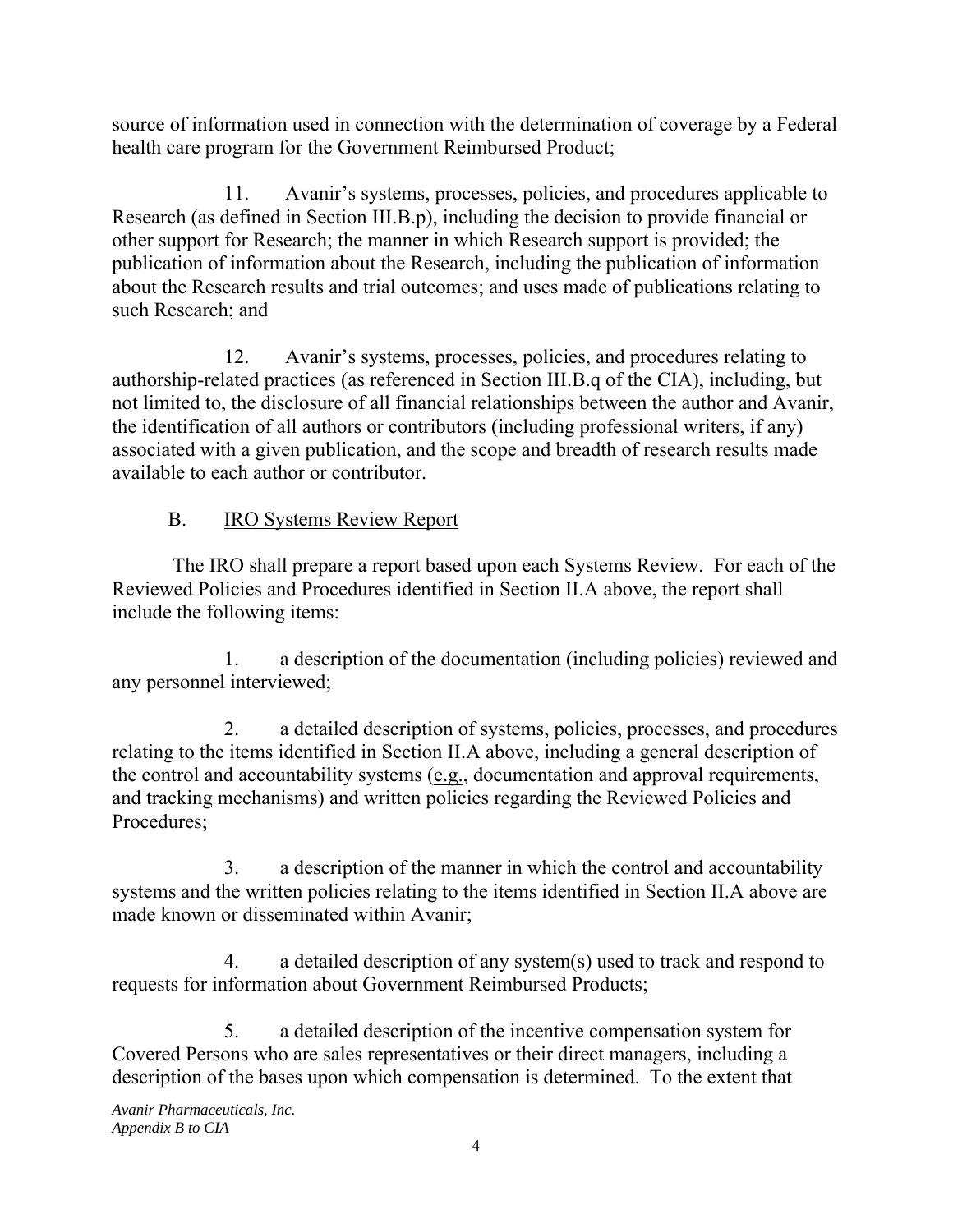Avanir may establish compensation differently for individual Government Reimbursed Products, the IRO shall report separately on each such type of compensation arrangement;

6. findings and supporting rationale regarding any weaknesses in the systems, processes, policies, and procedures relating to the Reviewed Policies and Procedures, if any; and

7. recommendations to improve any of the systems, policies, processes, or procedures relating to the Reviewed Policies and Procedures, if any.

## III. Transactions Review

As described more fully below, the Transactions Review shall include: (1) a review of call plans and the call plan review process; (2) a review of Sampling Events as defined below in Section III.B; (3) a review of records relating to a sample of the Payments referenced in Section III.N of the CIA; and (4) a review of up to three additional items identified by the OIG in accordance with Section III.E.2.c of the CIA (hereafter "Additional Items"). The IRO shall report on all aspects of its reviews in the Transactions Review Reports.

A. Review of Call Plans and Call Plan Review Process. The IRO shall conduct a review and assessment of Avanir's review of its call plans for Government Reimbursed Products.

1. Avanir shall provide the IRO with: i) a list of Government Reimbursed Products promoted by Avanir during the Reporting Period; ii) information about the FDA-approved uses for each such product; and iii) the call plans for each such product. Avanir shall also provide the IRO with information about the reviews of call plans that Avanir conducted during the relevant Reporting Period (if any) and any modifications to the call plans made as a result of Avanir's reviews.

2. For each call plan, the IRO shall randomly select a sample of 50 of the HCPs and HCIs included on the call plan. For each call plan, the IRO shall compare the sampled HCPs and HCIs against the criteria (e.g.*,* medical specialty or practice area) used by Avanir in conducting its review and/or modifying the call plan. The IRO shall seek to determine whether Avanir followed its criteria and Policies and Procedures in reviewing and modifying the call plan.

3. The IRO shall note any instances in which it appears that the sampled HCPs or HCIs on a call plan are inconsistent with Avanir's criteria relating to the call plan and/or Avanir's Policies and Procedures. The IRO shall also note any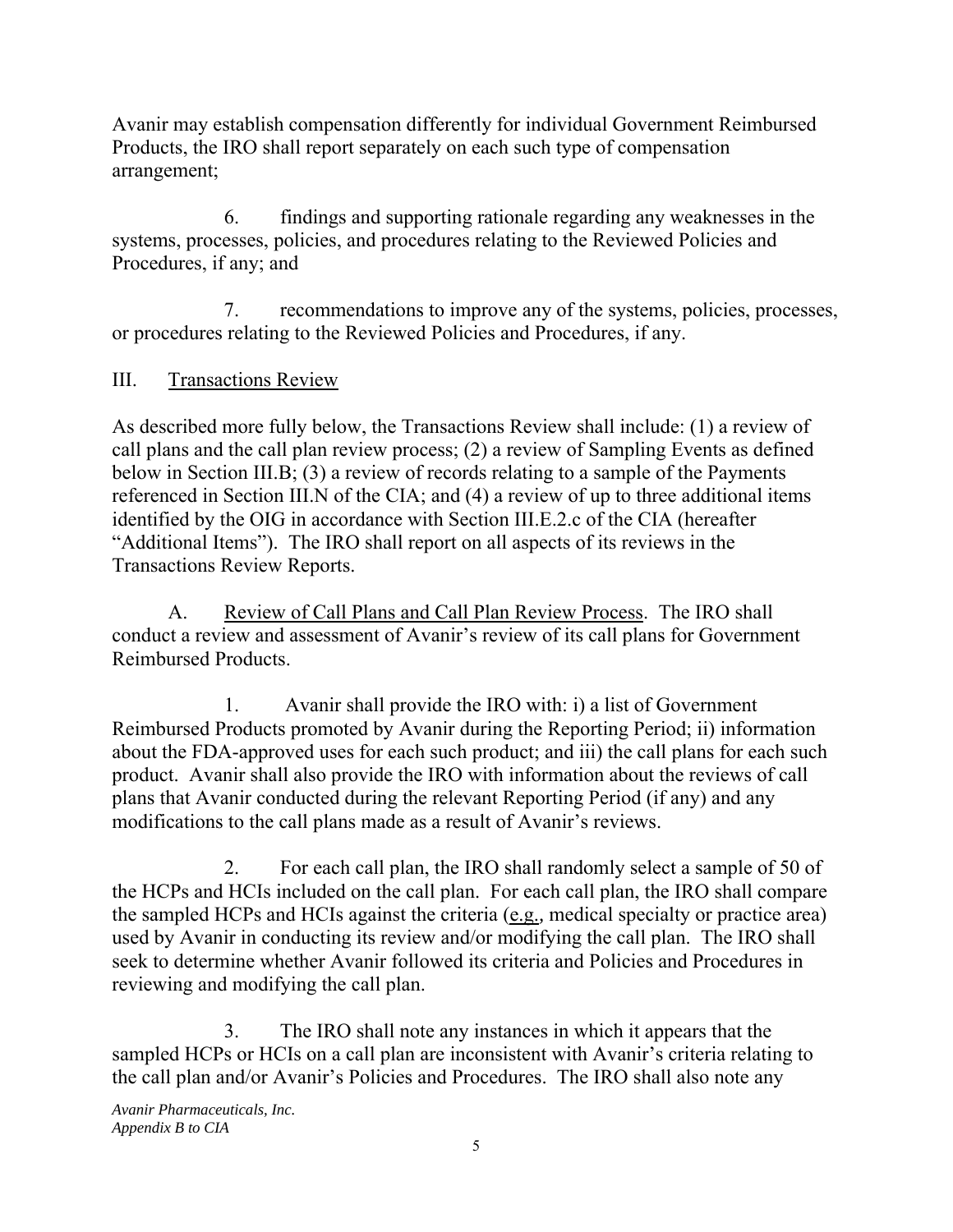instances in which it appears that Avanir failed to follow its criteria or Policies and Procedures.

B. Review of the Distribution of Samples of Avanir Government Reimbursed Products. The IRO shall conduct a review and assessment of the distribution of samples of Government Reimbursed Products to HCPs and HCIs.

1. Avanir shall provide the IRO with: i) a list of Government Reimbursed Products for which Avanir distributed samples during the Reporting Period; ii) information about the FDA-approved uses for each such product; and iii) information about Avanir's Sample Distribution Plans.

 HCIs. Each such instance shall be known as a "Sampling Event." 2. For each Government Reimbursed Product for which Avanir distributed samples during the Reporting Period, the IRO shall randomly select a sample of 50 separate instances in which Avanir provided samples of the product to HCPs or

3. For each Sampling Event, the IRO shall review all documents and information relating to the distribution of the sample to the HCP or HCI. The reviewed materials shall include materials about the following: i) the quantity, dosage, and form of the Government Reimbursed Product samples provided to the HCP or HCI; ii) the identity and type of medical specialty or clinical practice of the HCP or HCI; iii) which individual Avanir sales representatives or other Avanir personnel provided the sample to the HCP or HCI; and iv) the manner and mechanism through which the sample was requested (e.g., sample request form, letter, or call to Avanir).

4. For each Sampling Event, the IRO shall evaluate whether the sample was provided to an HCP or HCI whose medical specialty or clinical practice is consistent with the uses of the Government Reimbursed Product approved by the FDA and whether the sample was distributed by an Avanir representative in a manner consistent with the Sample Distribution Plan for the product(s) provided during the Sampling Event.

5. For each Sampling Event, the IRO shall compare the medical specialty and type of clinical practice of the HCPs and HCIs that received the sample with uses of the Government Reimbursed Product approved by the FDA. The IRO shall note any instances in which it appears that the medical specialty or clinical practice of the HCPs or HCIs that received a sample during a Sampling Event were not consistent with the uses of the Government Reimbursed Product approved by the FDA. For each such situation, the IRO shall note the process followed by Avanir in determining that it was appropriate to provide a sample to such HCP or HCI and the basis for such determination. The IRO shall also note any instances in which it appears that Avanir failed to follow its

 *Appendix B to CIA Avanir Pharmaceuticals, Inc.*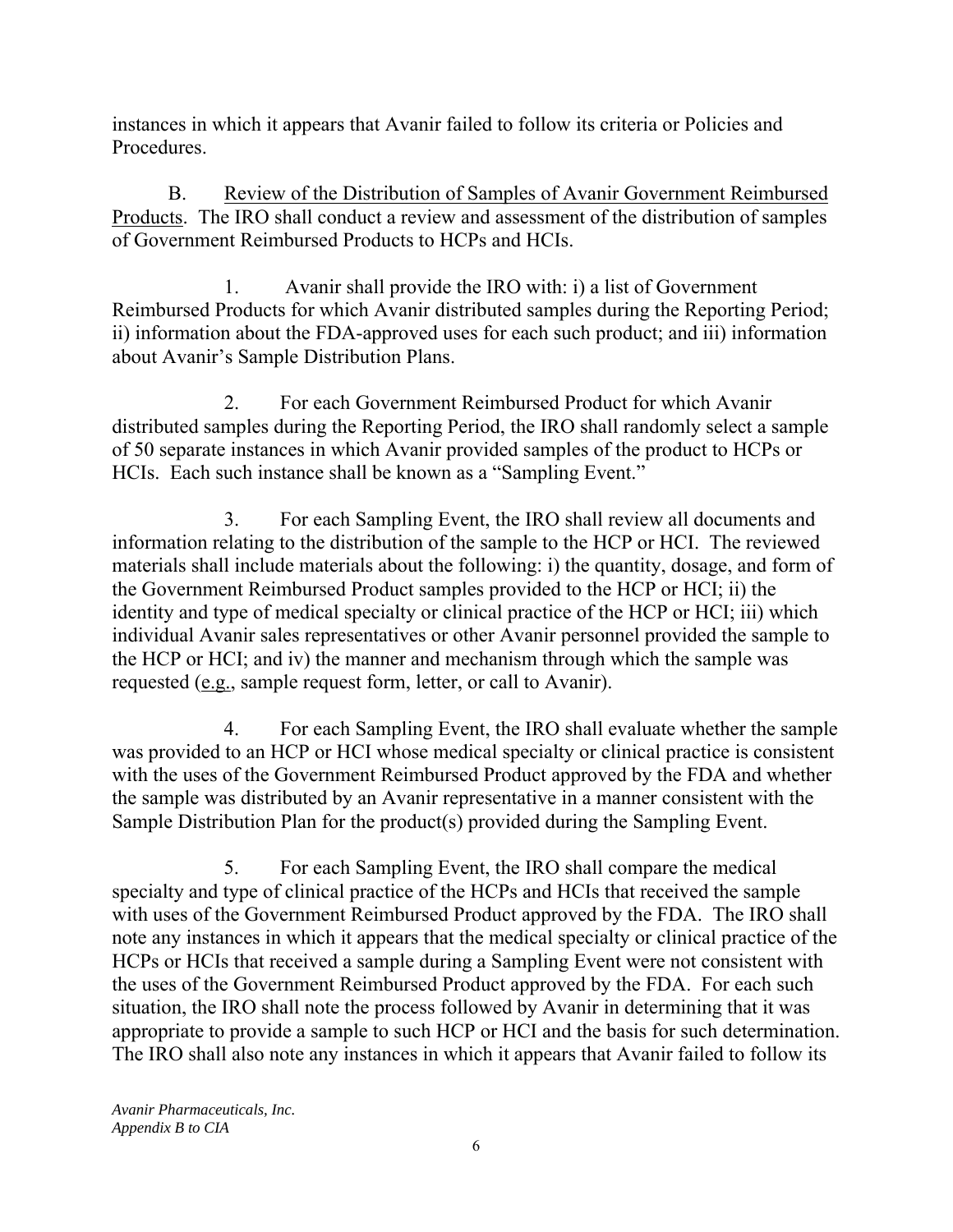Sample Distribution Plan for the Government Reimbursed Product(s) provided during the Sampling Event.

# C. Review of Physician Payment Listings

 1. *Information to be Reviewed*. As set forth in Section III.N of the CIA, Avanir reports Payments to Covered Recipients to CMS that are listed on the Open Payments Data website. For purposes of the review described in in this Section III.C, the term "Control Documents" shall include all documents or electronic records associated with each Payment reflected on the Open Payments Data website for the applicable calendar year. For example, the term "Control Documents" includes, but is not limited to, documents relating to the nature, purpose, and amount of all Payments; contracts relating to the Payment(s); documents relating to the occurrence of Payment(s); documents reflecting any work product generated in connection with the Payment(s); documents submitted by sales representatives or headquarters personnel to request approval for the Payment(s); and business rationale or justification forms relating to the Payment(s).

 2. *Selection of Sample for* Review. For each Reporting Period, the OIG shall have the discretion to identify up to 50 Covered Recipients who received Payments from Avanir during the prior calendar year who will be subject to the review described below. If the OIG elects to exercise this discretion, it shall notify the IRO at least 90 days prior to the end of the Reporting Period of the Covered Recipients subject to the IRO review. If the OIG elects not to exercise its discretion as described above, the IRO shall randomly select 50 Covered Recipients to be included in the review. For each selected Covered Recipient, the IRO shall review Control Documents relating to Payments to the Covered Recipient for all categories reflected on the Open Payments Data website, except for the Food/Beverage and Travel/Lodging categories of Payments.

3. *IRO Review of Control Documents for Selected Covered Recipients.*  For each Covered Recipient selected as part of the sample, the IRO shall review the Control Documents identified by the IRO as necessary and sufficient to validate each Payment reported to CMS to evaluate the following:

- a. Whether Control Documents are available relating to each Payment for each selected Covered Recipient;
- b. Whether the Control Documents were completed and archived in accordance with the requirements set forth in Avanir's policies;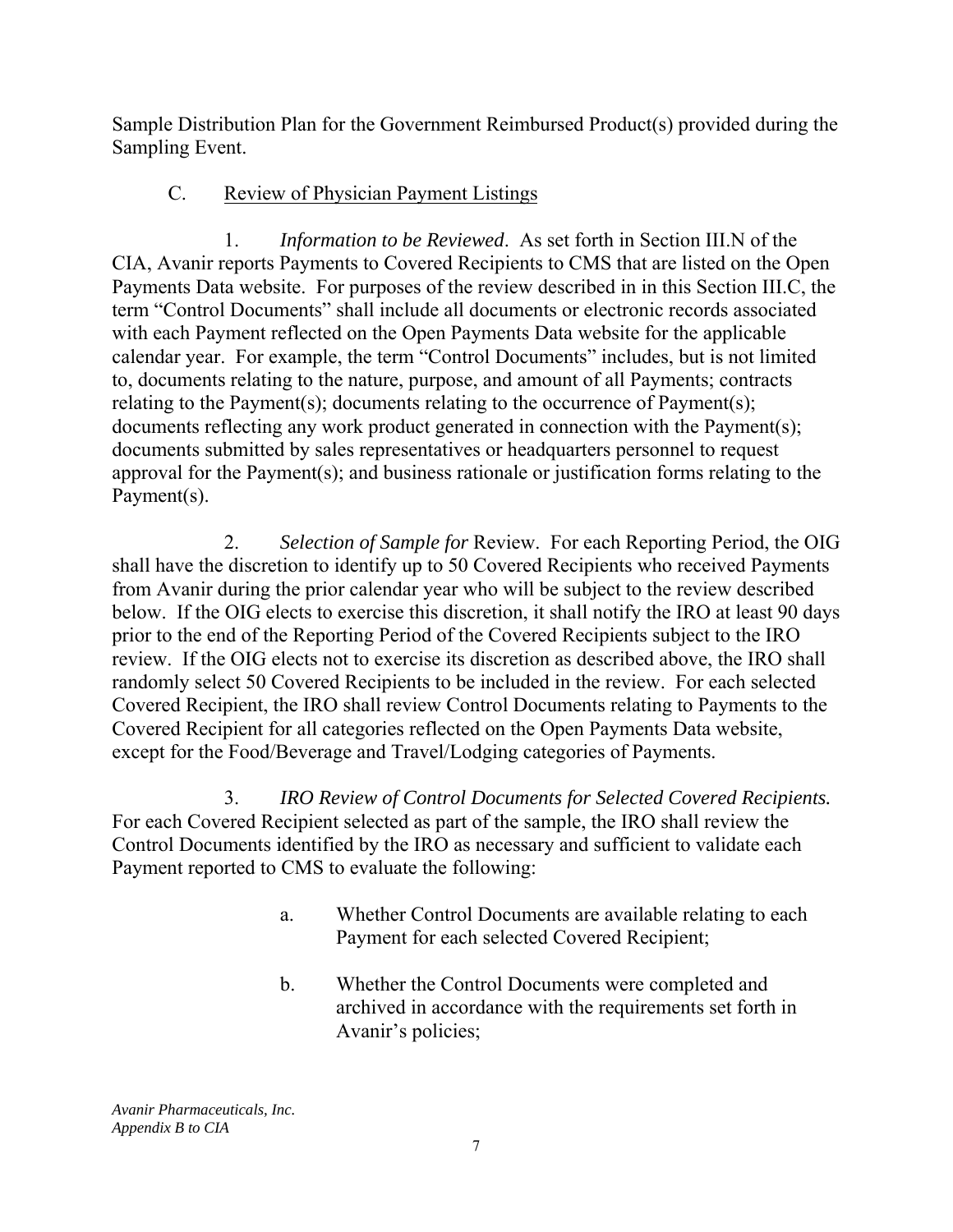- c. Whether the aggregate value of the Payment(s) as reflected in the information reported to CMS for the selected Covered Recipient is consistent with the value of the Payments(s) reflected in the Control Documents; and
- d. Whether the Control Documents reflect that Avanir policies were followed in connection with Payment(s) reflected in the report to CMS (e.g., all required written approvals for the activity were obtained in accordance with all applicable policies).

4. *Identification of Material Errors and Additional Review*. A Material Error is defined as any of the following:

- a. A situation in which all required Control Documents relating to Payments for the selected Covered Recipient do not exist and (i) no corrective action was initiated prior to the selection of the selected Covered Recipient; or (ii) the IRO cannot confirm that Avanir otherwise followed applicable policies and procedures relating to the Payment for the selected Covered Recipient, including its policies and procedures relating to any Payment(s); or
- b. Information or data is omitted from key fields in the Control Documents that prevents the IRO from assessing compliance with Avanir's policies and procedures, and the IRO cannot obtain this information or data from reviewing other Control Documents.

If a Control Document does not exist, but Avanir has initiated corrective action prior to the selection of the Covered Recipient, or if a Control Document does not exist but the IRO can determine that Avanir otherwise followed its policies and procedures with regard to each Payment, the IRO shall consider such a situation to be an exception (rather than a Material Error) and the IRO shall report the situation as such. Similarly, the IRO shall note as exceptions any Control Documents for which non-material information or data is omitted.

If the IRO identifies any Material Errors, the IRO shall conduct such Additional Review of the underlying Payment associated with the erroneous Control Documents as may be necessary to determine the root cause of the Material Errors. For example, the IRO may need to review additional documentation and/or conduct interviews with appropriate personnel to identify the root cause of the Material Error(s) discovered.

 *Appendix B to CIA Avanir Pharmaceuticals, Inc.*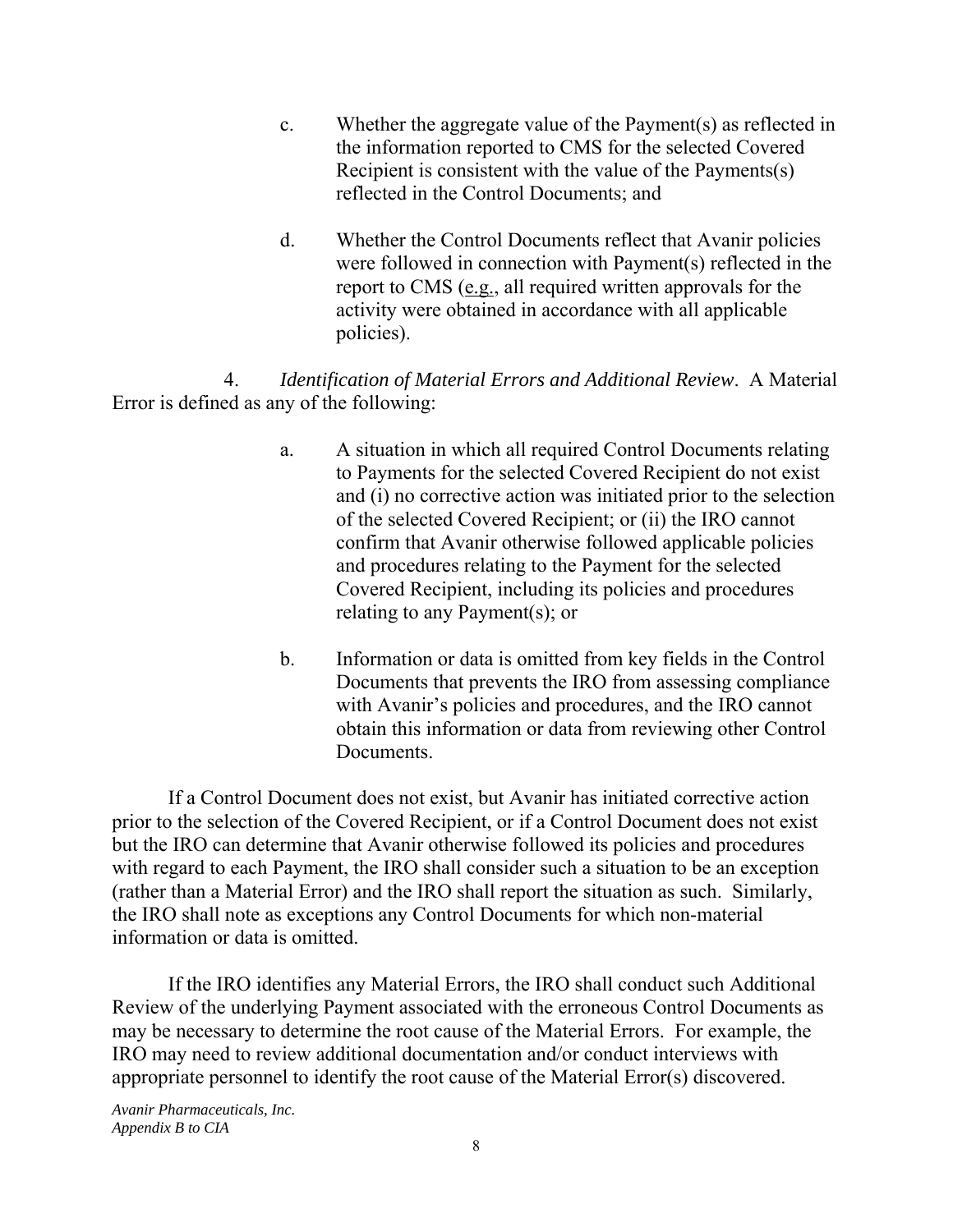D. IRO Review of Additional Items. As set forth in Section III.E of the CIA, for each Reporting Period, the OIG at its discretion may identify up to three additional items for the IRO to review (hereafter "Additional Items").

1. No later than 120 days prior to the end of the applicable Reporting Period, the OIG shall notify Avanir of the nature and scope of the IRO review to be conducted for each of the Additional Items. Prior to undertaking the review of the Additional Items, the IRO and/or Avanir shall submit an audit work plan to the OIG for approval and the IRO shall conduct the review of the Additional Items based on a work plan approved by the OIG. The IRO shall include information about its review of each Additional Item in the Transactions Review Report (including a description of the review conducted for each Additional Item; the IRO's findings based on its review for each Additional Item; and the IRO's recommendations for any changes in Avanir's systems, processes, policies, and procedures based on its review of each Additional Item).

2. Avanir may propose to the OIG that its compliance audit(s) and/or reviews conducted as part of the Field Force Monitoring Program described in Section III.K or the Monitoring of Non-Promotional Activities described in Section III.L of the CIA and/or other reviews conducted by outside entities at Avanir's request be substituted, subject to the Verification Review requirements set forth below, for one or more of the Additional Items that would otherwise be reviewed by the IRO for the applicable Reporting Period. The OIG retains sole discretion over whether, and in what manner, to allow Avanir's compliance audit work or monitoring activities to be substituted for a portion of the Additional Items review conducted by the IRO.

3. In making its decision, the OIG agrees to consider, among other factors, the nature and scope of Avanir's planned compliance audit work and monitoring activities, the results of the Transactions Review(s) during prior Reporting Period(s), and Avanir demonstrated audit capabilities to perform the proposed audit work internally. If the OIG denies Avanir's request to permit its compliance audit work or monitoring activities to be substituted for a portion of the IRO's review of Additional Items in a given Reporting Period, Avanir shall engage the IRO to perform the Review as outlined in this Section III.D.

4. If the OIG agrees to permit certain of Avanir's compliance audit work or monitoring activities for a given Reporting Period to be substituted for a portion of Additional Items review, such internal work would be subject to verification by the IRO (Verification Review). In such an instance, the OIG would provide additional details about the scope of the Verification Review to be conducted by the IRO.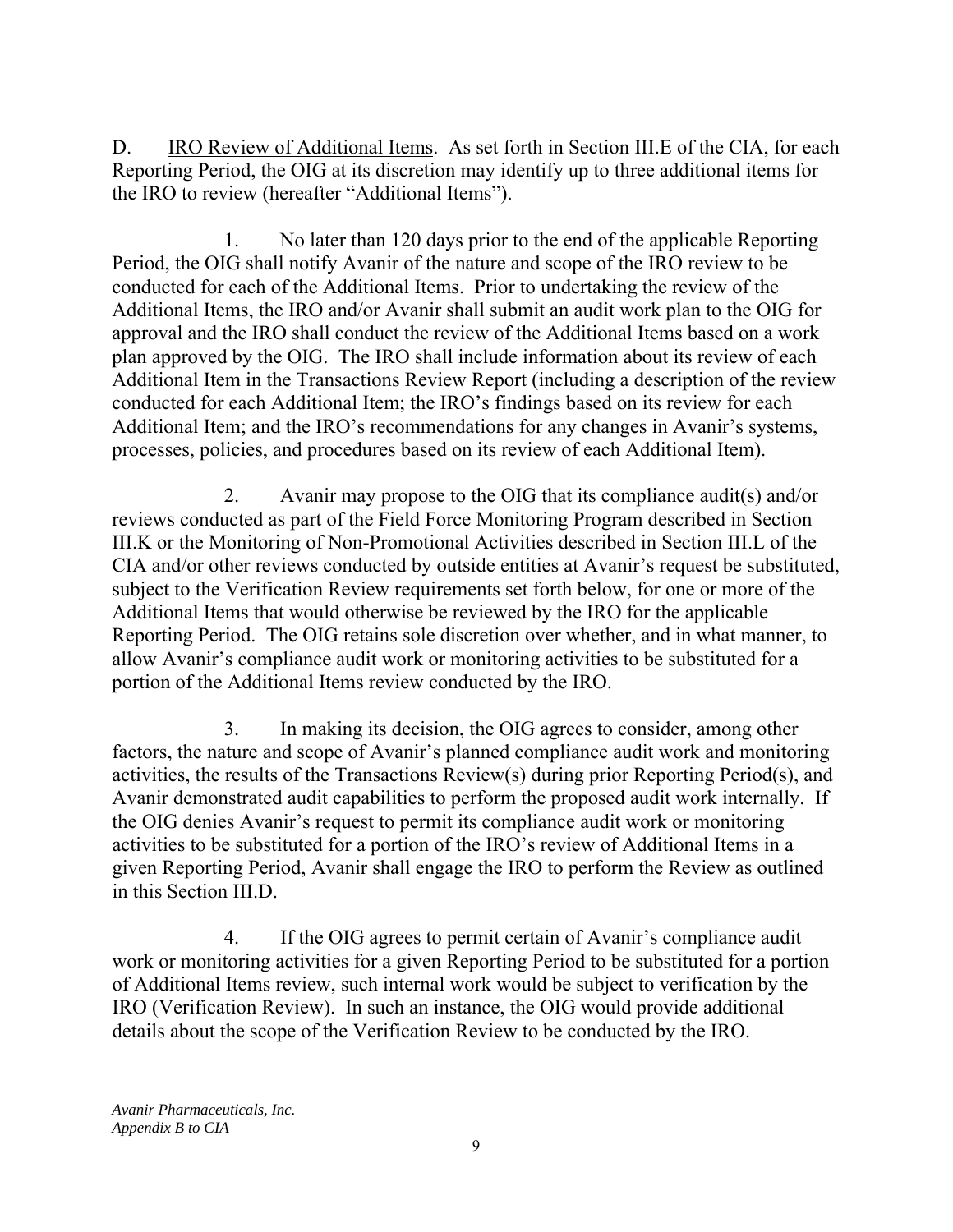E. Transactions Review Report. For each Reporting Period, the IRO shall prepare a report based on its Transactions Review. The report shall include the following:

## 1. *General Elements to Be Included in Report*

- a. Review Objectives: A clear statement of the objectives intended to be achieved by each part of the review;
- b. Review Protocol: A detailed narrative description of the procedures performed and a description of the sampling unit and universe utilized in performing the procedures for each sample reviewed; and
- c. Sources of Data: A full description of documentation and other information, if applicable, relied upon by the IRO in performing the Transactions Review.

2. *Results to be Included in Report*. The following results shall be included in each Transaction Review Report:

- a. Relating to the Call Plan Reviews.
	- i. a list of the Government Reimbursed Products promoted by Avanir during the Reporting Period and a summary of the FDA-approved uses for such Government Reimbursed Products;
	- ii. for each Government Reimbursed Product which was promoted during the Reporting Period: i) a description of the criteria used by Avanir in developing or reviewing the call plans and for including or excluding specified types of HCPs or HCIs from the call plans; ii) a description of all instances for each call plan in which it appears that the HCPs and HCIs included on the call plan are inconsistent with Avanir's criteria relating to the call plan and/or Avanir's policies and procedures; and iii) a description of all instances in which it appears that Avanir failed to follow its criteria or policies and procedures relating to call plans;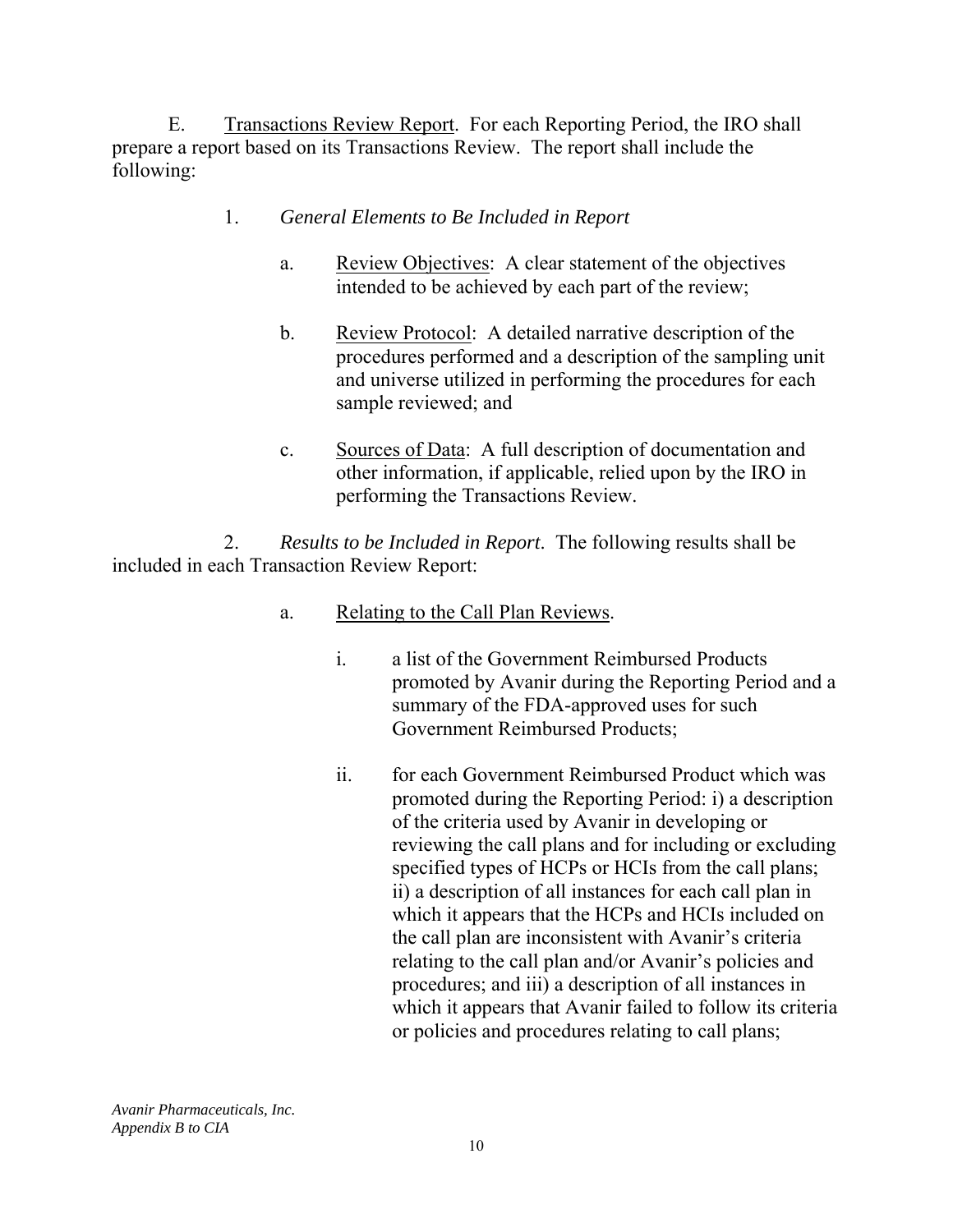- iii. the findings and supporting rationale regarding any weaknesses in Avanir's systems, processes, policies, procedures, and practices relating to call plans, if any; and
- iv. recommendations, if any, for changes in Avanir's systems, processes, policies, procedures, and practices that would correct or address any weaknesses or deficiencies uncovered during the Transactions Review with respect to call plans.

#### b. Relating to the Sampling Event Reviews

- i. for each Government Reimbursed Product distributed during the Reporting Period: i) a description of Sample Distribution Plans (including whether sales representatives may provide samples for the Government Reimbursed Product and, if so, to HCPs or HCIs of which medical specialty or type of clinical practice a sales representative may provide samples); ii) a detailed description of any instances in which it appears that the medical specialty or clinical practice of the HCPs or HCIs that received a sample during a Sampling Event was not consistent with the uses of the Government Reimbursed Product approved by the FDA. This description shall include a description of the process followed by Avanir in determining that it was appropriate to provide a sample to such HCP or HCI and the basis for such determination; and iii) a detailed description of any instances in which it appears that Avanir failed to follow its Sample Distribution Policies and Procedures for the Government Reimbursed Product(s) provided during the Sampling Event;
- ii. the findings and supporting rationale regarding any weaknesses in Avanir's systems, processes, policies, procedures, and practices relating to the distribution of samples of Government Reimbursed Products, if any; and

 *Appendix B to CIA Avanir Pharmaceuticals, Inc.*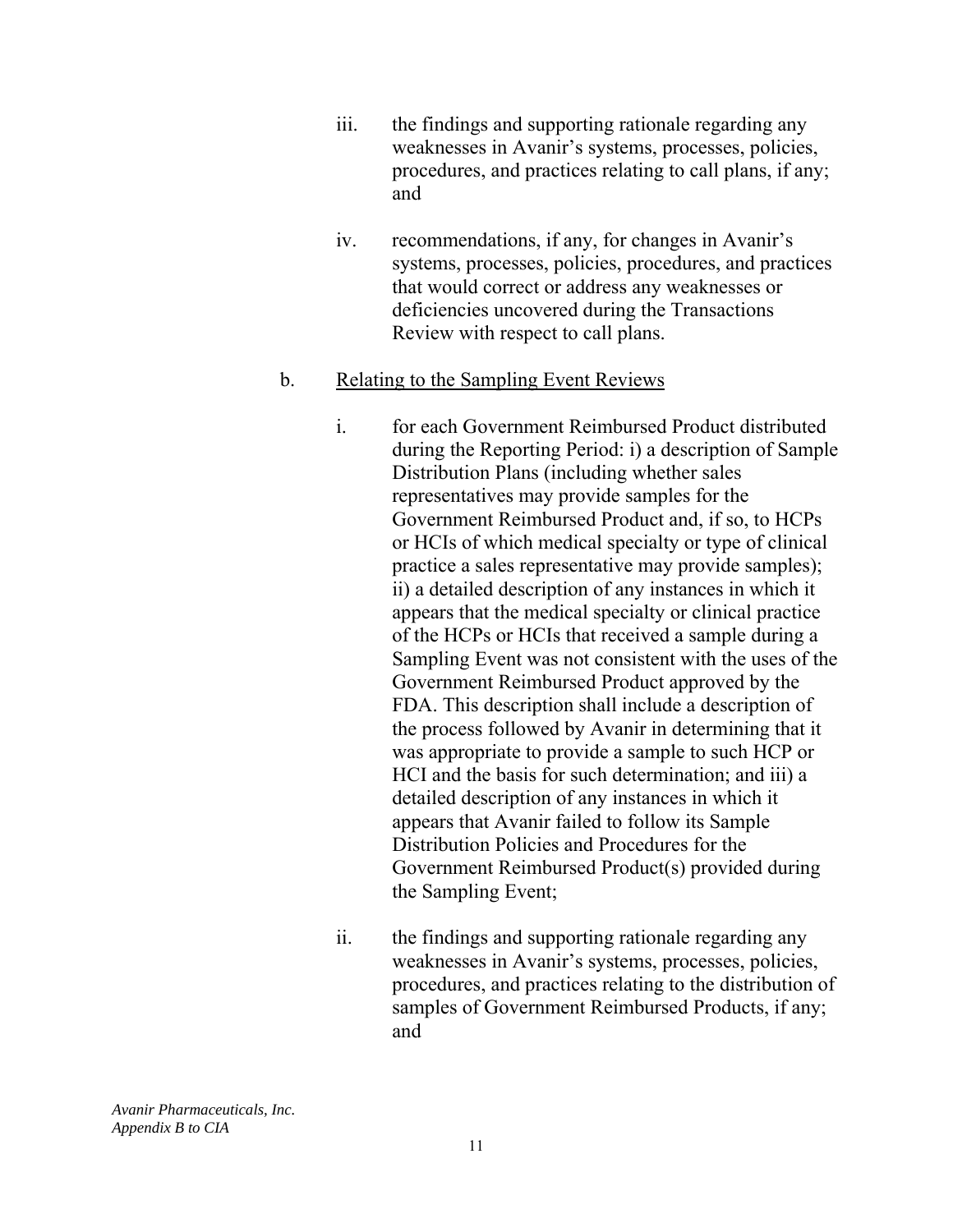iii. recommendations, if any, for changes in Avanir's systems, processes, policies, procedures, and practices that would correct or address any weaknesses or deficiencies uncovered during the Transactions Review with respect to the distribution of samples.

#### c. Relating to the Physician Payment Listing Reviews

- i. a description of the entries on the Open Payments Data website for each selected Covered Recipient and a description of the Control Documents reviewed in connection with each selected Covered Recipient;
- ii. for each selected Covered Recipient, findings and supporting rationale as to whether: (a) all required Control Documents exist; (b) each Control Document was completed in accordance with all of the requirements set forth in the applicable Avanir policy; (c) the aggregate value of the Payment(s) as reflected in the report to CMS for the sampled Covered Recipient is consistent with the value of the Payment(s) reflected in the Control Documents; (d) each Control Document reflects that Avanir's policies were followed in connection with the underlying activity reflected in the document (e.g., all required approvals were obtained); and (e) any corrective action or disciplinary action was undertaken in those instances in which Avanir's policies were not followed;
- iii. for each selected Covered Recipient reviewed, an identification and description of all exceptions discovered. The report shall also describe those instances in which corrective action was initiated prior to the selection of the Covered Recipient, including a description of the circumstances requiring corrective action and the nature of the corrective action; and
- iv. if any Material Errors are discovered, a description of the error, the Additional Review procedures performed and a statement of findings as to the root cause(s) of the Material Error.

 *Appendix B to CIA Avanir Pharmaceuticals, Inc.*